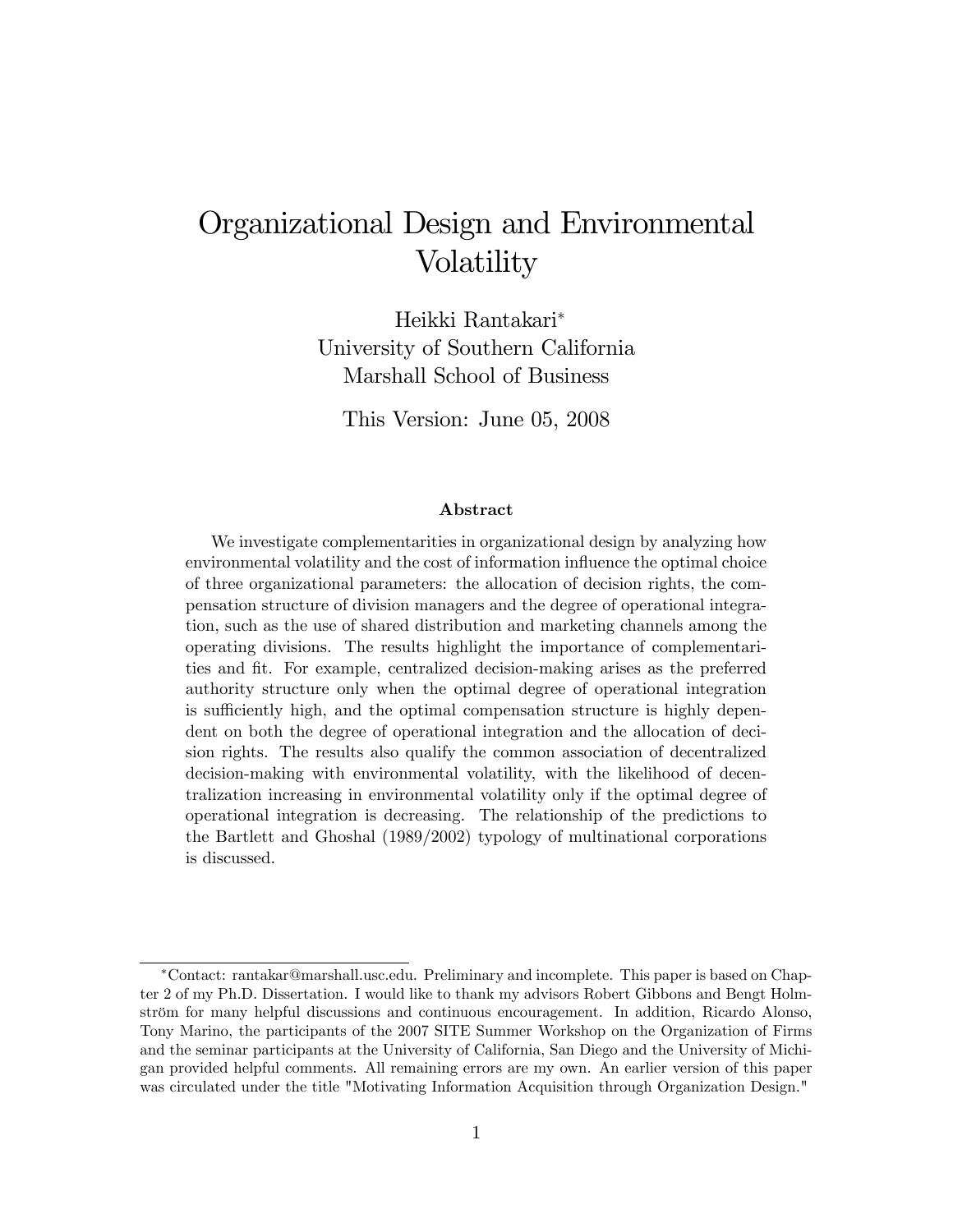ìAchieving high performance in a business results from establishing and maintaining a fit among three elements: the strategy of the firm, its organizational design, and the environment in which it operates." (Roberts,  $2004:12$ )

### 1 Introduction

The need for a 'fit' among organization's strategy, structure and its operating environment has been extensively discussed by business and strategy scholars at least since Chandler's *Strategy and Structure* (1962). Building on the existing work, this paper examines the interrelationships among an organizationís operating environment and its preferred strategy and structure from an agency-theoretic perspective, by analyzing how the volatility of the organization's operating environment influences the choice of three organizational design parameters: the allocation of decision rights and the compensation structure of the organizational participants and the degree of operational integration, such as the use of shared distribution and marketing channels among the operating divisions.

We will frame the problem in terms of a multinational corporation (MNC) choosing its competitive strategy and organizational structure given its operating environment. Following the literature on MNCs, we will view the choice of strategy as choosing the balance between local responsiveness and global efficiency. As noted by Harzing  $(2000:103)$ , "Since the publications by Bartlett  $(1986)$  and Prahalad and Doz (1987), all authors implicitly or explicitly refer to a continuum of integration/coordination/globalization advantages versus differentiation/responsiveness/ localization advantages in describing [MNCs'] strategy at either headquarters or subsidiary level." In short, an MNC can generate value both through customizing its products and their marketing to meet varying and changing local tastes (increasing customer value) and through large-scale manufacturing and standardization (reducing production costs). As a result, one of the key strategic choices to any firm is choosing the right balance between the two.<sup>1</sup> As observed by Porter  $(1996:10)$ : "Simultaneous improvement of cost and differentiation is possible only when a company begins far

<sup>&</sup>lt;sup>1</sup>While we frame the problem as one faced by MNCs, this particular strategic dimension bears a close resemblance to many ideas discussed in the strategy literature, such as the choice between differentiation and cost leadership (Porter, 1980) and the choice between prospector and defender strategies (Miles and Snow, 1978)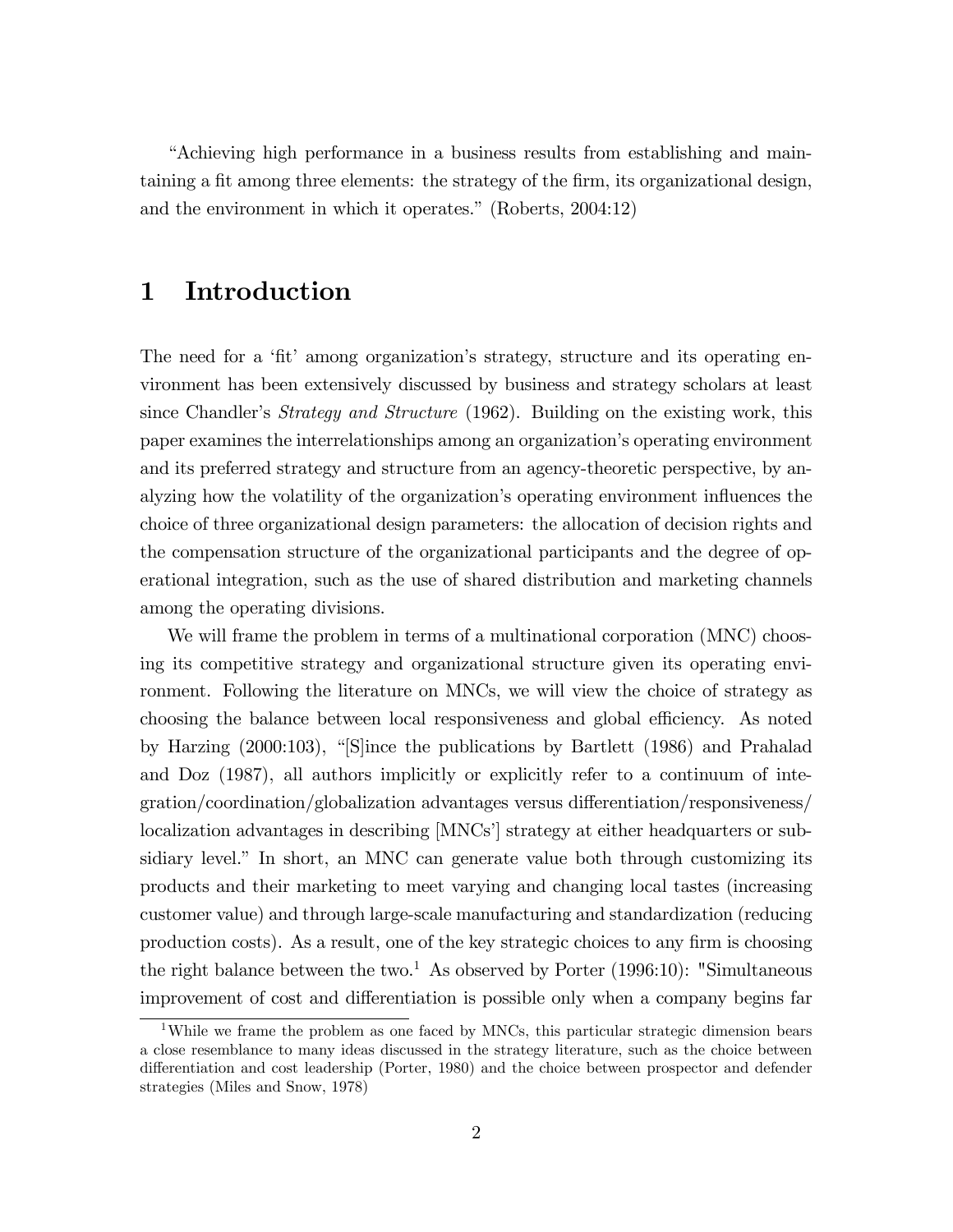behind the productivity frontier or when the frontier shifts outward. At the frontier, where companies have achieved current best practice, the trade-off between cost and differentiation is very real indeed."

We equate the choice of strategy with the choice of operational integration, which describes the degree of interdependence across the operating units. At the extreme of minimal operational integration, we have national operating units that are fully standalone entities, with their own R&D and manufacturing facilities and distribution channels. It is clear that such minimal operational integration maximizes the potential for local responsiveness as each unit is able to freely adapt to local conditions, while minimizing the potential for global efficiency because of the duplication of assets and lack of scale. This strategy of local responsiveness used to be exemplified by the highly autonomous operating units of multi-domestic corporations such as Philips. At the extreme of maximal operational integration, the national units are not much more than delivery pipelines for centrally produced and standardized products. Such an approach naturally maximizes the potential for global efficiency while minimizing the potential for local responsiveness. This strategy of global efficiency used to be exemplified by the highly centralized manufacturing operations of global corporations such as Matsuhita.

Given the choice of operational integration and thus the balance between local responsiveness and global efficiency, how much of the overall potential value is actually realized depends, in turn, on the remaining two choice parameters: the allocation of decision rights and the compensation structure. The reason for this result follows from the observation that the degree of operational integration influences both the nature and severity of agency conflicts inside the organization, which are best resolved through a particular allocation of decision rights and choice of compensation structure. Further, and indeed because, the allocation of decision rights and the choice of compensation structure ináuence the value actually realized at any given level of operational integration, all three need to be determined simultaneously. In this sense, structure does not simply follow strategy. Instead, the two are determined together by the underlying environment.

The organization we analyze consists of two operating divisions headed by division managers and an administrative headquarters. The particular question that we focus on is the ability of the organization to solve problems of coordinated adaptation, where the organization needs to first generate information about the local conditions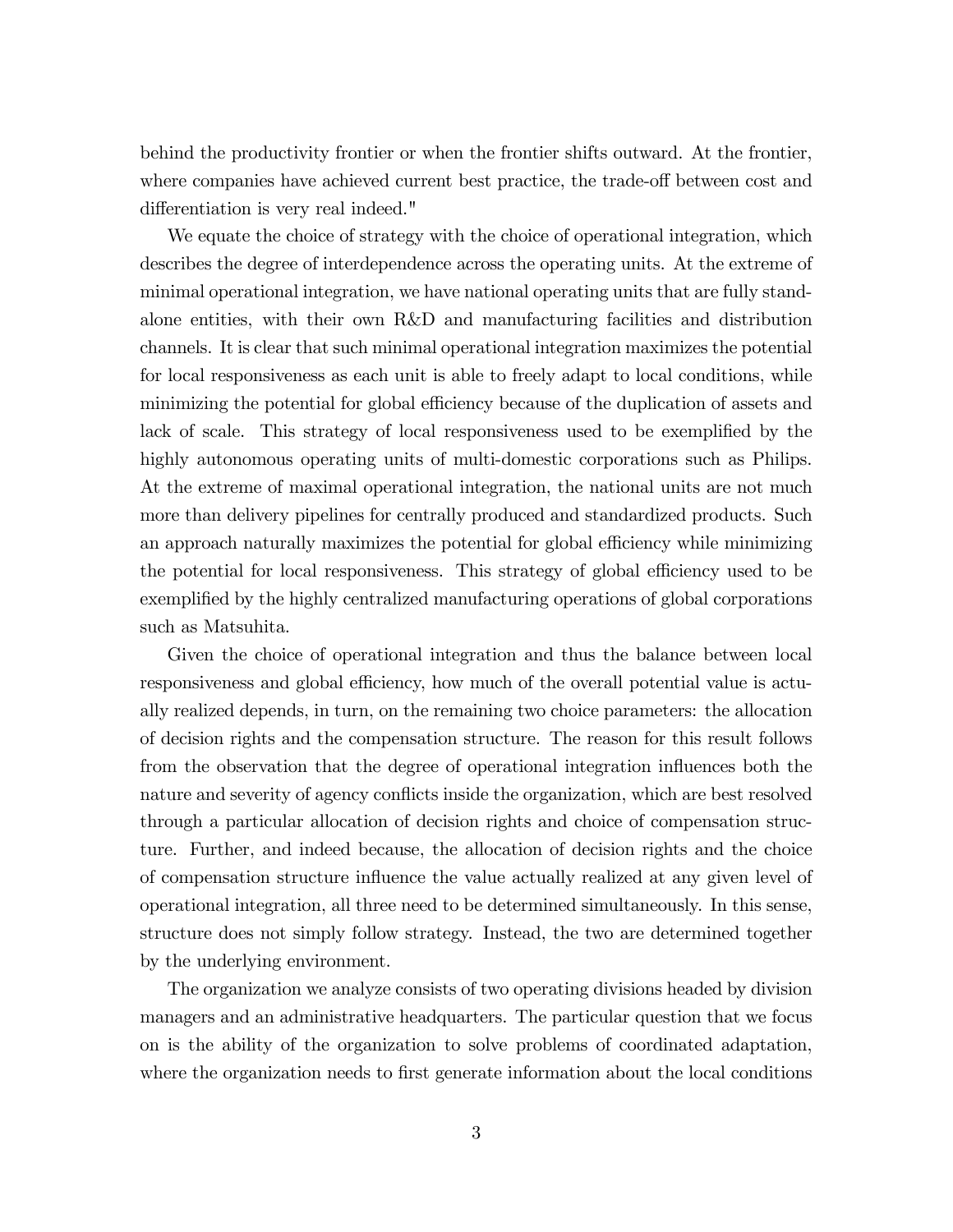faced by its divisions, then transmit that information to the decision-maker(s) and finally use that information appropriately in choosing how the divisions will respond. There are thus three levels of agency problems. First, the division managers can have suboptimal incentives to acquire information about their local conditions. Second, incentive conflicts can limit the accuracy of information transmission from the division managers to the decision-maker(s). Third, the decision-maker(s) can have suboptimal incentives to use that information in a profit-maximizing way.

To manage these agency problems, the organization has three control parameters at its disposal. The degree of operational integration ináuences how much coordination is needed between the divisional responses to start with, while both the allocation of decision-making authority and the compensation structure can be used to manage information acquisition, communication and decision-making conditional on the degree of operational integration. With respect to decision-making, we focus on two alternative arrangements. Under decentralization, decision-making authority is delegated to the local divisions, while under centralization, decision-making authority is retained at the level of headquarters. With respect to the incentive structure, we analyze both the strength of incentives, as determined the overall sensitivity of managerial compensation to performance, and the composition of incentives, as determined by the relative weight placed on divisional and firm-wide performance in the compensation contract.

The results shed light on both the interrelationships among the organizational design parameters and on the fit between strategy, structure and the environment. With respect to the design parameters, four general results can be derived. First, incentive strength and incentive alignment (firm-wide performance pay) are generally complements. In other words, the higher the equilibrium strength of incentives, the higher the fraction of that pay that is related to firm-wide performance, other things constant. Second, operational integration and incentive strength are generally substitutes while operational integration and incentive alignment are generally complements. Intuitively, increasing the degree of operational integration reduces the value of information about local conditions while increasing the agency conflicts between the two divisions. Third, centralization arises as the preferred allocation of decision rights only if the equilibrium degree of operational integration is sufficiently high and the equilibrium degree of incentive alignment is sufficiently low under both governance structures. Fourth, decentralization is generally associated with compen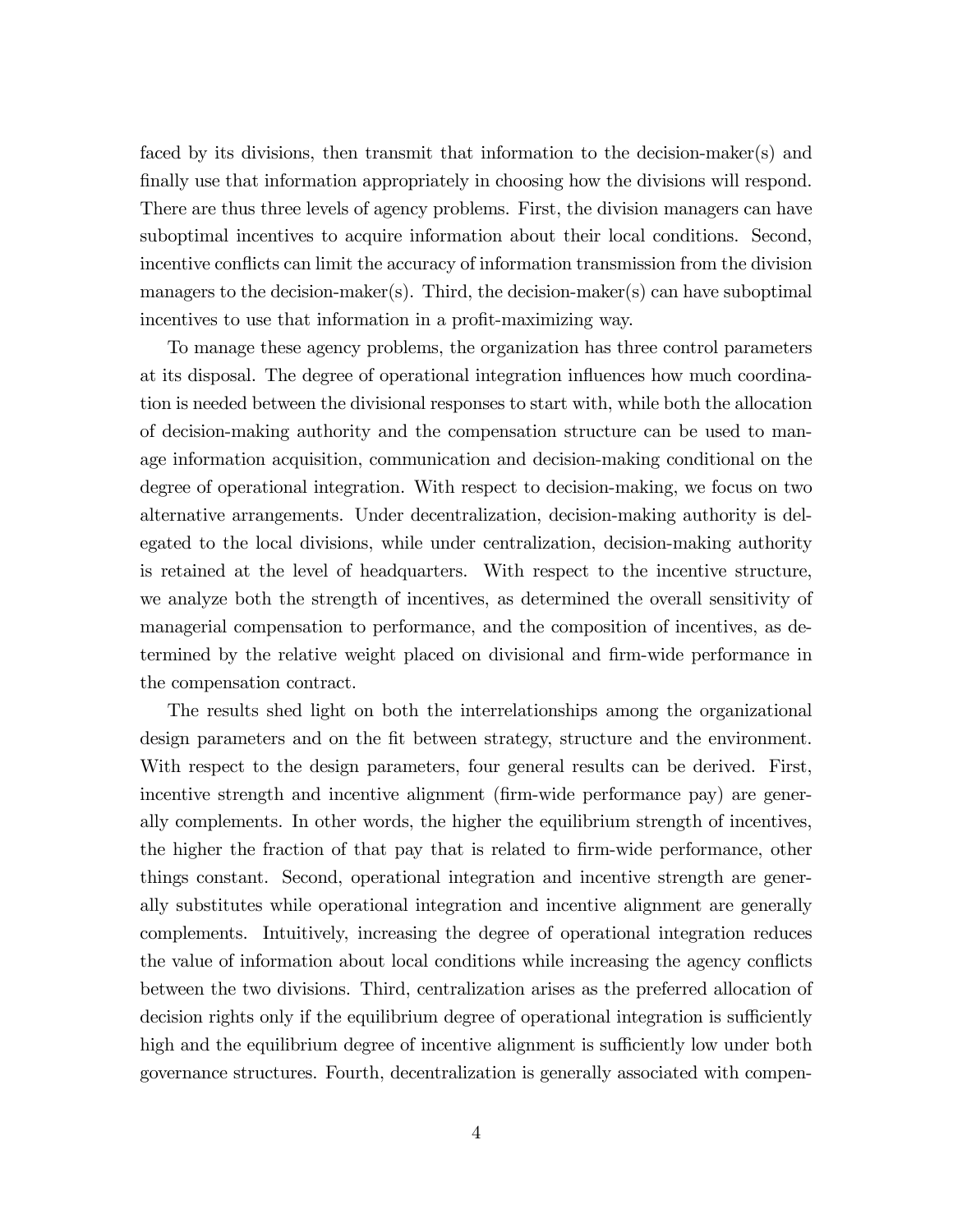sation contracts that both have higher pay-for-performance and place more weight on firm-level incentives than a corresponding centralized structure.

The fit between the operating environment and the preferred organizational design is, on the other hand, more ambiguous. Consider the role of environmental volatility, and assume first that the cost of information is not increasing too rapidly with volatility. In this case, the first-order impact of an increase in environmental volatility is to decrease the equilibrium degree of operational integration (to increase organizational áexibility). Also, if the optimal degree of operational integration becomes sufficiently low, the optimal governance structure switches from centralization to decentralization. The behavior of the equilibrium compensation contract, however, is generally non-monotone, with both the strength of incentives and the use of firm-level incentives being highest at intermediate levels of operational integration.

The equilibrium relationship between organizational design and environmental volatility is further complicated by the possibility that the cost of information varies with the environment. In this case, it is fully possible that sometimes the optimal degree of operational integration is actually increasing in environmental volatility. Intuitively, if the environment becomes too hard to predict, then flexibility loses its value and it becomes more attractive to simply integrate the operations. As a result, the preferred organizational design can fluctuate between centralization and decentralization as we increase the volatility of the environment.

The results are thus generally consistent with the Bartlett and Ghoshal (1989/2002) typology of multinational corporations, while extending it to account for the structure of compensation. In one end of the spectrum, we observe organizations that are centrally managed and tightly integrated, whose managerial compensation exhibits low pay-for-performance with little or some firm-wide incentives, and which operate in relatively stable environments (global corporations). In the other end of the spectrum, we observe organizations that are decentralized, exhibit low operational integration, provide strong pay-for-performance which is primarily tied on divisional performance, and which operate in highly volatile environments (multi-domestic corporations). In between, we have organizations that can be either centralized or decentralized, exhibit intermediate levels of operational integration and provide the strongest pay-forperformance with significant weight on firm-wide performance (transnational corporations).

However, these categories are further enriched by the observations that (i) de-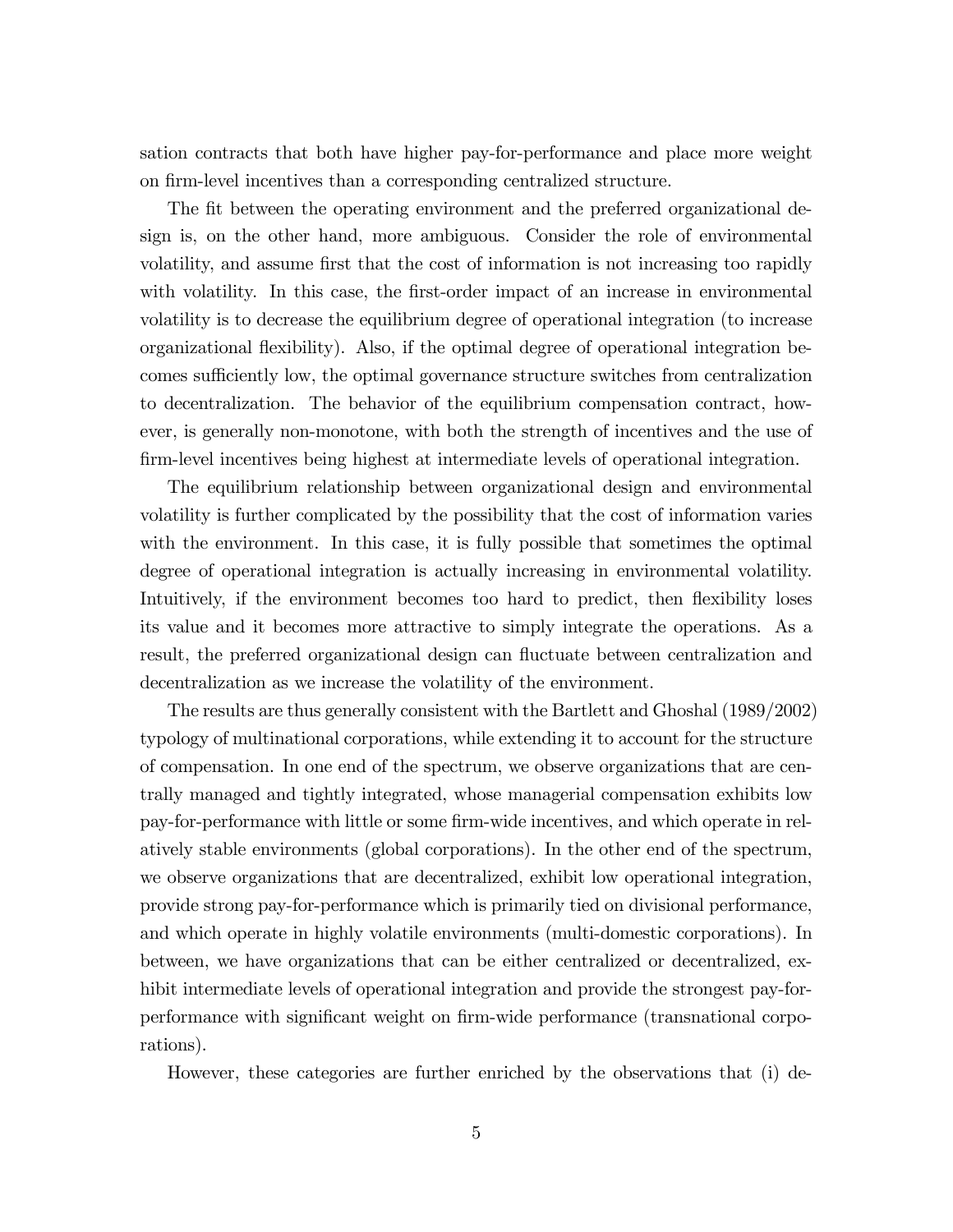centralization can arise as the preferred governance structure for all levels of operational integration and that (ii) centralized and tightly integrated organizations can sometimes operate in highly volatile environments. These results thus qualify the common claims that coordination requires centralization of decision-making and that an increase in environmental volatility warrants decentralization of decision-making. Centralization is needed to resolve coordination problems only if incentive alignment is sufficiently costly to the organization. Environmental volatility warrants decentralization only when the optimal organizational design calls for a sufficiently low level of operational integration, and to be effective, such decentralization needs to be accompanied by a simultaneous adjustment in the compensation structure of the divisional managers.

### 2 Related Literature

The analysis builds directly on the framework developed in Alonso, Dessein and Matouschek (2008) and Rantakari (2008a). However, instead of focusing on the role of the allocation of decision rights in managing communication and decision-making in organizations, we focus on the interactions and potential complementarities among different organizational design parameters, and their joint fit with the environment. Because of this integrative nature of the framework, the analysis of the present paper is related to a number of different literatures.

A number of papers examine complementarities among different subsets of organizational design parameters. Milgrom and Roberts (1990, 1995) examine complementarities among different features of modern production technologies but pay only some attention to the organizational structure used to govern that production. Holmstrom and Milgrom (1991, 1994) analyze the joint determination of the levels of incentives provided for the performance of different tasks and extend those results to account for interactions among the level of incentives, asset ownership and job restrictions.<sup>2</sup> However, their primary focus is on examining how to manage the behavior of a single agent and they donít explicitly analyze the role of decision-making and communication in their framework. This paper can be seen as building on both strands, by extending the analysis to explicitly account for the interdependence between the

 $2$ See also Holmstrom (1999)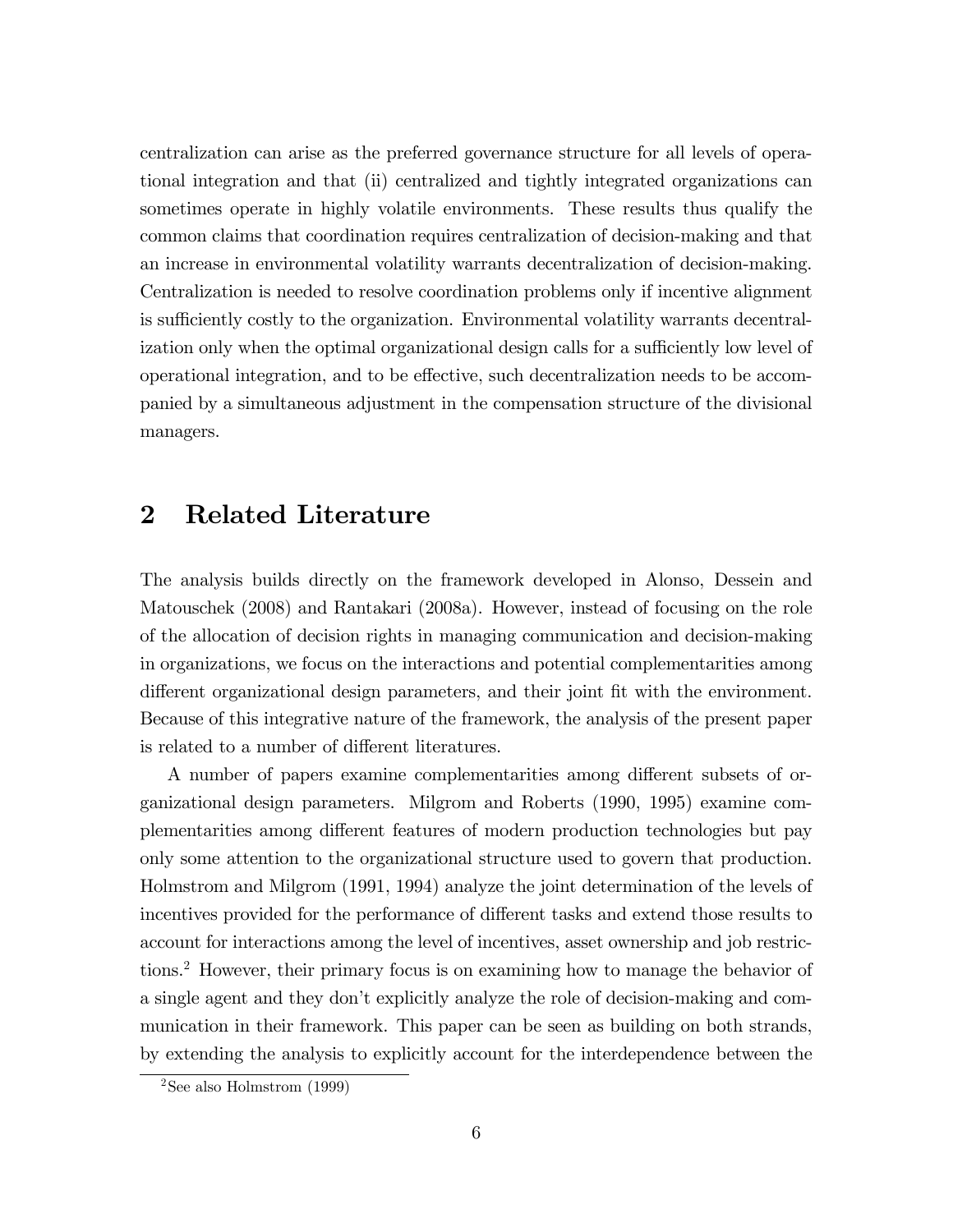choice of operating technology and the choice of organizational structure that is used to manage that technology.

The papers most closely related to ours both in approach and content are Friebel and Raith (2007), Dessein, Garicano and Gertner (2007) and Athey and Roberts (2001), each of which looks at the simultaneous determination of incentives and decision-making authority from alternative angles. Friebel and Raith (2007) analyze a resource allocation problem, where divisional managers need to be motivated to exert effort to generate high-quality projects and then to communicate that information (truthfully) to the headquarters. Dessein, Garicano and Gertner (2007) analyze a synergy implementation problem, where again the managers need to be motivated to provide productive effort but have also private information regarding the costs and benefits of implementing synergies. In both papers, the basic tradeoff is between providing strong incentives to induce effort and to provide aligned incentives to induce truthful communication. Finally, Athey and Roberts (2001) combine the problem of inducing productive effort with a project selection problem. If one of the agents is allowed to make decisions, then he faces a multi-tasking problem analogous to the other papers, where the basic tension is between providing strong incentives to induce effort and providing aligned incentives to induce good project implementation decisions. Introducing a third agent as the decision-maker helps to solve this multitasking problem. Introducing a third agent as the decision-maker helps to solve this multi-tasking problem.

The incentive provision problem in our setting also faces the basic tension between strong incentives to motivate information acquisition and balanced incentives to motivate accurate transmission and use of that information. However, by examining a different problem, some of the insights and results differ. The strategic nature of communication limits the value of an uninformed principal relative to Athey and Roberts (2001). By looking at moral hazard in information acquisition instead of an effort provision problem that is unrelated to decision-making, we can analyze the links among the value of information, the value of incentive alignment and the allocation of decision rights, an issue that doesn't arise in Dessein, Garicano and Gertner (2007). Finally, even if some of these links are present in Friebel and Raith (2007), the frameworks are qualitatively different and yield different predictions. For example, in their model, decentralization is always associated with zero incentive alignment because if interim reallocation of resources is desired, the headquarters is always in a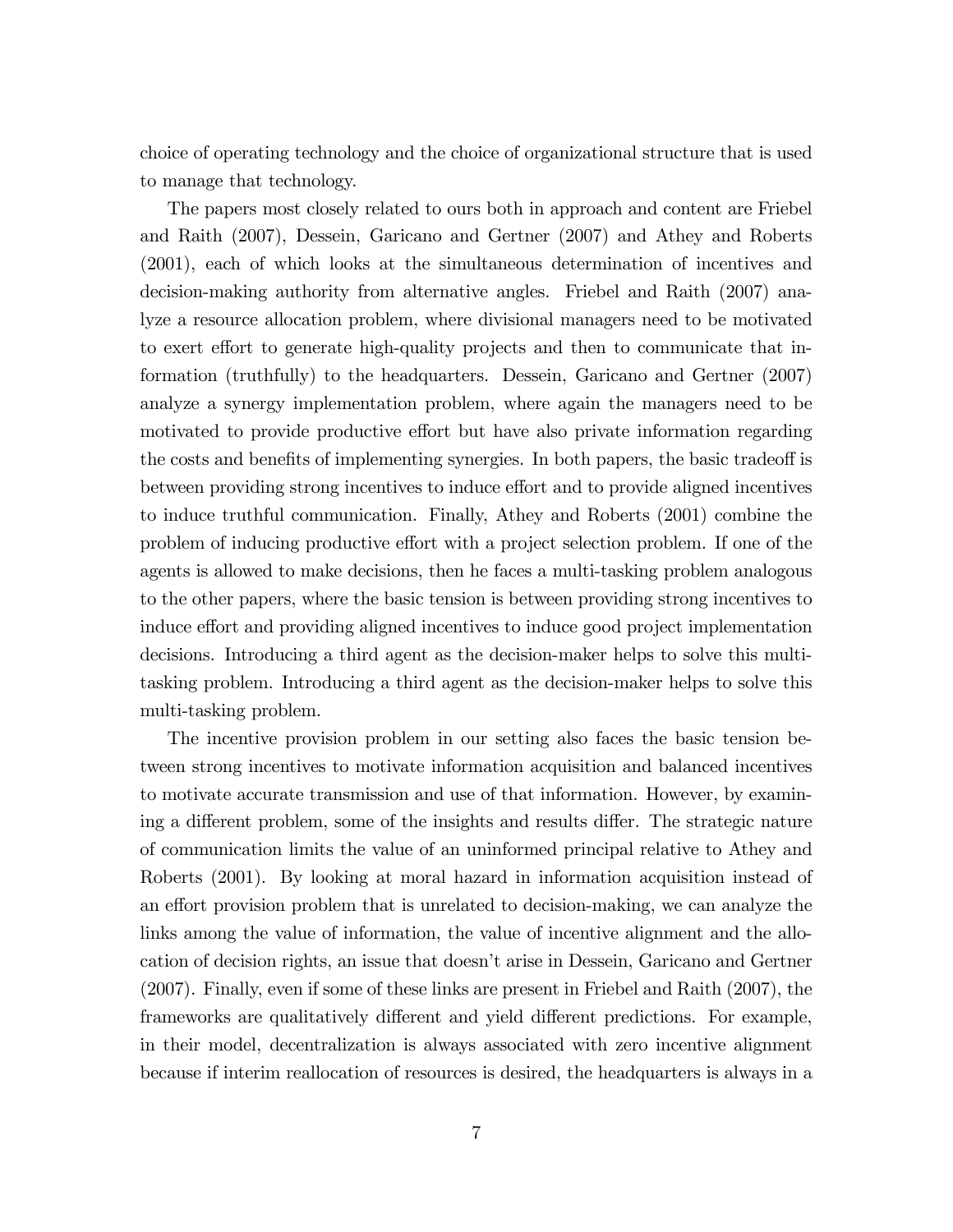better position to do so. In contrast, in our model, decentralization can exhibit both more or less incentive alignment than a corresponding centralized structure and the equilibrium degree of incentive alignment under the two governance structures is one of the key determinants behind the choice between the two.

The role of authority and delegation in managing agency problems is also examined by a number of other papers. Building on the cheap talk literature that has followed Crawford and Sobel (1982), Dessein (2002), Alonso (2007) and Harris and Raviv (2005,2007) examine how the allocation of decision rights can be used to manage the tradeoff between biased decisions and information losses due to strategic communication.<sup>3</sup> Aghion and Tirole (1997) illustrate how delegation can be used as a motivational tool by allowing the agent to freely use the information he learns. Our framework embeds both aspects of the problem and joins them with the possibility of using monetary incentives, which allows us to examine the links between delegation and incentives. Rantakari (2008b) examines the impact of noisy performance measurement on the choice to delegate and Zabojnik (2002) examines the motivational impact that delegation has on the implementation effort by the agent.

Organizational structures have also been analyzed from various other angles, but with the exception of the papers already mentioned, primarily only from a teamtheoretic perspective. The paper closest to ours is Dessein and Santos (2006), who examine a team-theoretic model that focuses on the limitations that the need for coordinated adaptation imposes on task specialization. Coordination in their model is, however, constrained only because information transmission is exogenously imperfect. Other perspectives include information processing (for example, Marshak and Radner, 1972, Bolton and Dewatripont, 1994), problem-solving (for example, Garicano, 2000), screening for interdependencies (Harris and Raviv, 2002) and coordination and experimentation (Qian, Ronald and Xu, 2006). However, by their nature, these frameworks pay only limited attention to incentive conflicts among the organizational participants and thus to the role of the allocation of authority and monetary incentives in managing those conflicts.

While the economic literature on organizational design is still relatively young, there is a long history of management and strategy scholars that have been analyzing the problem. As a result, this paper owes an intellectual debt to a long string of publications, including Simon (1947), Chandler (1962,1977), Woodward (1965), Lawrence

<sup>3</sup>See also Stein (1989) and Melumad and Shibano (1991)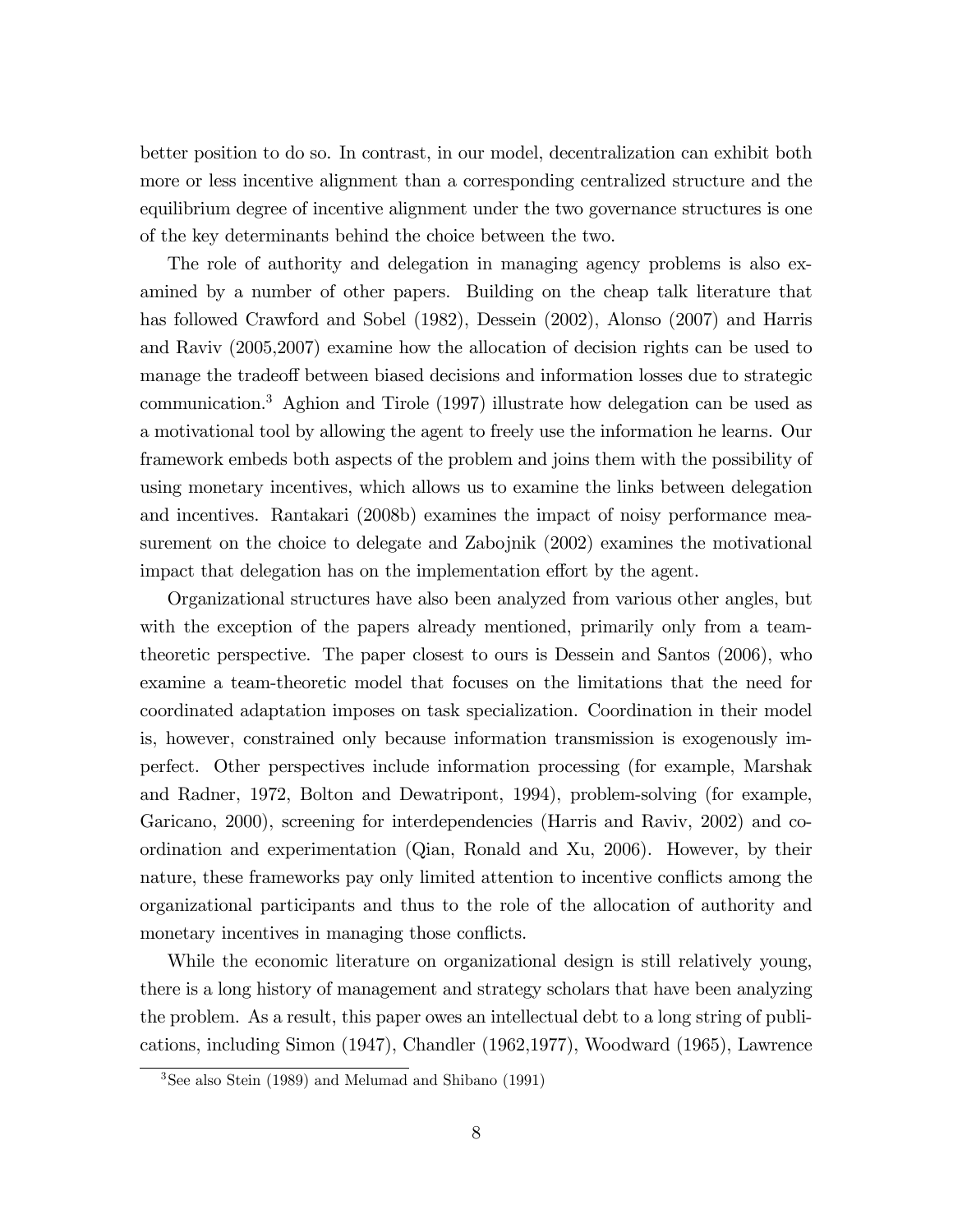and Lorsch (1967a,b), Thompson (1967), Miles and Snow (1978), Mintzberg (1979) and Porter (1980), among many others, in particular the later works of Nadler and Tushman (1997), Bartlett and Ghoshal (1989/2002), Brickley et al (2003) and Roberts  $(2004)$ . Finally, a strand of the strategy literature has adapted Kauffman's NK model of local search (e.g. Kauffman 1993) for studying how organizational structure impacts the search for solutions to complex problems, where some closely related papers include Levinthal (1997), Rivkin and Siggelkow (2002,2003, 2006) and Siggelkow and Rivkin (2005). While their approach is methodologically very different to ours, it is encouraging that the results share many common themes.

### 3 The Model

The model consists of two divisions, each managed by a self-interested division manager, and headquarters, which aims maximize the overall profitability of the organization. This section outlines the payoffs, actors, available actions and the timing of events in detail.

Divisional profits and alternative governance structures: The organization consists of two (symmetric) divisions,  $i$  and  $j$ . The profitability of each division depends on both how well the activities of the division are aligned with local conditions and how well the divisions are coordinated with each other. Given the decisions  $d_i$ and  $d_j$  regarding the operations of divisions i and j, respectively, the ex post profit of division  $i$  is given by

$$
\pi_i(\theta_i, d_i, d_j) = K(\beta) - \beta (d_j - d_i)^2 - \alpha (\theta_i - d_i)^2,
$$

where  $\theta_i \sim U\left[-\overline{\theta}, \overline{\theta}\right]$  indexes the locally optimal decision for division i, with  $\theta_i$  and  $\theta_j$  independently distributed. We will refer to  $\alpha (\theta_i - d_i)^2$  as the adaptation component of the profit function, as it measures how well aligned the division is with local market conditions, where  $\bar{\theta} > 0$  measures the volatility of local conditions and  $\alpha > 0$ measures the value of adaptation. We will refer to  $K(\beta) - \beta (d_j - d_i)^2$  as the coordination component of the profit function, as it measures how closely the divisions are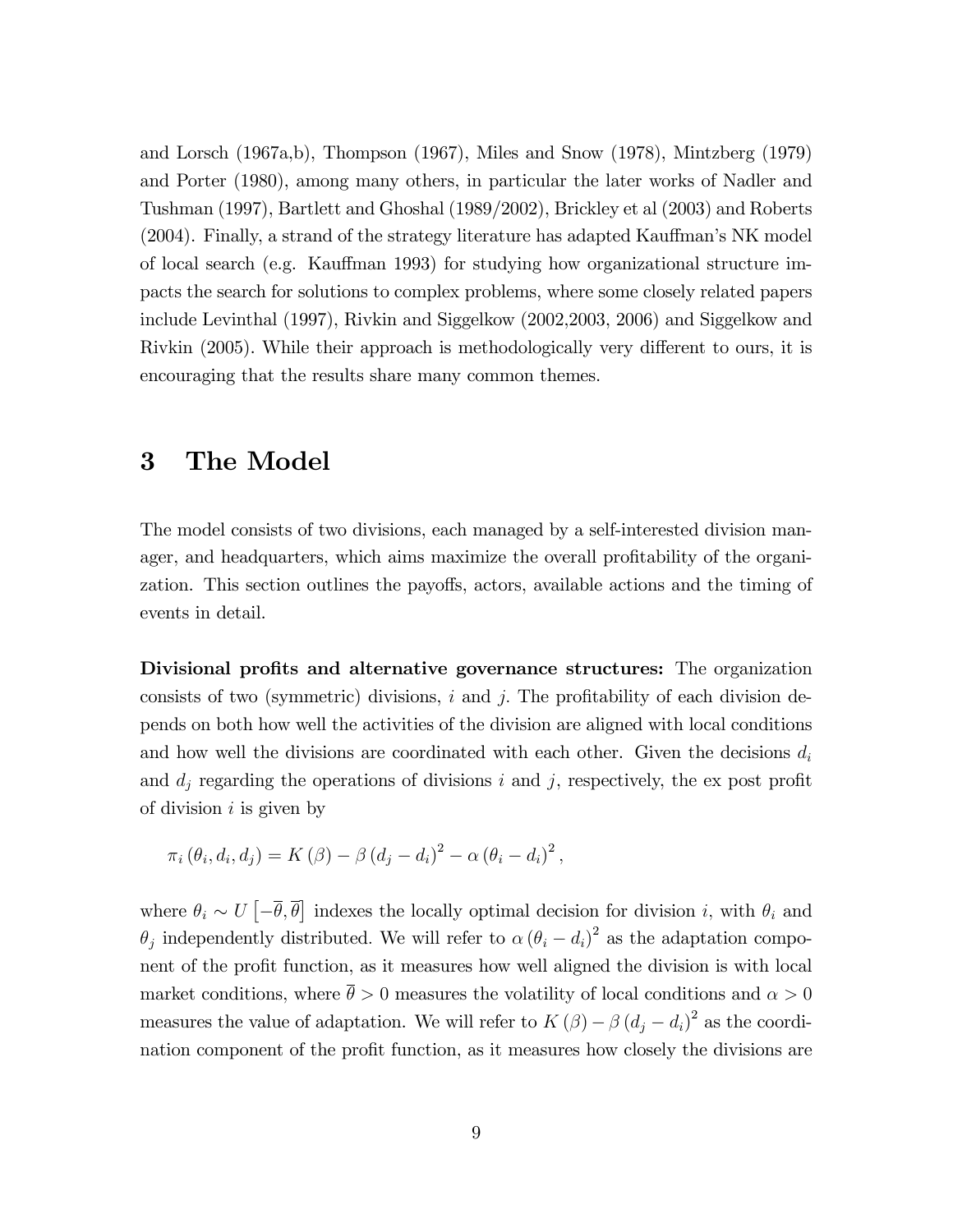aligned with each other.<sup>4</sup>

The first choice variable for the organization is  $\beta \in [0,\infty)$ , which captures the degree of operational integration and so the strategic orientation of the organization. Choosing a low  $\beta$  is equivalent to pursuing a strategy of local responsiveness: Divisional profits are primarily dependent on adaptation and the divisions are relatively free to pursue their individual goals without much concern for coordination with the rest of the organization. Choosing a high  $\beta$  is equivalent to pursuing a strategy of global efficiency: Divisional profits are highly dependent on smooth coordination with other parts of the organization and as a result, the divisions become highly constrained in their individual responses to local conditions.

The benefits of operational integration are captured by an increasing and continuous function  $K(\beta)$ , which measures the maximal return to operational integration in terms of cost reductions that would follow from, for example, a given level of shared components, manufacturing facilities, distribution networks and sales forces. However, such integration introduces a coordination element to the organization, whereby the full benefits of integration can be realized only if the ex post behavior of the two divisions is sufficiently aligned. This effect is captured by the second part  $\beta (d_j - d_i)^2$ of the coordination component. For example, the efficiency of a common sales force is compromised if conflicting demands are placed on it by competing divisions, introducing just-in-time manufacturing and inventory management relies on smooth functioning of the supply chain and the value of standardized production facilities is reduced if the products manufactured require conflicting customization.

The second choice variable for the organization is the allocation of authority over the divisions, captured by the right to make the decisions  $d_i$  and  $d_j$ . We consider two alternative arrangements. Under centralization, the headquarters retains control of both decisions. That is, conditional on the information available to her, she makes decisions that maximize the joint profitability of the two divisions. Under *decentral*ization, control over the divisions is delegated to their respective divisional managers, who will then make decisions that maximize their individual payoffs, discussed next.

<sup>&</sup>lt;sup>4</sup>In this symmetric formulation, the impact of  $\bar{\theta}$  and  $\alpha$  on the organizational performance is isomorphic, so we could normalize  $\alpha = 1$ . However, we carry it through the analysis so that we can avoid any confusion when talking about the relative importance of coordination,  $\frac{\beta}{\alpha+\beta}$ .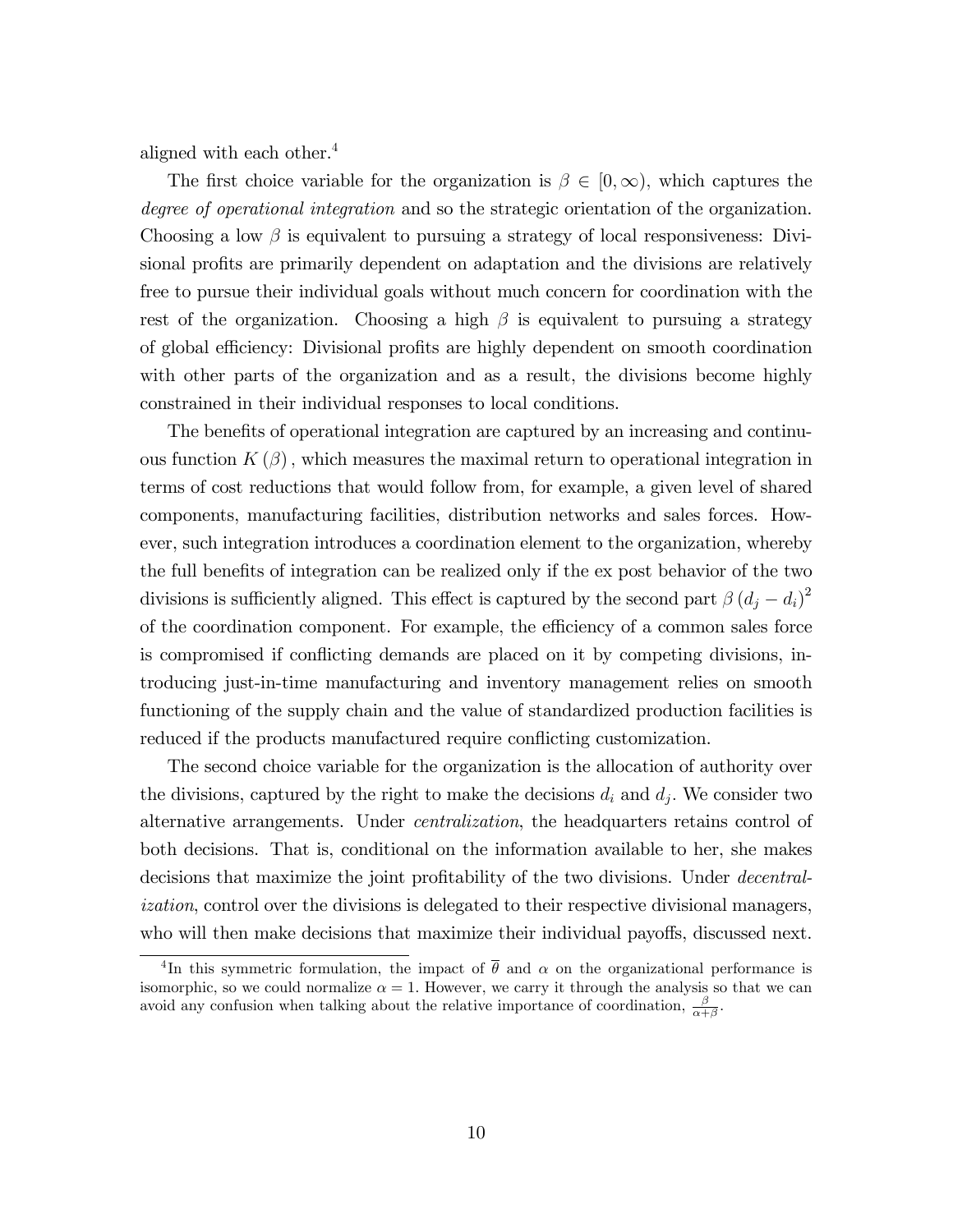We will use superscript  $g \in \{cent, dec\}$  to denote the two governance structures.<sup>56</sup>

Division managers and the timing of events: Each division is headed by a selfinterested and risk-neutral division manager (managers  $i$  and  $j$ , respectively). Their behavior is managed through our third choice variable, which is their compensation structure. We assume that manager  $i$  is offered a linear incentive contract

$$
T_i(\pi_i, \pi_j) = A_i + s_{ii}\pi_i(\theta_i, d_i, d_j) + s_{ij}\pi_j(\theta_j, d_i, d_j),
$$

where  $(s_{ii}, s_{ij})$  are the weights placed on the profitability of the two divisions. We can normalize this contract by rewriting it as

$$
T_i (\pi_i, \pi_j) = A_i + \lambda (s \pi_i (\theta_i, d_i, d_j) + (1 - s) \pi_j (\theta_j, d_i, d_j)),
$$

where  $\lambda = s_{ii} + s_{ij}$  measures the strength of incentives, while  $s \in [1, 1/2]$  measures the  $composition$  of incentives.<sup>7</sup> In particular, while the contract is based on the profits of the two divisions, it is identical to a contract that would place a weight  $2(1-s)$  on firm-wide performance  $\pi_i + \pi_j$  and a weight  $2s - 1$  on divisional performance  $\pi_i$ , for an overall pay-for-performance sensitivity  $\lambda$ . The closer s is to 1/2, the more weight is placed on firm-wide performance (and the more aligned the interests of the divisional managers). As a result, we will be referring to  $\lambda$  as the strength of incentives and to s as the degree of incentive alignment.

As with the benefits of operational integration, we take a reduced-form approach to the cost of incentives and simply assume that providing managerial compensation costs the organization  $G(\lambda)$ , where  $G'(0) = 0$ ,  $G'(2) = \infty$  and  $G''(\lambda) \geq 0$ , so that providing first-best incentives (making each manager a full residual claimant) is infinitely costly. We take this reduced-form approach because we recognize that organizations

 ${}^{7}$ A symmetric contract turns out to be optimal because of the assumed symmetry of the divisions.

<sup>&</sup>lt;sup>5</sup>Because of the symmetry of the divisions, asymmetric governance structures, where authority was allocated asymmetrically, do not arise as equilibrium governance structures.

 $6$ The analysis thus assumes that the headquarters is able to commit to the delegation of decision rights to the divisional managers in the case of decentralization. This assumption is often criticised on the basis that, in the end, the headquarters retains formal authority. However, in particular in the context of MNCs, there are several examples where the national subsidiaries have utilized both their direct control over national resources and their separate legal incorporation to explicitly disobey the instructions of the parent organization. One of the more flagrant cases of disobedience was the refusal by Philips North America to adapt the internally developed V2000 videocassette standard, and instead decided to sell a VHS product supplied by Matsushita, the archrival of Philips.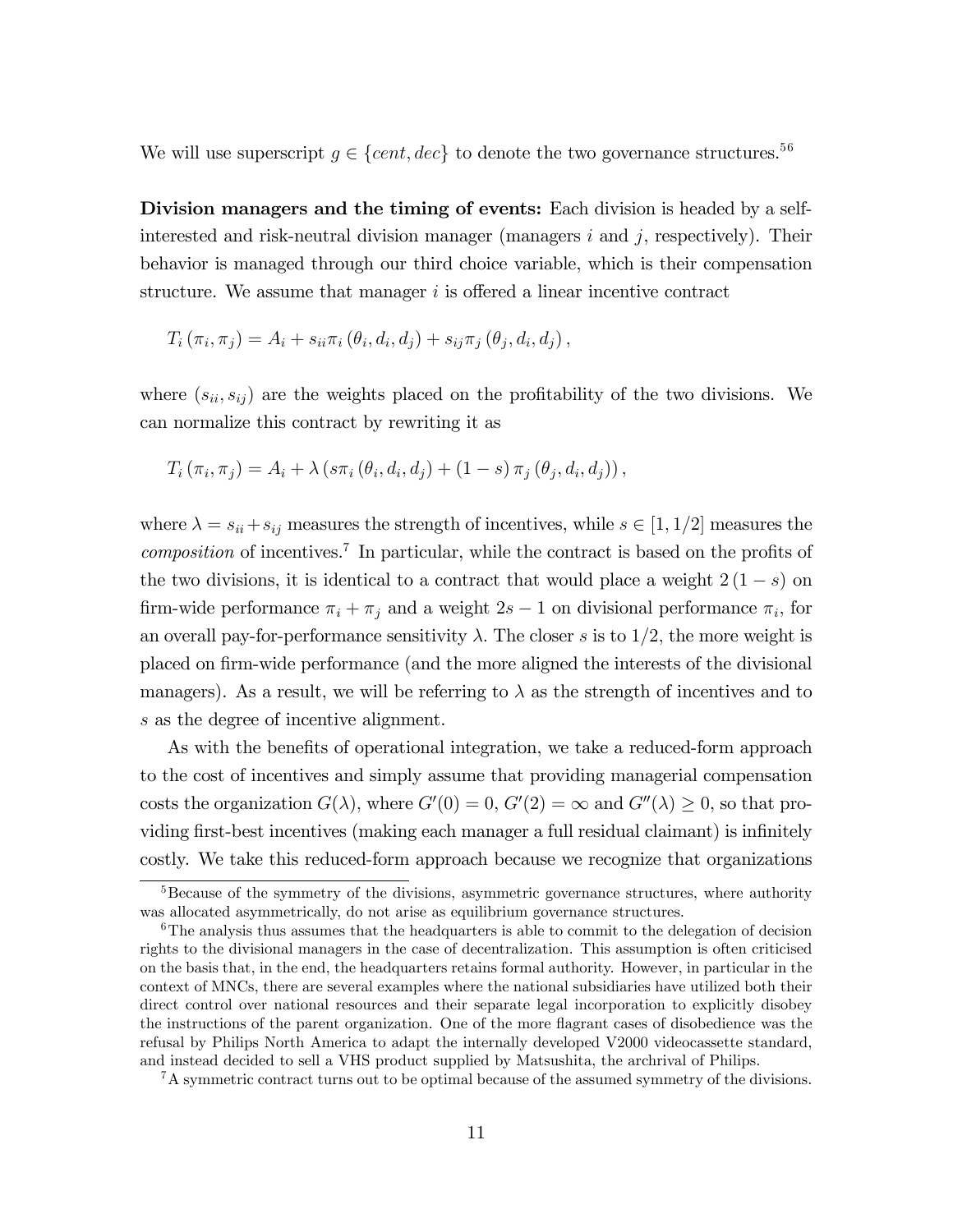can vary in their ability to provide incentives and to achieve incentive alignment and don't want the results to be driven by assuming a particular source for this  $\cos t$ .<sup>8</sup>

The organizational design parameters  $(g, \beta, s, \lambda)$  are then used to manage the unfolding of events summarized in figure 1. First, the divisional managers invest in acquiring information about their local market conditions. In particular, manager  $i$ acquires a signal  $t_i$  of the realized state  $\theta_i$  that is correct with probability  $q_i$  and a random draw from  $U\left[-\overline{\theta}, \overline{\theta}\right]$  with probability  $1-q_i$  at a personal cost of  $C\left(\overline{\theta}, q_i\right)$ . The manager does not learn whether the signal is correct or not, so that upon observing a signal  $t_i$ , his posterior expectation about the local state is given by  $E_i(\theta_i|t_i) = q_i t_i$ .<sup>9</sup> Forecasting the results, the value of accuracy in terms of expected profits will be linear in  $q_i^2$ . As a result, define  $p_i = q_i^2$  and write the cost of information as  $C(\bar{\theta}, p_i)$ . We will refer to  $p_i$  as the quality of primary information. To guarantee a unique solution, we make the technical assumptions that, for  $\bar{\theta} > 0$ ,  $C_{p_i}(\bar{\theta}, p_i) \geq 0$  and  $C_{p_i^2}(\overline{\theta}, p_i) > 0$ , with  $\lim_{n \to \infty}$  $\lim_{p_i \to 1} C_{p_i} (\overline{\theta}, p_i) = \infty$ , so that knowing the truth is prohibitively costly. Finally, we assume that  $C_{\overline{\theta}p_i}(\overline{\theta}, p_i) \geq 0$ , so that as the environment becomes more volatile, the marginal cost of information does not decrease. Since the managers are self-interested, they choose  $p_i$  to

$$
\max_{p_i} E\left(T_i\left(\pi_i^g, \pi_j^g\right)\right) - C\left(\overline{\theta}, p_i\right).
$$

We assume that  $p_i$  is observable but not verifiable to the organizational participants.

Having acquired their private information, the division managers strategically communicate their information to the decision-maker(s). In case of centralization, this communication occurs vertically to the headquarters, while in the case of decentralization, this communication occurs horizontally between the divisional managers. To reflect the soft nature of information, this communication is modeled as one round of simultaneous cheap talk.<sup>10</sup>

After communication, the decision-maker(s) choose their decisions conditional

<sup>&</sup>lt;sup>8</sup>For example, limited liability or the restriction to profit-sharing rules where  $s_{ii} + s_{ji} \leq 1$ , so that the divisional profits can be freely divided between the two managers but that the profit streams cannot be leveraged.

<sup>9</sup>We use this particular acquisition technology for two reasons. First, for purely technical reasons, the smooth posterior facilitates the analysis. Second, for descriptive purposes, having a belief over the reliability of information appears for many settings more plausible than knowing whether a piece of information is correct or not.

 $10$ Simultaneous talk dominates sequential talk in the present setting.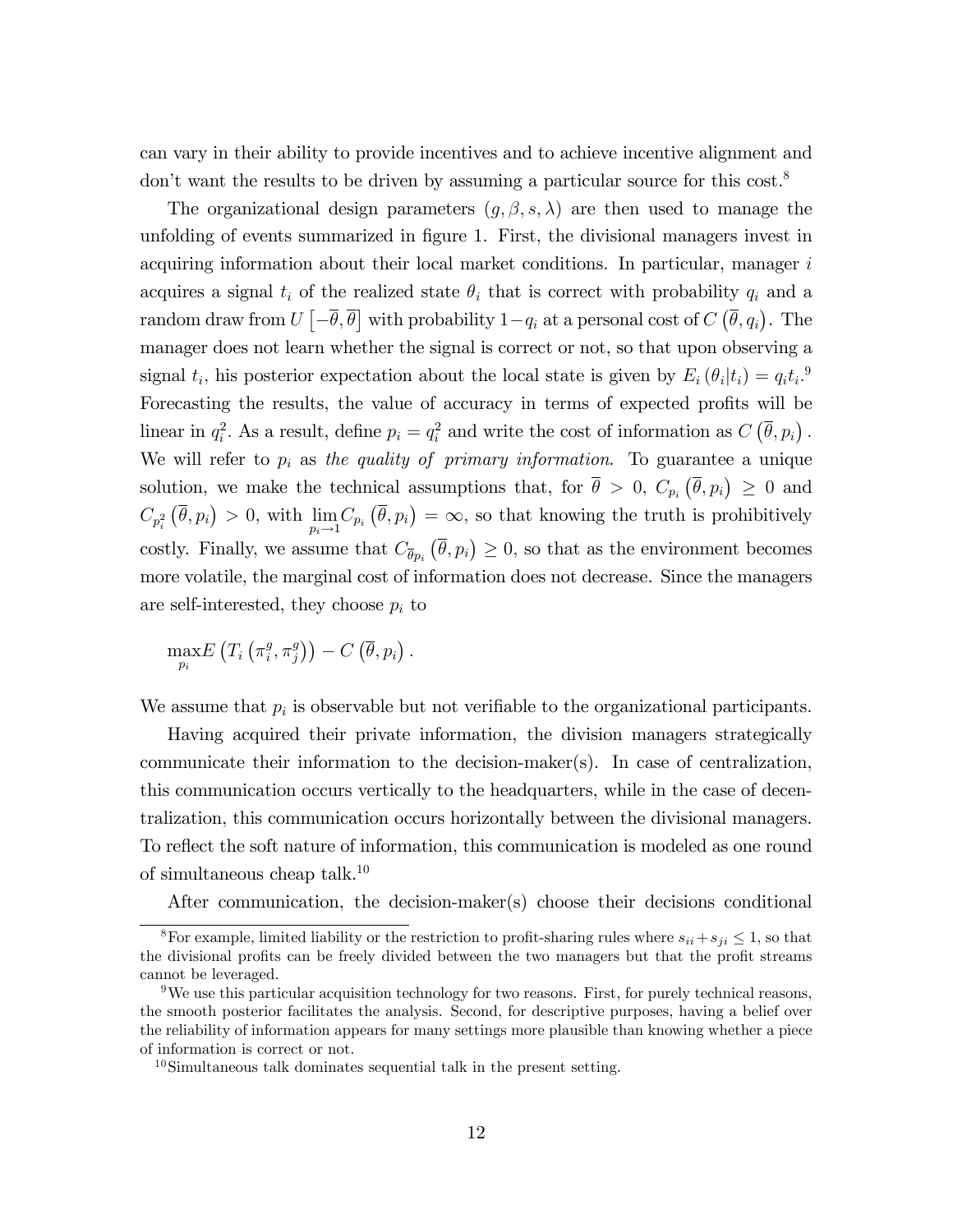

*(ii) Alternative governance structures*

Figure 1: The timing of events and the alternative governance structures.

on their information. In the case of centralization, the headquarters makes decisions to maximize  $E\left(\pi_i^{cent} + \pi_j^{cent}\right)$  conditional on the messages  $(m_i, m_j)$  that she received in the communication stage regarding the local conditions of the two divisions. In the case of decentralization, the division managers make decisions to maximize  $E\left(T_i^{dec}\left(\pi_i^{dec},\pi_j^{dec}\right)\right)$  conditional on their information, which consists of their private signal  $t_i$  and the messages  $(m_i, m_j)$  exhanged in the communication stage. Finally, the payoffs are realized.

Organizational design problem: The organizational design problem is then to maximize the expected net surplus in the Perfect Bayesian Game outlined above. That is, before the local conditions are realized and the division managers engage in information acquisition, the headquarters chooses the governance structure  $g$ , the compensation structure  $(s, \lambda)$ , and the degree of operational integration  $\beta$  to

$$
\max_{g,\beta,s,\lambda} E\left(\pi_i^g\left(\beta,s\right)+\pi_j^g\left(\beta,s\right)\right)-C\left(\overline{\theta},p_i^g\left(\beta,s\right)\right)-C\left(\overline{\theta},p_j^g\left(\beta,s\right)\right)-2G\left(\lambda\right).
$$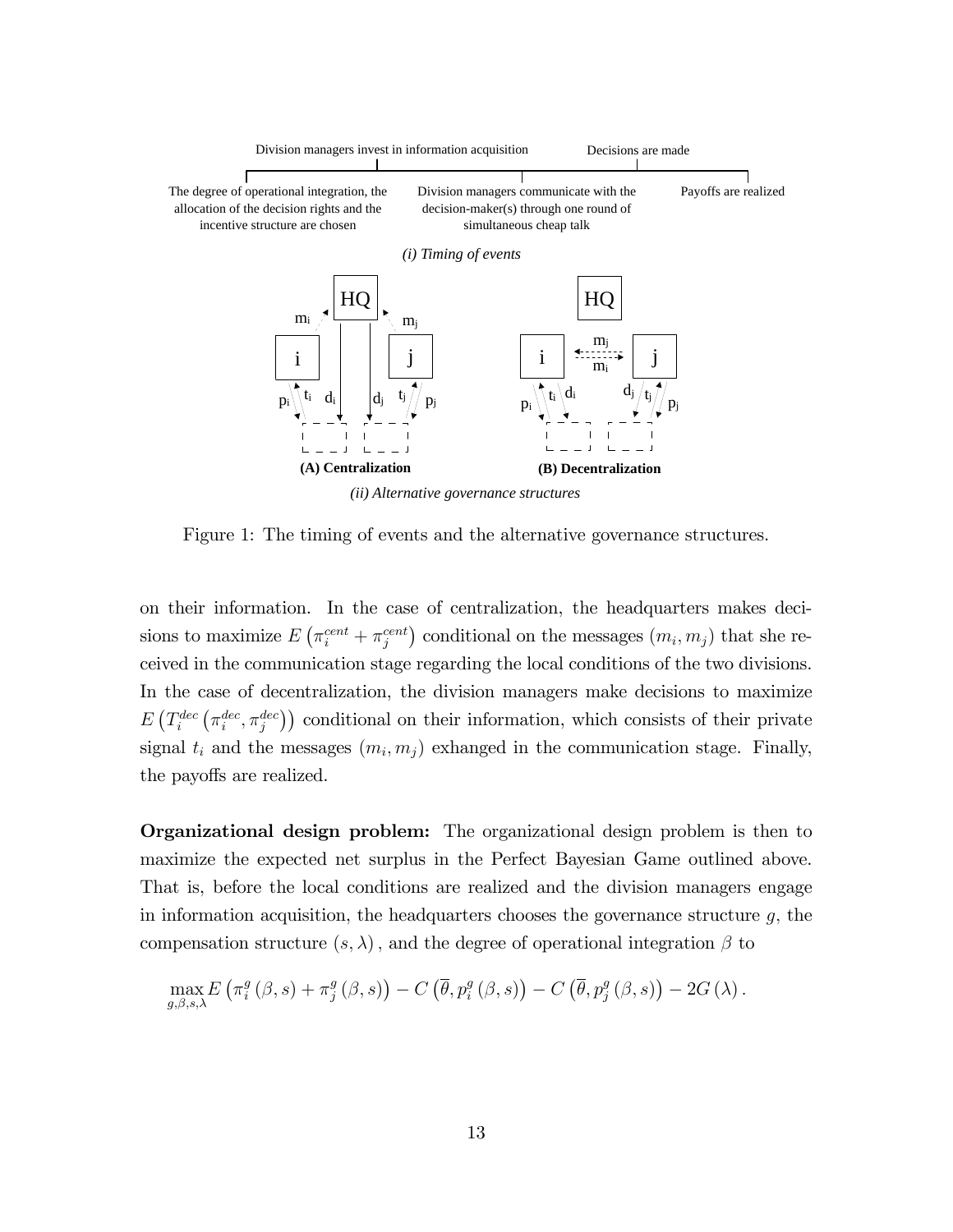# 4 Expected Profitability and Organizational Design

The first step in the analysis is to derive the expression for the expected profit conditional on the design parameters  $(g, \beta, s, \lambda)$ . The solution follows through backwardinduction. We Örst discuss the equilibrium decisions, conditional on the information available to the decision-makers (4.1). Second, we discuss the features of the communication equilibrium  $(4.2)$  and the expected profitability of the divisions  $(4.3)$ . These three steps are identical to those in Alonso, Dessein and Matouschek (2008) and Rantakari (2008a), with the exception of introducing imperfect information at the divisional level, and are independent of the strength of incentives  $\lambda$ . However, we revisit these results here because the insights underlying their determination play a key role in understanding the managerial information acquisition problem (4.4) and the solution to the overall organizational design problem derived in section 5.

#### 4.1 Equilibrium decisions

In the decision-making stage, the decision-maker(s) use the information available to them to maximize their individual payoffs, conditional on the accuracy  $\left(q_i^g\right)$  $i^g, q_j^g$  $_j^g$ ) of signals  $(t_i, t_j)$  obtained at the divisional level regarding the local conditions and the messages  $(m_i, m_j)$  sent regarding the the realization of those signals by the division managers.

**Centralization:** Because the headquarters  $(P)$  has no direct access to information, her decisions are solely based on the messages  $m_i$  and  $m_j$  sent by the divisional managers. Thus, she solves

$$
\max_{d_i,d_j} E(\pi_i+\pi_j|m_i,m_j),
$$

solution to which is given by

$$
d_i^{cent}(s, \beta) = \frac{(\alpha + 2\beta)E_P\theta_i + 2\beta E_P\theta_j}{\alpha + 4\beta}, \text{ where } E_P\theta_i = q_i^{cent}E(t_i|m_i).
$$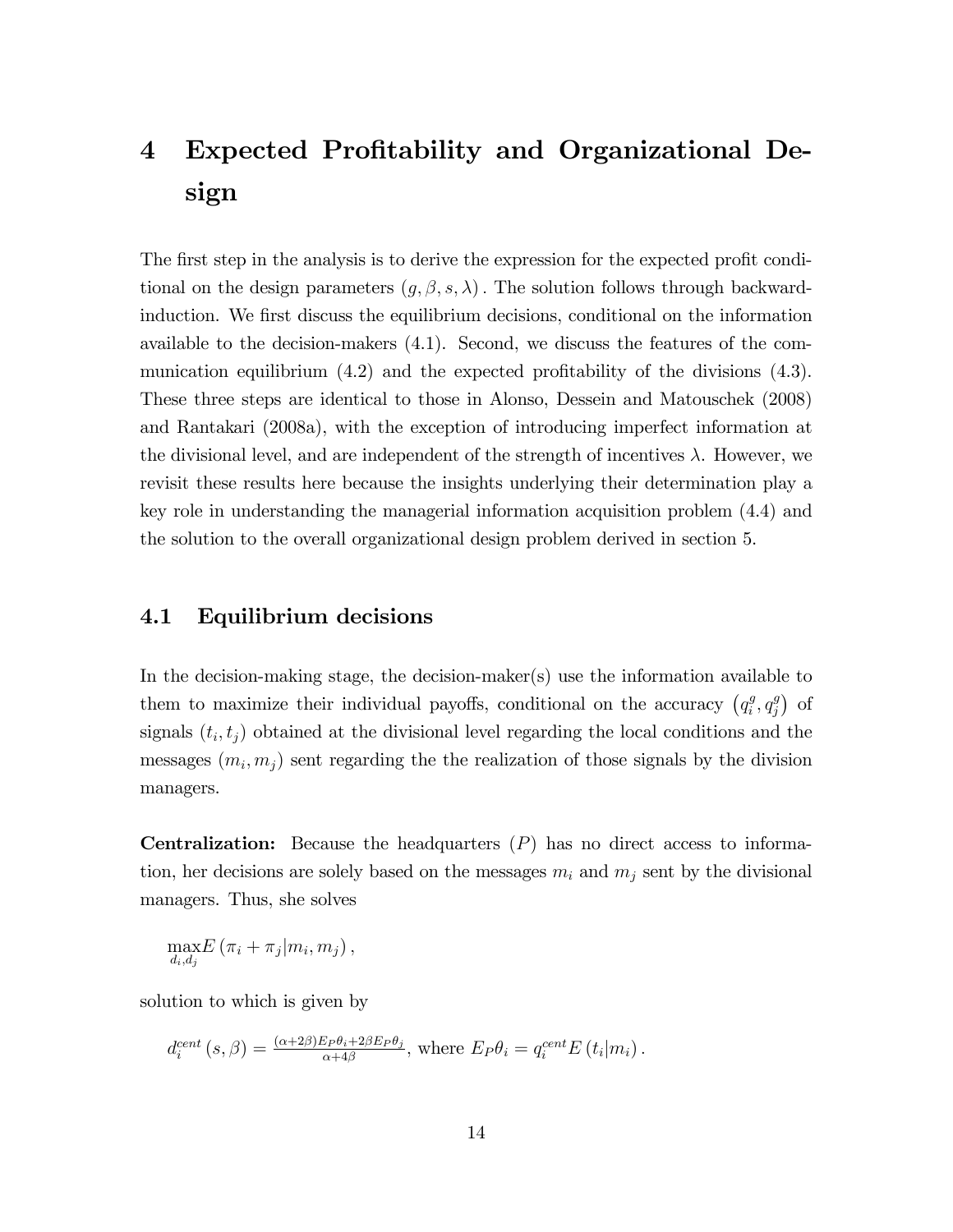Conditional on the available information, these decisions are profit-maximizing. While immediate, it is worth noting how an increase in the degree of operational integration  $\beta$  reduces the sensitivity of the decision to information about its own local conditions because of the increasing need for coordination, while becoming increasingly responsive to the local conditions of the other division.

**Decentralization:** The information available to manager  $i$  consists of his private signal  $t_i$  and the messages exchanged in the communication stage. Given the compensation contract  $(s, \lambda)$ , he solves

$$
\max_{d_i, d_j} \lambda E\left(s\pi_i + (1-s)\,\pi_j\middle| t_i, m_i, m_j\right)
$$

and similarly for manager  $j$ . The equilibrium decisions are given by

$$
d_i^{dec}(s,\beta) = \frac{s\alpha}{(s\alpha+\beta)}E_i\theta_i + \frac{\beta}{(s\alpha+2\beta)}E_iE_j\theta_j + \frac{\beta^2}{(s\alpha+\beta)(s\alpha+2\beta)}E_jE_i\theta_i,
$$

where  $E_i E_j \theta_j = q_j^{dec} E(t_j | m_j)$ .

It is clear from the objective function of the managers that as long as  $s > 1 - s$ , they place relatively too much weight on the performance of their own division and so generally use the available information in a suboptimal way. We will refer to this suboptimal use of available information as the quality of decision-making, taking both the accuracy of the signals and the accuracy of their transmission as given.

Despite this own-division bias, the equilibrium decisions converge to the jointprofit maximizing decisions both when  $\beta \to 0$  and when  $\beta \to \infty$ . In the first case, no coordination is needed and the division managers are free to do what they perceive to be individually optimal. In the second case, since the divisional payoffs are fully dependent on coordination, the managers are willing to coordinate their behavior even absent any profit-sharing. However, whenever some incentive conflict is present and  $\beta$ is interior, the decisions exhibit too little coordination (and correspondingly, excessive adaptation). The quality of decision-making under decentralization is worst when the relative importance of coordination  $\beta/(\alpha + \beta)$  is intermediate, or when the tension between adaptation and coordination is the largest.<sup>11</sup> Finally, the role of incentive alignment in the decision-making stage is immediate: the quality of decision-making

<sup>&</sup>lt;sup>11</sup>This observation that the quality of decision-making can actually improve in the degree of operational integration can be linked to the observation of Bartlett and Ghoshal (2002:69) that while some interdependencies "are automatic outcomes of the specialized and distributed configuration of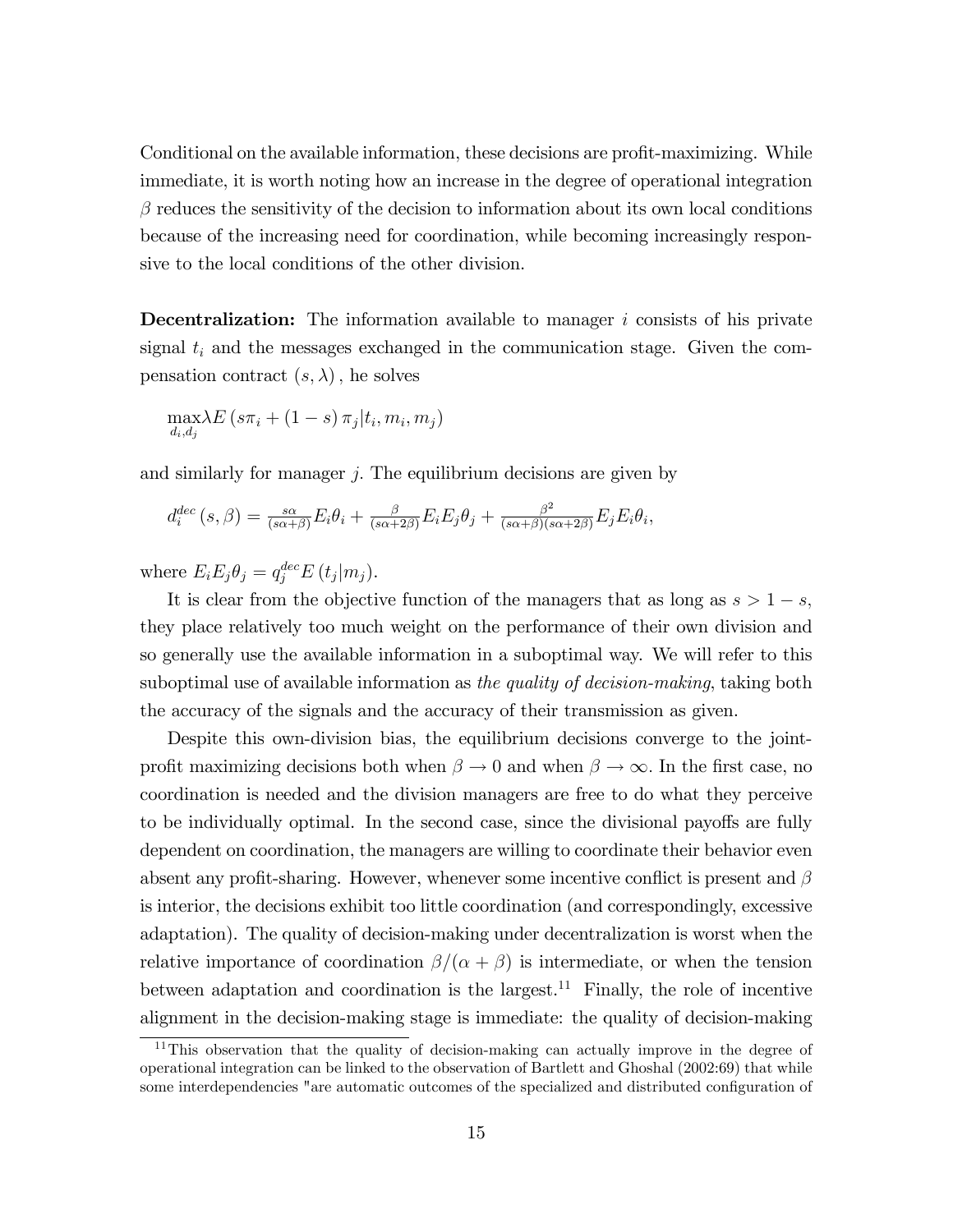is monotonically improving in the relative weight placed on firm-wide performance and converges to profit-maximizing when only firm-level incentives are used.

### 4.2 Equilibrium communication

The communication stage is modeled as a cheap-talk game between the privately informed division managers and the decision-maker(s). Knowing how the equilibrium decisions depend on the beliefs of the decision-maker(s), the division managers send simultaneously non-verifiable messages regarding their local information in an attempt to induce more favorable decisions.

In this paper, we focus on the most informative partition equilibrium of this cheap talk game. As shown in Alonso, Dessein and Matouschek (2008) and Rantakari (2008), the coarseness of the partition (and so the accuracy of information transmission) can in the present framework be characterized by a single coefficient,  $\varphi_i^g$  $_{i}^{g}\left( s,\beta\right) ,\text{ which}% \left( y^{\prime}\right) \equiv\sum_{k}\left( y^{\prime}\right) \left( y^{\prime}\right) ^{k}\left( y^{\prime}\right) ^{k},$ depends on the particular governance structure  $g$ , the degree of incentive alignment  $s$ and the degree of operational integration  $\beta$ . We will refer to  $\varphi_i^g$  $\binom{g}{i}(s,\beta) \in (0,\infty)$  as the quality of communication, given the accuracy of the managers' private signals  $t_i$  and  $t_j$ . As  $\varphi_i^g$  $\binom{g}{i}(s,\beta)$  increases, the communication becomes more accurate and becomes perfectly informative as  $\varphi_i^g$  $_{i}^{g}(s,\beta)\rightarrow\infty.$ 

Centralization: In the case of centralization, communication is from the division managers to the headquarters (vertical). The quality of communication is given by

$$
\varphi_i^{cent}\left(s,\beta\right) = \frac{s\alpha+\beta}{\beta(2s-1)} \in [1,\infty).
$$

If  $\beta = 0$ , then this vertical communication is fully informative. In this case, the headquarters makes decisions that are fully responsive to local information without any concern for coordination, thus replicating the preferences of the division managers. However, if  $\beta > 0$  and  $s > 1/2$ , then the own-division bias of the division managers leads them to prefer decisions that are more adapted to local conditions than what the headquarters will actually implement. This vertical conflict is increasing in the degree of operational integration and, as a result, the quality of vertical

assets and resources," others are "specifically designed to build self-enforcing cooperation among interdependent units."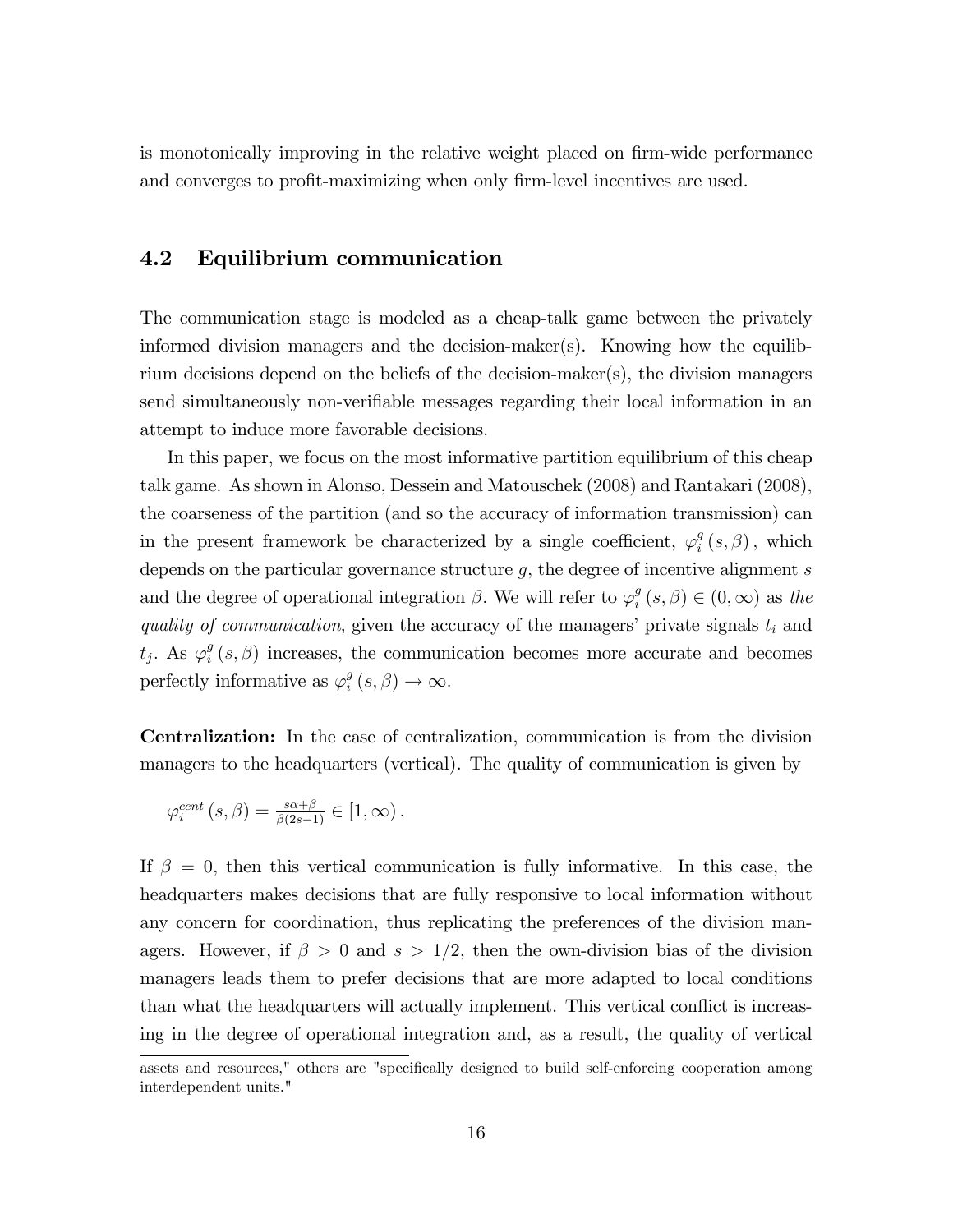communication is monotonically decreasing in  $\beta$ . Finally, the quality of communication is monotonically improving in degree of incentive alignment, becoming perfect when  $s \to 1/2$ .

Decentralization: In the case of decentralization, communication is between the division managers (horizontal). The quality of communication is given by

$$
\varphi_i^{dec}(s,\beta) = \frac{\beta + s(1-s)\alpha}{(s\alpha + \beta)(2s-1)} \in [0,\infty).
$$

Logically, the key difference in the communication stage between centralization and decentralization is that in the case of decentralization, the division manager is in control of the operations of his division. As a result, instead of needing to persuade the headquarters about the needs of his division, he is only trying to persuade the other division manager to be more accommodating to what he plans to do. This difference in the motives for communication is reflected in the quality of communication. Now, when  $\beta$  is low, this horizontal communication is at its worst because each division manager is simply doing what is individually optimal for him, largely disregarding any messages sent. As  $\beta$  increases, this increase in the value of coordination increases the responsiveness of the managers to each other's behavior, reducing the horizontal conflict. As a result, the quality of horizontal communication is monotonically increasing in  $\beta$ . The role of incentive alignment is the same as under centralization: as the goals of the division managers become more aligned, the quality of communication improves and becomes perfect when  $s \to 1/2$ .

#### 4.3 Expected profits

Having derived the equilibrium decisions  $\left(d_i^g\right)$  $\binom{g}{i}(s,\beta), d_j^g(s,\beta)$  and the equilibrium quality of communication  $(\varphi_i^g)$  $_{i}^{g}\left( s,\beta\right) ,\varphi_{j}^{g}% \left( s,\beta\right)$  $\binom{g}{j}(s,\beta)$ , and assuming for now that given the organizational structure  $(g, \beta, s, \lambda)$ , the quality of primary information acquired by the divisional managers is  $(p_i^g)$  $i^g, p_j^g$  $_{j}^{g}$ ), we can solve for the (ex ante) expected profits of the divisions, which are given by the following proposition: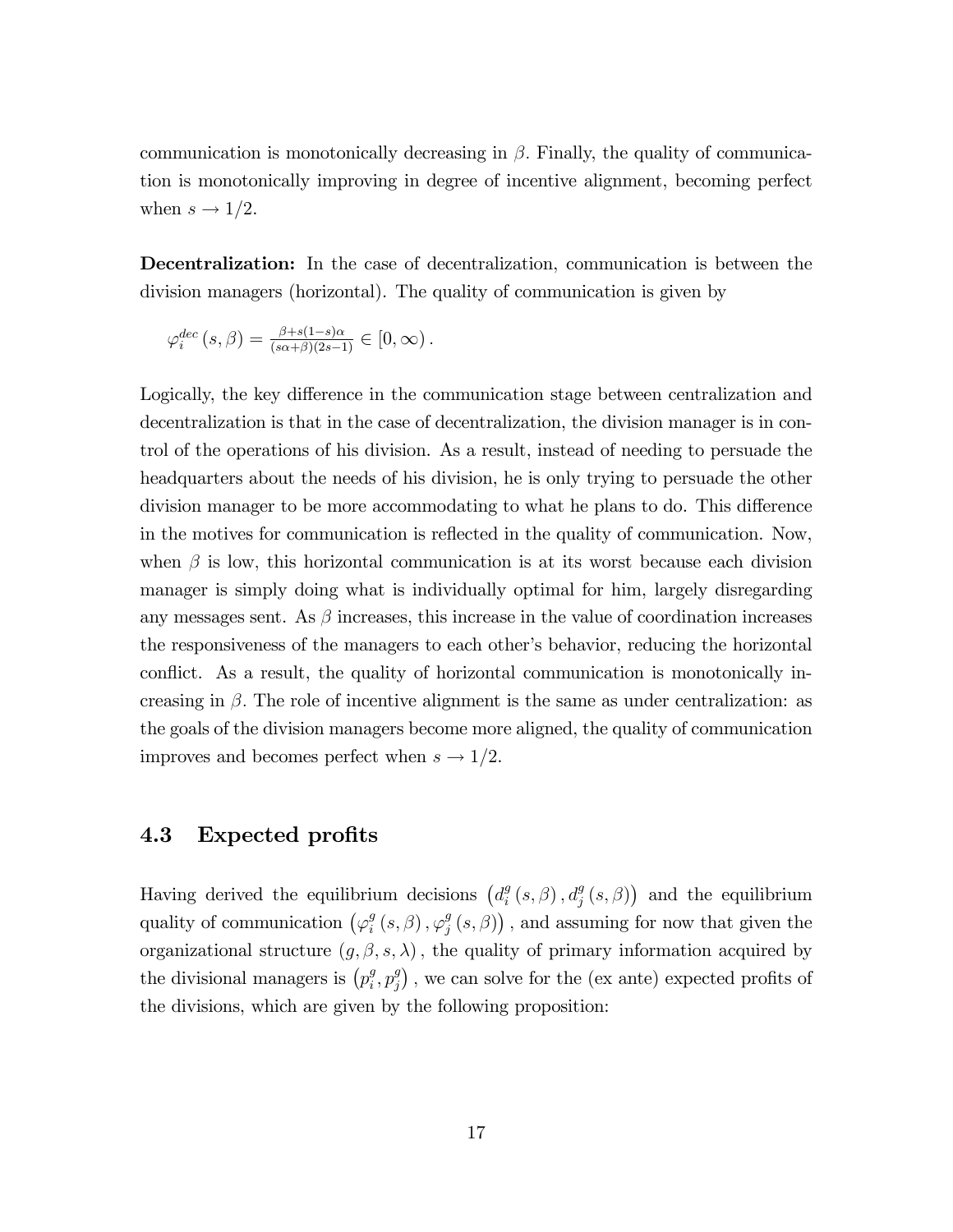**Proposition 1** Expected profits: The expected profit of division i under governance structure g is given by

$$
E(\pi_i^g(s,\beta)) = \left(K(\beta) - \frac{\alpha \bar{\theta}^2}{3}\right) + p_i^g \left[\alpha - \Lambda_i^g(s,\beta) - \Gamma_{ii}^g(s,\beta) V\left(\varphi_i^g(s,\beta)\right)\right] \frac{\bar{\theta}^2}{3} - p_j^g \left[\Lambda_i^g(s,\beta) + \Gamma_{ij}^g(s,\beta) V\left(\varphi_j^g(s,\beta)\right)\right] \frac{\bar{\theta}^2}{3},
$$

where  $V(\varphi_i^g)$  $i_{i}^{g}(s, \beta)) = \frac{1}{4 + 3\varphi_{i}^{g}(s, \beta)}.$ 

#### Proof. See Appendix ■

The expected profitability of the divisions can thus be seen as being determined by three components. The first component,  $K(\beta) - \frac{\alpha \overline{\theta}^2}{3}$  $\frac{\theta}{3}$ , gives the expected profit conditional on a given degree of operational integration  $\beta$  and no local information  $(p_i^g)$  $\frac{g}{i}(s,\lambda,\beta)=p_j^g$  $_j^g(s, \lambda, \beta) = 0$ . The other two components measure the impact on divisional profits caused by informative local signals  $t_i$  and  $t_j$ . While the expressions might appear cumbersome, they reflect a simple intuition: information about local conditions is valuable only to the extent that the equilibrium decisions actually respond to that information.

Consider first the second component, which reflects the value of information to the division doing the acquisition. Here,  $\alpha$  reflects the value of information if the decisions were fully free to adapt to local conditions ( $\beta = 0$ ). When the degree of operational integration is positive  $(\beta > 0)$ , this value of information is constrained for two reasons: first, even conditional on perfect transmission of information, the decisions are no longer independent and instead need to balance adaptation and coordination. This loss in the value of information is captured by  $\Lambda_i^g$  $_{i}^{g}\left( s,\beta\right)$ . Second, strategic communication causes a reduction in the quality of information reaching the decision-maker(s). This loss is captured by  $\Gamma_{ii}^g(s,\beta)V(\varphi_i^g)$  $i_g^g(s, \beta)$ , which depends on both the value of accurate communication  $(\Gamma_{ii}^{g}(s, \beta))$  and the actual equilibrium quality of communication  $(V(\varphi_i^g))$  $\binom{g}{i}(s,\beta))$ . The third component, in turn, reflects the consequences of information acquisition by the other division. Intuitively, the impact again depends on how the equilibrium decisions would use that information  $(\Lambda_i^g)$  $\binom{g}{i}(s,\beta)$  and what are the consequences of strategic communication on the quality of information actually reaching the decision-maker(s)  $(\Gamma_{ij}^g(s,\beta)V(\varphi_j^g))$  $_{j}^{g}\left( s,\beta\right)$ ).

Because the use of information is dependent on  $(\beta, s)$  and the governance structures differ in their use of information for given  $(\beta, s)$ , understanding these differences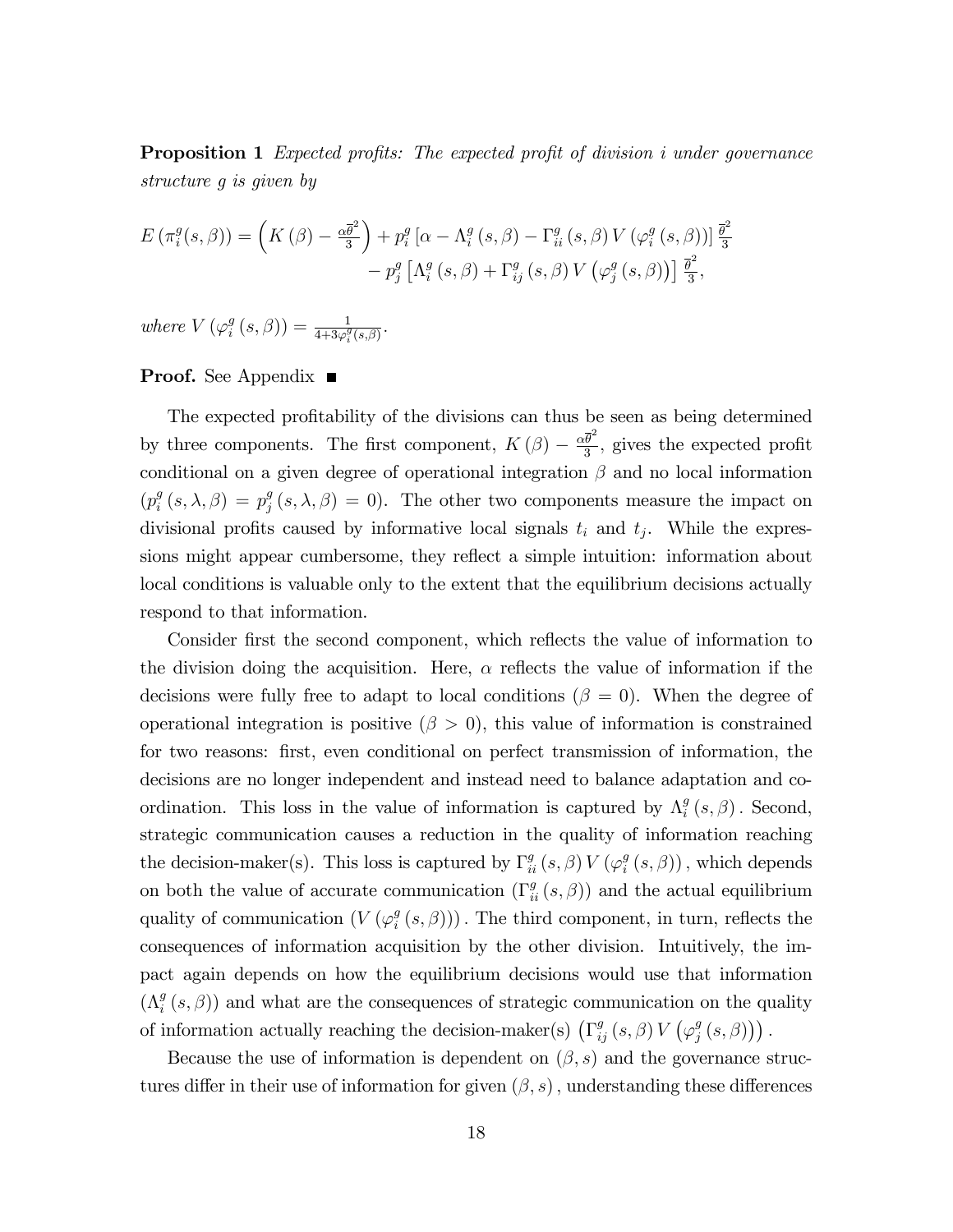plays an important role in understanding the equilibrium choices of  $(g, \beta, s, \lambda)$ . Thus, before discussing the problem of managerial information acquisition, we will first analyze the true value of information, as determined by the chosen organizational structure.

#### **4.3.1** True value of information and  $(g, s, \beta)$

To simplify notation, let  $\phi_i^g$  $\mathcal{S}_{i}^{g}\left(s,\beta\right)=\Lambda_{i}^{g}\left(s,\beta\right)+\Gamma_{ii}^{g}\left(s,\beta\right)V\left(\varphi_{i}^{g}\right)$  $\binom{g}{i}(s,\beta)$  denote the reduction in the value of information to division i relative to zero operational integration. Because the profitability of the divisions is linear in  $p_i^g$  $_i^g$ , we can write the (marginal) value of information regarding  $\theta_i$  to division i as  $\alpha - \phi_i^g$  $_{i}^{g}\left( s,\beta\right)$  . Similarly, let  $\phi_i^g$  $\mathcal{S}_{j}^{g}\left(s,\beta\right) \,=\,\Lambda_{j}^{g}\left(s,\beta\right)+\Gamma_{ji}^{g}\left(s,\beta\right)V\left(\varphi_{i}^{g}\right)$  $\binom{g}{i}(s,\beta)$  denote the (marginal) impact that information regarding  $\theta_i$  has on the profitability of division j in equilibrium.

A key feature of the solution is that while  $\alpha - \phi_i^g$  $i_i^g(s,\beta) > 0$ , so that information is always valuable to the division whose manager is doing the acquisition,  $\phi_i^g$  $j^g$  $(s,\beta) \geq 0,$ so that information acquisition by division i reduces the profitability of division j. Intuitively, the more accurate information division  $i$  holds, the more adaptive  $d_i$  will be and, as a result, the more accommodating division j needs to be, at the expense of its own adaptiveness. With this dual effect in mind, we can write the value of information as

$$
\Psi_i^g\left(s,\beta\right) = \alpha - \phi_i^g\left(s,\beta\right) - \phi_j^g\left(s,\beta\right) > 0.
$$

Figure 2 plots the value of information for both centralization and decentralization, together with the difference between the two. As the degree of operational integration increases, the value of information decreases under both governance structures. When  $s = 1/2$ , this result reflects the simple fact that the division doing the acquisition becomes less responsive to that information while the other division comes to face higher costs of accommodation. For  $s > 1/2$ , this reduction is coupled with the losses of information due to strategic communication and, in the case of decentralization, decision-making. Logically, the value of information is monotonically decreasing in  $s$ , as increasing divisional conflicts lead to worse use of the existing information.

While the two governance structures are similar in terms of how the value of information varies with both  $\beta$  and s, the key to understanding the differences between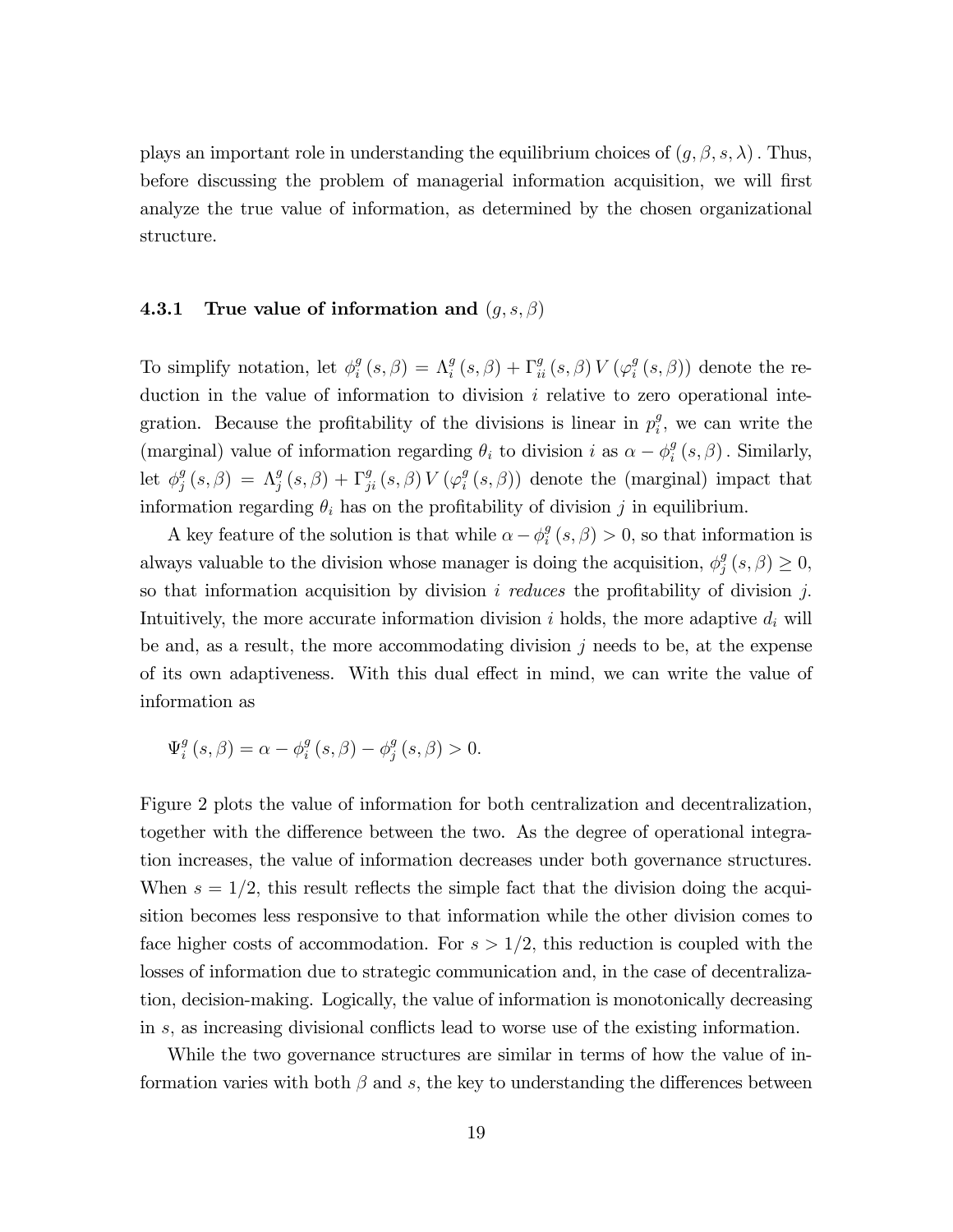

Figure 2: The relationship between organizational design and the value of information.

the two lies in examining  $\Psi_i^{cent}(\beta, s) - \Psi_i^{dec}(\beta, s)$ , which measures which governance structure makes relatively better use of the existing information. As discussed in Alonso, Dessein and Matouschek (2008) and Rantakari (2008), centralization makes better use of existing information (and is thus preferred over decentralization) if and only if the degree of operational integration is sufficiently high and the degree of incentive alignment is sufficiently low. The reason for this result follows from the differential impact of  $(\beta, s)$  on the quality of decision-making and communication. First, the quality of decision-making is improving at a relatively faster rate in the degree of incentive alignment than the quality of communication. Second, centralization is more dependent on accurate communication than decentralization. As a result, when we increase the degree of incentive alignment, the remaining agency losses are increasingly due to strategic communication, making decentralization increasingly attractive.

Similar logic holds in the dimension of operation integration. Recall that the equilibrium decisions under decentralization converged to profit-maximizing decisions both when  $\beta \to 0$  and when  $\beta \to \infty$ . As a result, when  $\beta$  is low and, in consequence, adaptation is very valuable, it is better to allow for slightly biased decisions under decentralization than to suffer the loss of information due to strategic communication under centralization, independent of the degree of incentive alignment. It is only when  $\beta$  is sufficiently high that eliminating the bias in the equilibrium decisions under decentralization is valuable enough to outweigh the higher loss of due strategic communication under centralization. Similarly, because the quality of decision-making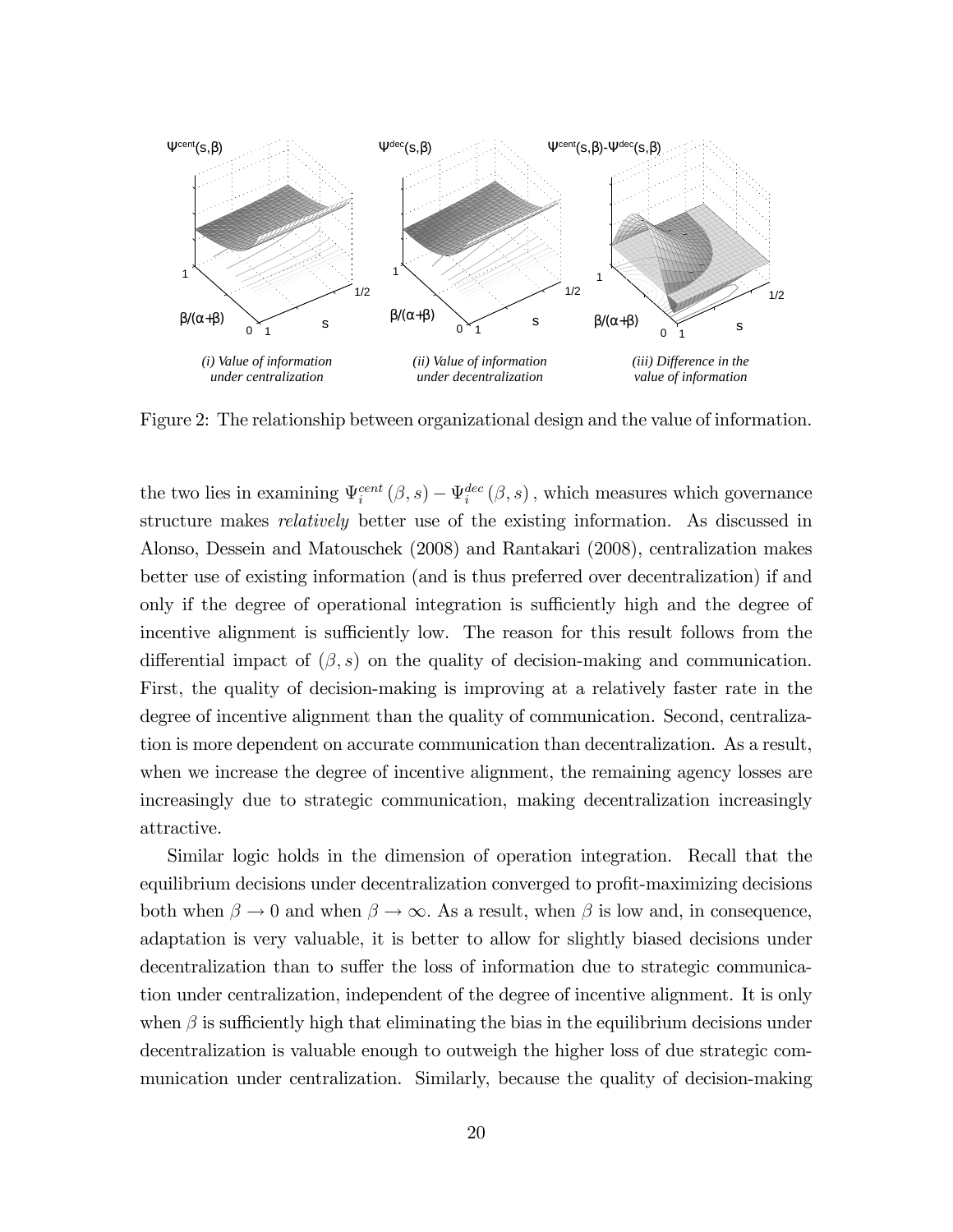starts eventually improving in  $\beta$  under decentralization, the relative advantage of centralization is reduced. It is this simple differential impact of  $(\beta, s)$  on the quality of decision-making and communication and the differential dependency of the governance structures on the two that continues to drive the choice of governance structure even after we account for the endogeneity of  $p_i^g$  $i<sup>g</sup>$  and  $(\beta<sup>g</sup>, s<sup>g</sup>, \lambda<sup>g</sup>)$ . However, before getting there, we need to endogenize the quality of primary information  $p_i^g$  $\frac{g}{i}$ .

#### 4.4 Managerial information acquisition

The final step of the game is to solve for the equilibrium level of information acquisition. Using the notation from above, define

$$
\widetilde{\Psi}_{i}^{g}\left(s,\beta\right)=s\left(\alpha-\phi_{i}^{g}\left(s,\beta\right)\right)-\left(1-s\right)\phi_{j}^{g}\left(s,\beta\right)>0
$$

as the *perceived value of information*, reflecting the differential weights placed by the manager on the performance of the two divisions. Given that effort is observable, the manager of division  $i$  solves

$$
\max_{p_i} \lambda p_i \widetilde{\Psi}_i^g\left(s, \beta\right) \frac{\overline{\theta}^2}{3} - C\left(\overline{\theta}, p_i\right).
$$

Let  $p_i^g$  $\hat{g}$   $(\beta, s, \lambda, \overline{\theta})$  denote the solution. Examining the first-order condition, we can derive the following properties regarding the quality of information acquired:

Proposition 2 Properties of  $p_i^g$  $_{i}^{g}\left( \beta,s,\lambda,\overline{\theta}\right)$  :

$$
(i) \frac{\partial p_i^g(\beta, s, \lambda, \overline{\theta})}{\partial \lambda} \ge 0, \frac{\partial p_i^g(\beta, s, \lambda, \overline{\theta})}{\partial \beta} \le 0, \frac{\partial p_i^g(\beta, s, \lambda, \overline{\theta})}{\partial s} \ge 0 \text{ and } \frac{\partial p_i^g(\beta, s, \lambda, \overline{\theta})}{\partial \overline{\theta}} \ge 0
$$

(ii)  $p_i^{dec}(\beta, s, \lambda, \overline{\theta}) \geq p_i^{cent}(\beta, s, \lambda, \overline{\theta})$  unless both  $\beta$  and s are sufficiently large, in which case  $p_i^{cent}(\beta, s, \lambda, \overline{\theta}) \geq p_i^{dec}(\beta, s, \lambda, \overline{\theta})$ 

Part (i) of the proposition illustrates the features shared by both governance structures. In short, the amount of information acquired is (i) increasing in the strength of incentives  $\lambda$ , (ii) decreasing in the degree of operational integration  $\beta$ ,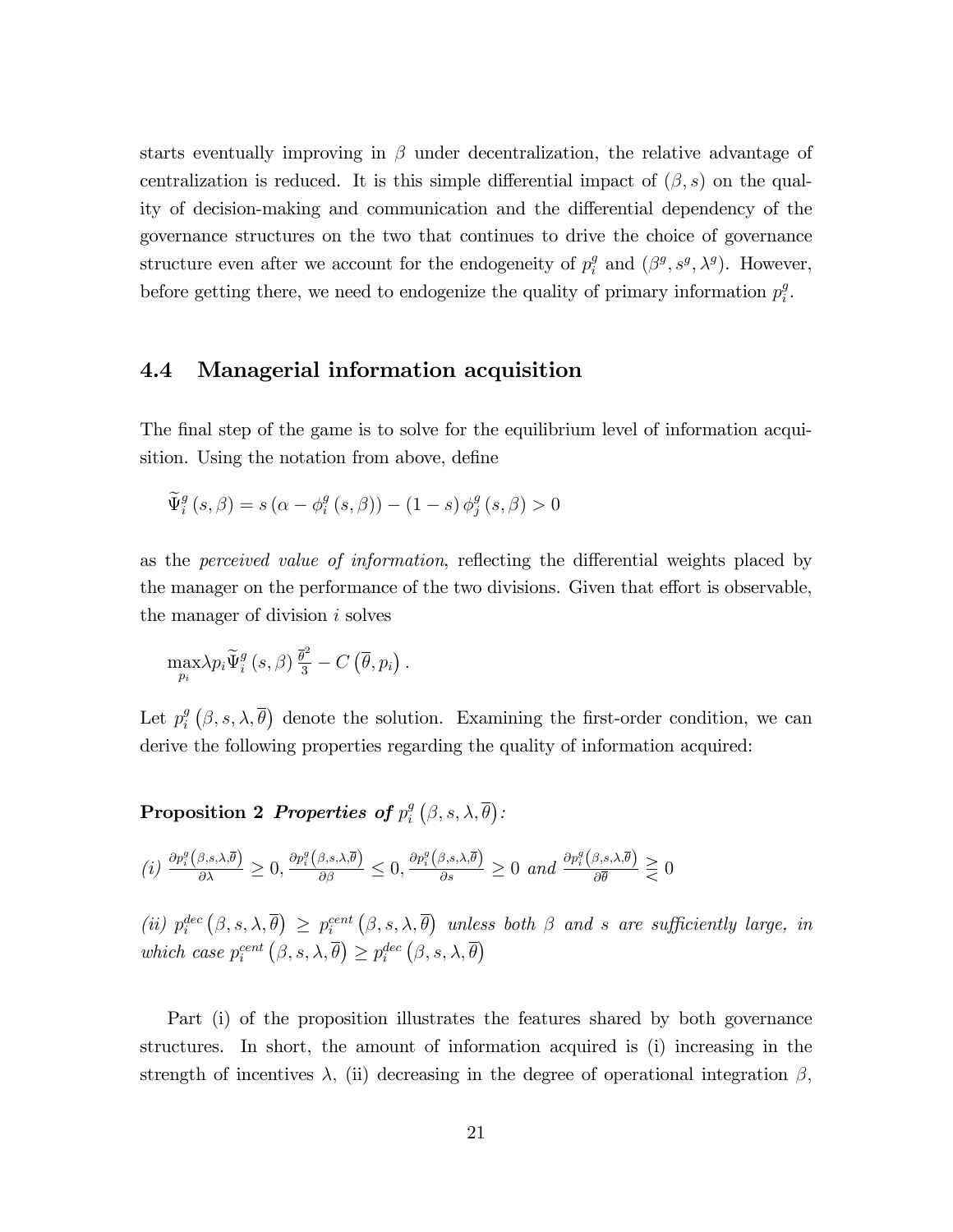(iii) increasing in the degree of incentive conflict  $s$  and (iv) ambiguously related to the degree of environmental volatility. The first two are immediate. Increasing the strength of incentives leads the manager to internalize more of the perceived value of information and increasing the degree of operational integration decreases that value because of the reduced resonsiveness of the decisions.

The third result states information acquisition can also be motivated by increasing the inter-divisional conflict. Increasing  $s$  increases the perceived value of information because the manager now puts more weight on the value realized by his division and less weight on the negative externality that the information imposes on the other division, even if the true value of information is decreasing in s. Finally, the quality of information is ambiguously related to the amount of environmental volatility. This result follows because we have allowed the (marginal) cost of information to vary with volatility. If the cost does not increase too rapidly with volatility, then the quality of information will be increasing and vice versa.

The key result regarding the choice of governance structure is given by part (ii), which states that there is a systematic relationship between the underlying parameters and the amount of information acquired under the two governance structures. It states that for a given  $(\beta, s, \lambda, \overline{\theta})$ , more information is acquired under decentralization unless both the degree of operational integration and the size of the incentive conflict between the divisions is sufficiently large, in which case the opposite holds.

This last result reflects the behavior of  $\Psi_i^{dec}(s,\beta) - \Psi_i^{cent}(s,\beta)$ . The first determinant of the difference is simply the differences in the true value of information, discussed earlier. The second determinant is the difference in the distribution of costs and benefits. We can show that if the true value of information is higher under decentralization, so is the perceived value of information and that if the perceived value of information is higher under centralization, so is the true value of information. The difference in the direction of implication is caused by the fact that under decentralization, both the benefit of information to the division doing the acquisition and the negative externality imposed by that information on the other division tend to be higher than under centralization. Because of this higher asymmetry in costs and benefits, more information is acquired under decentralization (because of the higher perceived value of information), even if the true value of information is lower. However, for sufficiently high  $(\beta, s)$ , the true value dominates the comparison and more information is acquired under centralization.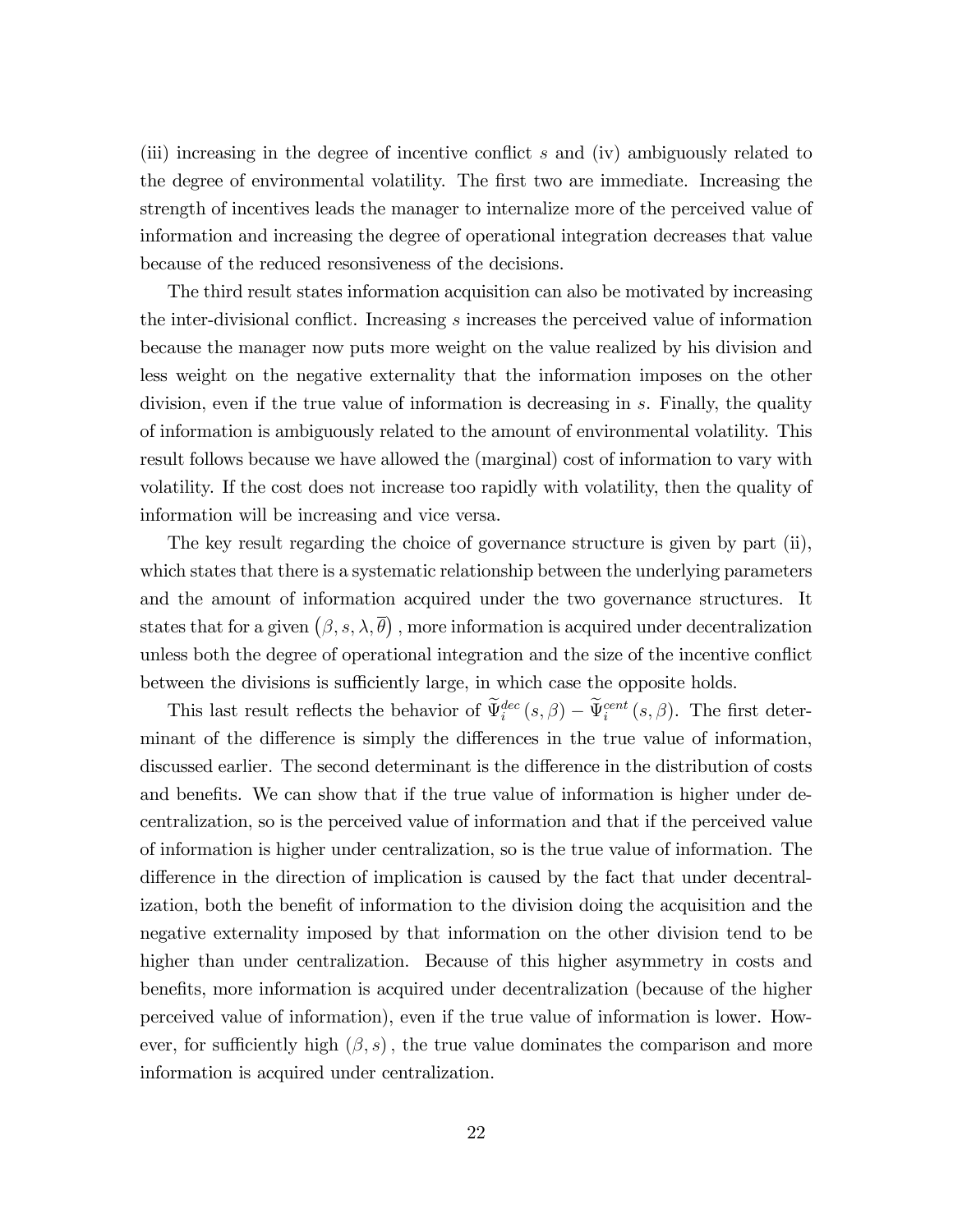### 5 Choice of Organizational Design

Having endogenized the equilibrium decisions, communication and information acquisition, we can finally move on the organizational design problem itself. Substituting the missing components into the net surplus function and utilizing the symmetry between the divisions, we can write the final design problem as

$$
\max_{g} \left[ \max_{\beta,s,\lambda} \left( K(\beta) - \frac{\alpha \overline{\theta}^2}{3} + p_i^g \left( \beta, s, \lambda, \overline{\theta} \right) \Psi_i^g \left( s, \beta \right) \frac{\overline{\theta}^2}{3} - C \left( \overline{\theta}, p_i^g \left( \beta, s, \lambda, \overline{\theta} \right) \right) - G(\lambda) \right) \right]
$$
  
s.t.  $C_{p_i} \left( \overline{\theta}, p_i^g \left( \beta, s, \lambda, \overline{\theta} \right) \right) = \lambda \widetilde{\Psi}_i^g \left( s, \beta \right) \frac{\overline{\theta}^2}{3}.$ 

The key to the results is that because the benefits of operational integration  $K(\beta)$ , the cost of primary information  $C(\overline{\theta}, p_i)$  and the cost of incentive provision  $G(\lambda)$ are common across the governance structures, the only sources for differential performance and choice of  $\beta$ , s,  $\lambda$  come from  $\widetilde{\Psi}_i^g$   $(s, \beta)$ , which influences how much primary information is acquired, and differences in  $\Psi_i^g$  $_{i}^{g}(\beta,s)$ , which measures how good use the organization makes of a given amount of primary information.

### **5.1** Choice of  $(s^g, \beta^g, \lambda^g)$

Conditional on the governance structure, the choice of the other design parameters satisfy the following three first-order conditions: $^{12}$ 

$$
s^{g}: \left(\Psi_{i}^{g}(s,\beta) - \lambda \widetilde{\Psi}_{i}^{g}(s,\beta)\right) \frac{\partial p_{i}^{g}(s,\beta)}{\partial s} + p_{i}^{g}(s,\beta) \frac{\partial \Psi_{i}^{g}(s,\beta)}{\partial s} = 0
$$
  

$$
\beta^{g}: K'(\beta) + \left[\left(\Psi_{i}^{g}(s,\beta) - \lambda \widetilde{\Psi}_{i}^{g}(s,\beta)\right) \frac{\partial p_{i}^{g}(s,\beta)}{\partial \beta} + p_{i}^{g}(s,\beta) \frac{\partial \Psi_{i}^{g}(s,\beta)}{\partial \beta}\right] \frac{\overline{\theta}^{2}}{3} = 0
$$
  

$$
\lambda^{g}: \left(\Psi_{i}^{g}(s,\beta) - \lambda \widetilde{\Psi}_{i}^{g}(s,\beta)\right) \frac{\overline{\theta}^{2}}{3} \frac{\partial p_{i}^{g}(s,\beta)}{\partial \lambda} - G'(\lambda) = 0.
$$

Generally, it is impossible to derive general implications regarding the equilibrium values of any of the choice variables, either across governance structures or with respect to the environmental conditions. However, by understanding the basic tradeoffs

<sup>&</sup>lt;sup>12</sup>Both  $s^g$  and  $\beta^g$  can also attain corner solutions, with  $s^g \in \{1/2, 1\}$  and  $\beta^g \in \{0, \infty\}$ .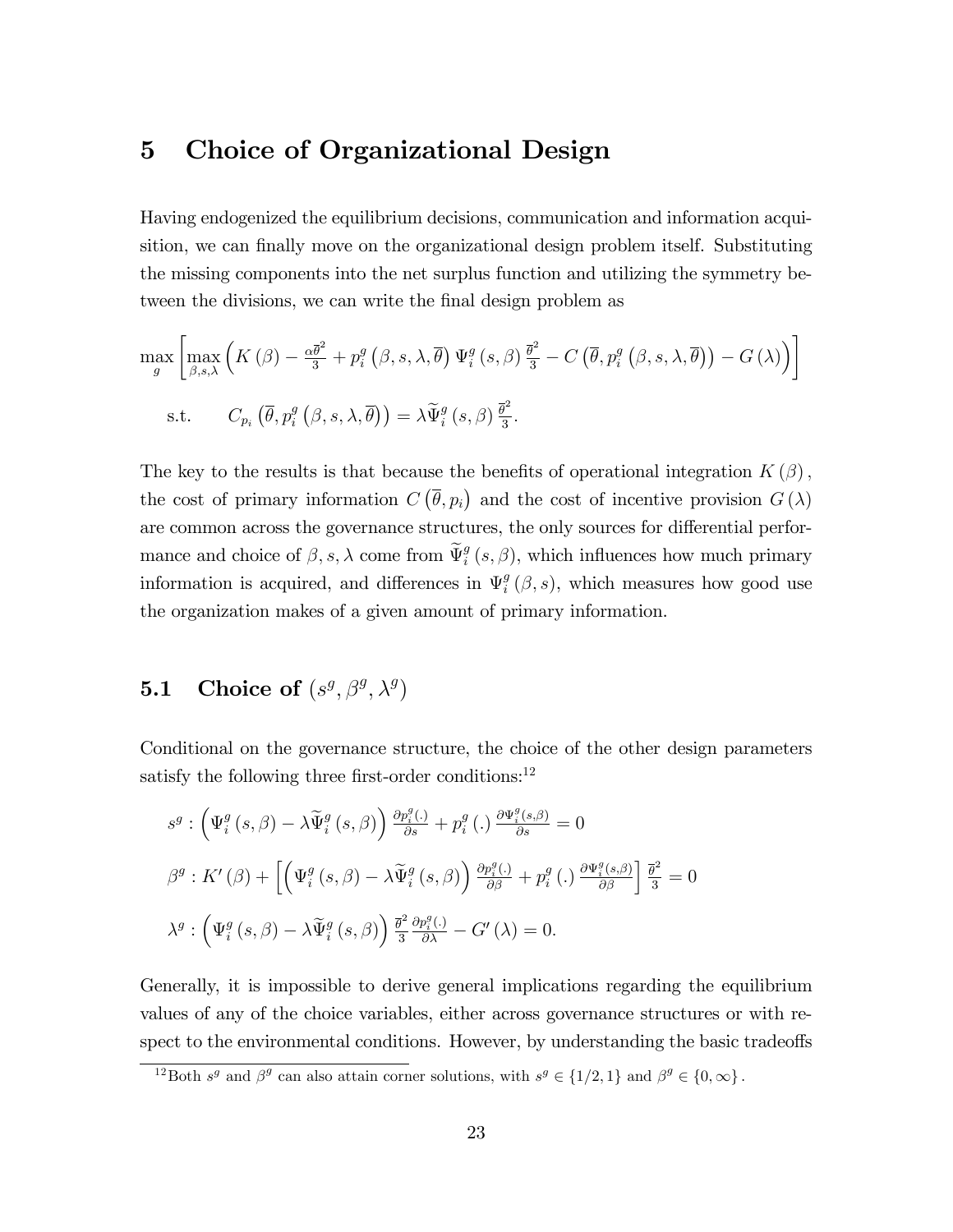and interdependencies, we can build a good intuition for the exact examples to be discussed in the next section. Because none of the results are fully general, we will only outline the intuition here, while discussing the tradeoffs in more detail in the appendix. The general interdependecies are:

 $(1)$  The strength of incentives and the use of firm-wide compensation (incentive alignment) are complements. That is, the higher the fraction of pay that is based on firm-wide performance, the higher the strength of incentives, other things constant. A decrease in s increases the true value of information while decreasing the perceived value of information, thus demotivating the manager and increasing the value of additional information acquisition.

(2) The degree of operational integration and the strength of incentives are substitutes. That is, the higher the degree of operational integration, the lower the strength of incentives, other things constant. An increase in  $\beta$  decreases both the true and perceived value of information. However, because the negative externality of information acquisition is generally increasing in  $\beta$ , the valuation gap  $\Psi_i^g$  $\begin{aligned} \mathcal{G}_i^g \left(s, \beta \right) - \lambda \widetilde{\Psi}_i^g \left(s, \beta \right) \end{aligned}$ is also generally decreasing, lowering the value of incentives. Further, an increase in  $\beta$  makes the manager less responsive to incentives to acquire information.

 $(3)$  The degree of operational integration and the use of firm-wide compensation are complements. That is, the higher the degree of operational integration, the higher the fraction of pay that is based on firm-wide performance, other things constant. First, as argued above, the valuation gap is generally decreasing in  $\beta$ , reducing the value of motivating further information acquisition. Further, the value of incentive alignment is generally increasing in  $\beta$  because of the increasing size of the incentive conflicts between the divisions.

In addition, we can observe that an increase in the quality of primary information increases the value of incentive alignment and thus the use of Örm-wide incentives while lowering the optimal degree of operational integration. Finally, a change in environmental volatility impacts directly the first-order conditions for operational integration and the strength of incentives, while impacting all first-order conditions indirectly if it changes the choice of information acquisition by the manager.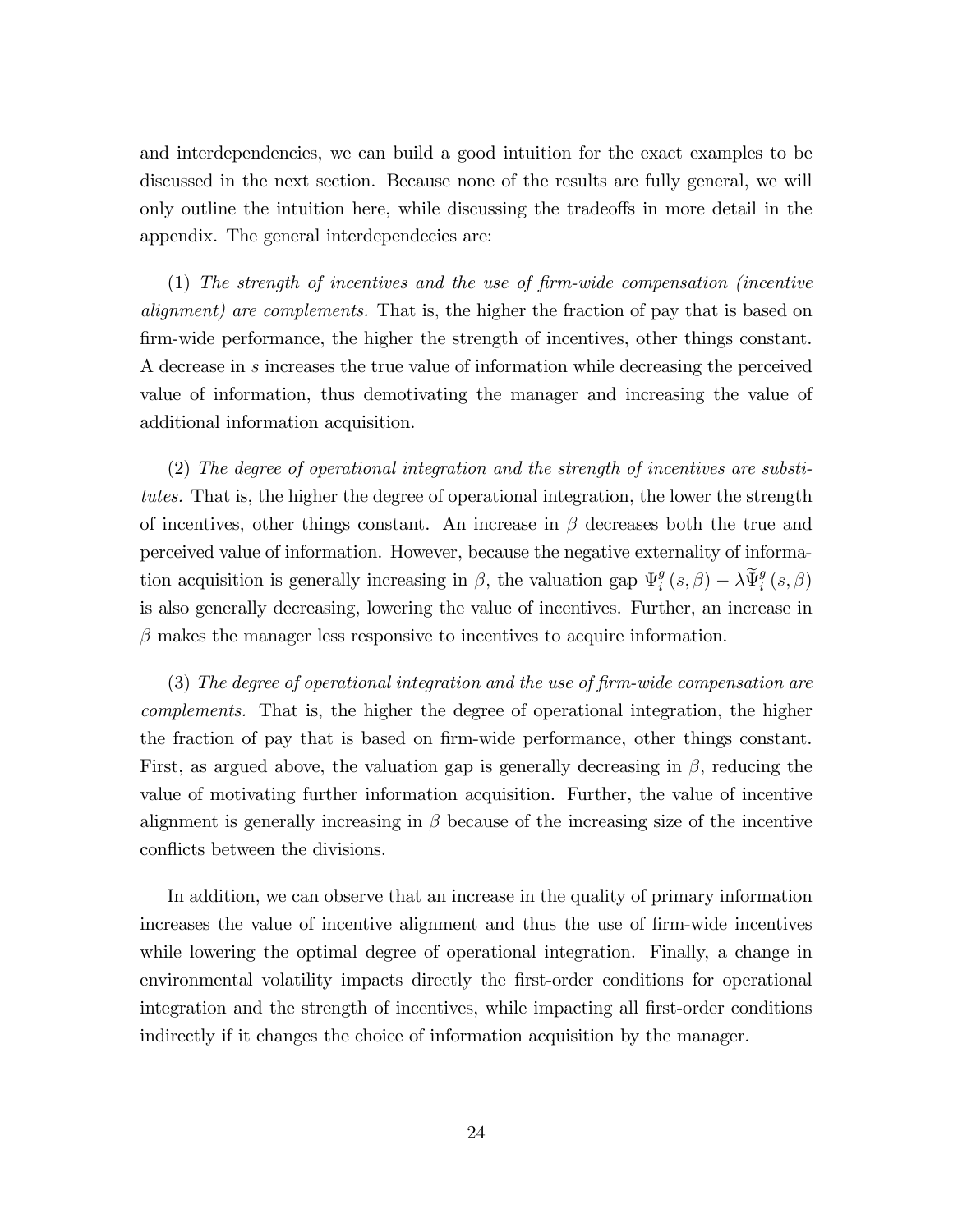#### 5.2 Choice of  $q$

Having discussed the determination of  $\beta^g$ ,  $s^g$  and  $\lambda^g$ , we can complete the design problem by choosing the optimal governance structure. Luckily, the solution turns out to be significantly simpler than the determination of the other parameters.

#### Proposition 3 Choice of governance structure:

Centralization is preferred over decentralization if and only if  $\beta^{cent} \geq \tilde{\beta}(s)$  and  $s^{cent} \geq \tilde{s}(\beta)$ . In other words, centralization arises as the preferred governance structure if and only if the equilibrium degree of operational integration is sufficiently large under both governance structures and the fraction of pay that is based on  $\lim$ -wide performance is sufficiently low under both governance structures.

The proof of the proposition follows a replication argument and relates back to differences in the true value of information,  $\Psi_i^g$  $i_s^g\left(s,\beta\right)$  . Recall that if  $(\beta,s,\lambda,p_i)$  are the same across the governance structures, then decentralization is preferred to centralization iff  $\Psi_i^{dec}(s, \beta) \ge \Psi_i^{cent}(s, \beta)$ . In section 5.1, we showed that decentralization makes better use of a given amount of primary information whenever the degree of operational integration is sufficiently low, independent of the amount of profit-sharing, and also whenever the degree of profit-sharing is sufficiently high, independent of the degree of operational integration. Now, let the particular  $(s, \beta)$  equal  $(s^{cent}, \beta^{cent})$ , the optimal centralized solution for the particular environment. Then, for that particular environment, decentralization is able to replicate the performance of the centralized solution by choosing  $(s^{cent}, \beta^{cent})$  and do even better by re-optimizing and choosing  $(s^{dec}, \beta^{dec})$ . Similarly, the fact that  $p_i^{dec} \geq p_i^{cent}$  further increases the preference for decentralization. Thus, whenever either  $s^{cent}$  or  $\beta^{cent}$  is sufficiently low, decentralization performs better than centralization. The proof in the other direction follows the same argument. Let  $(s, \beta)$  now equal  $(s^{dec}, \beta^{dec})$ . Then, for s,  $\beta$  sufficiently large, centralization is able to replicate the performance of decentralization and do better by reoptimizing its design. Further, we have now that  $p_i^{cent} \geq p_i^{dec}$ , which completes the proof.

What is important to note is that the choice of governance structure depends only on  $s^g$ ,  $\beta^g$  and  $p_i^g$  $i<sup>g</sup>$ . It does not depend directly on either the environment, as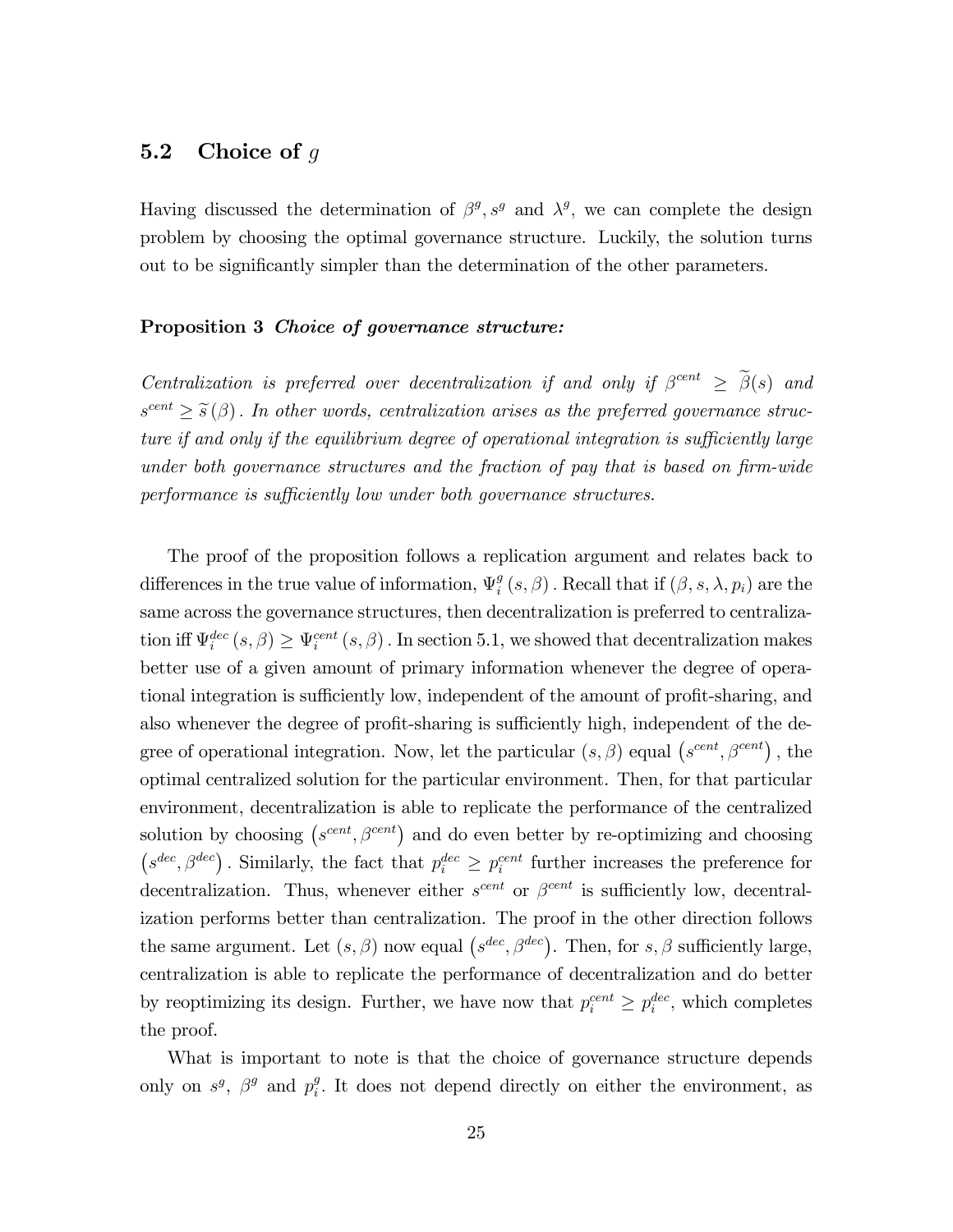characterized by  $\bar{\theta}$ ,  $C(\bar{\theta}, p_i)$ ,  $K(\beta)$  and  $G(\lambda)$ , or on the chosen strength of incentives  $\lambda^g$ . However, because all these variables influence the optimal choice of  $s^g$ ,  $\beta^g$  and the  $\text{resulting } p_i^g$  $\frac{g}{i}$ , they also impact the optimal choice of governance structure.

# 6 The link between organizational design and the environment

To illustrate the link between the environment and the choice of organizational design, we need to parameterize  $K(\beta)$ ,  $G(\lambda)$  and  $C(p_i, \overline{\theta})$ . To provide reasonable flexibility with a limited number of parameters, for the benefits of integration and the cost of incentives we use

$$
K(\beta) = K\left(1 - e^{-\mu_1\left(\frac{r^{\mu_2}}{\overline{\mu} - r^{\mu_3}}\right)}\right) \text{ and } G(\lambda) = \frac{\psi_1 \lambda^{\psi_2}}{1 - (\lambda/\overline{\lambda})^{\psi_3}},
$$

where  $r = \frac{\beta}{\alpha + \beta}$  $\frac{\beta}{\alpha+\beta} \in [0,1]$ , measuring the relative degree of operational integration. The cost of information is parameterized by

$$
C(p_i, \overline{\theta}) = -\gamma_1 \overline{\theta}^{2\gamma_2} (p_i + \ln(1-p_i)).
$$

Figure 3 illustrates what could be considered a typical solution for the relationship between organizational design and environmental volatility. For this plot, we assume that the marginal cost of information is proportional to the environmental volatility  $(\gamma_2 = 1)$ , so that  $\partial p_i^g / \partial \overline{\theta} = 0$  and the only direct link between environmental volatility and organizational design is through the optimal strategy (degree of operational integration) and the optimal strength of incentives.<sup>13</sup>

When the environment is very volatile, the optimal degree of operational integration is low. Because the degree of operational integration is low, the agency conflict between divisions is low and, as a result, managerial pay is primarily based on divisional performance and decision-making authority is delegated to the divisional

 $\overline{P_{13}^{13}K=3.3, \mu_{1}=2.35, \mu_{2}=0.6, \mu_{3}=0.5, \, \overline{\mu}=1.2, \, \psi_{1}=0.11, \psi_{2}=0.3, \psi_{3}=1, \overline{\lambda}=1.07, \gamma_{1}=0.08, \eta_{2}=0.08, \eta_{3}=0.08, \eta_{4}=0.08, \eta_{5}=0.08, \eta_{6}=0.08, \eta_{7}=0.08, \eta_{8}=0.08, \eta_{9}=0.08, \eta_{10}=0.08, \eta_{11}=0.08, \eta_{12}=0.08$  $\gamma_2 = 1$  and  $\overline{\theta}^2/3 \in [2, 10]$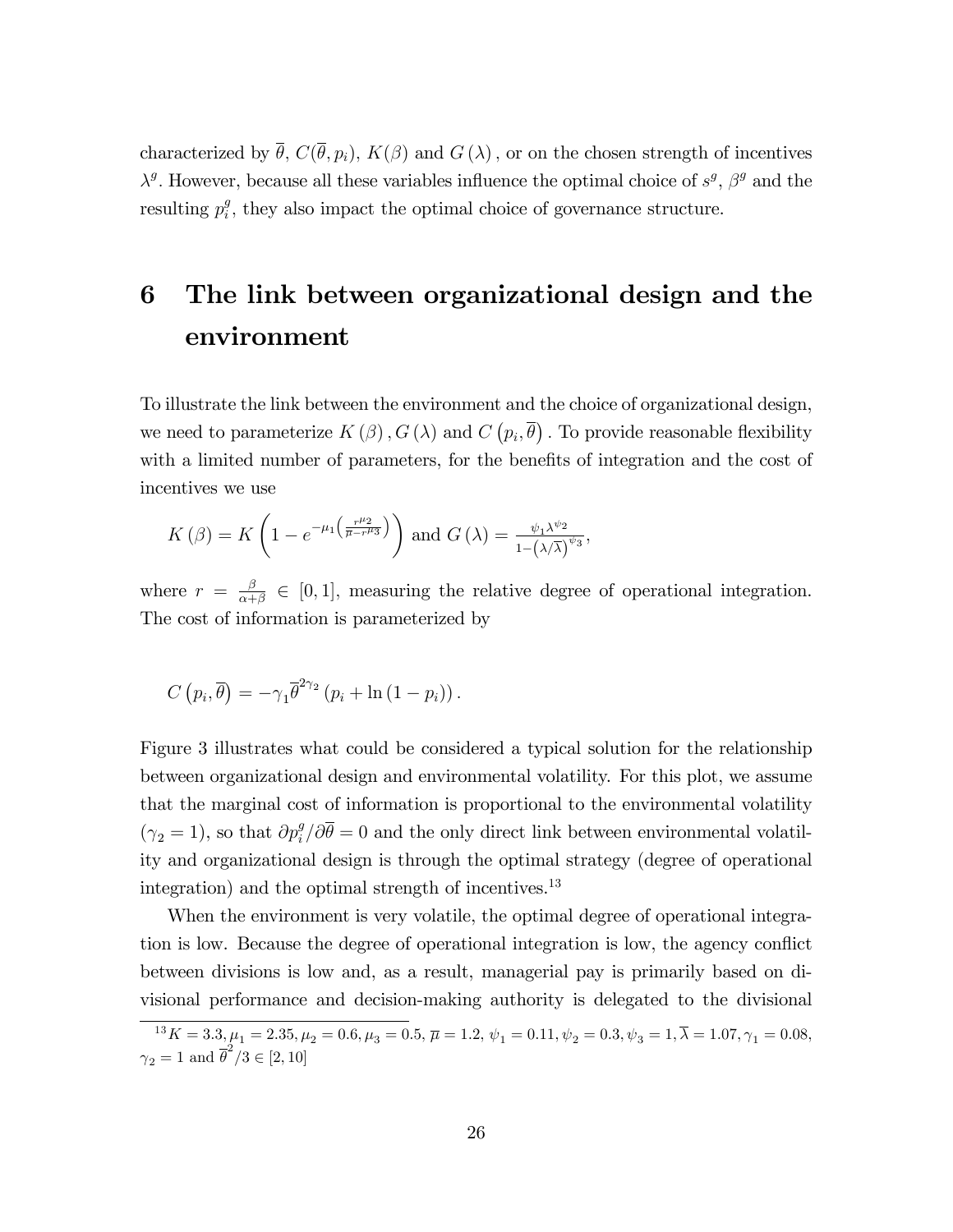

Figure 3: Environmental volatility and the choice of  $(g, \beta, s, \lambda)$ 

managers. Finally, because information is very valuable, the strength of incentives is relatively high.

As the volatility decreases, the optimal degree of operational integration increases and, since the value of information goes down as well, the optimal strength of incentives decreases. As long as the degree of operational integration remains sufficiently low, firm-wide incentives need not be introduced and decentralization remains the optimal governance structure.

As the volatility keeps on decreasing further, two things happen. First, at some point, the optimal degree of operational integration becomes so large that the organization can no longer ignore the increasing inter-divisional conflicts. As a result, the organization introduces a firm-level component to the compensation contract. Further, because introducing firm-level compensation reduces the incentives to acquire information for a given strength of incentives, the organization complements this change by increasing the overall strength of incentives. In essence, the organization switches from an equilibrium where it generates a lot of information and uses it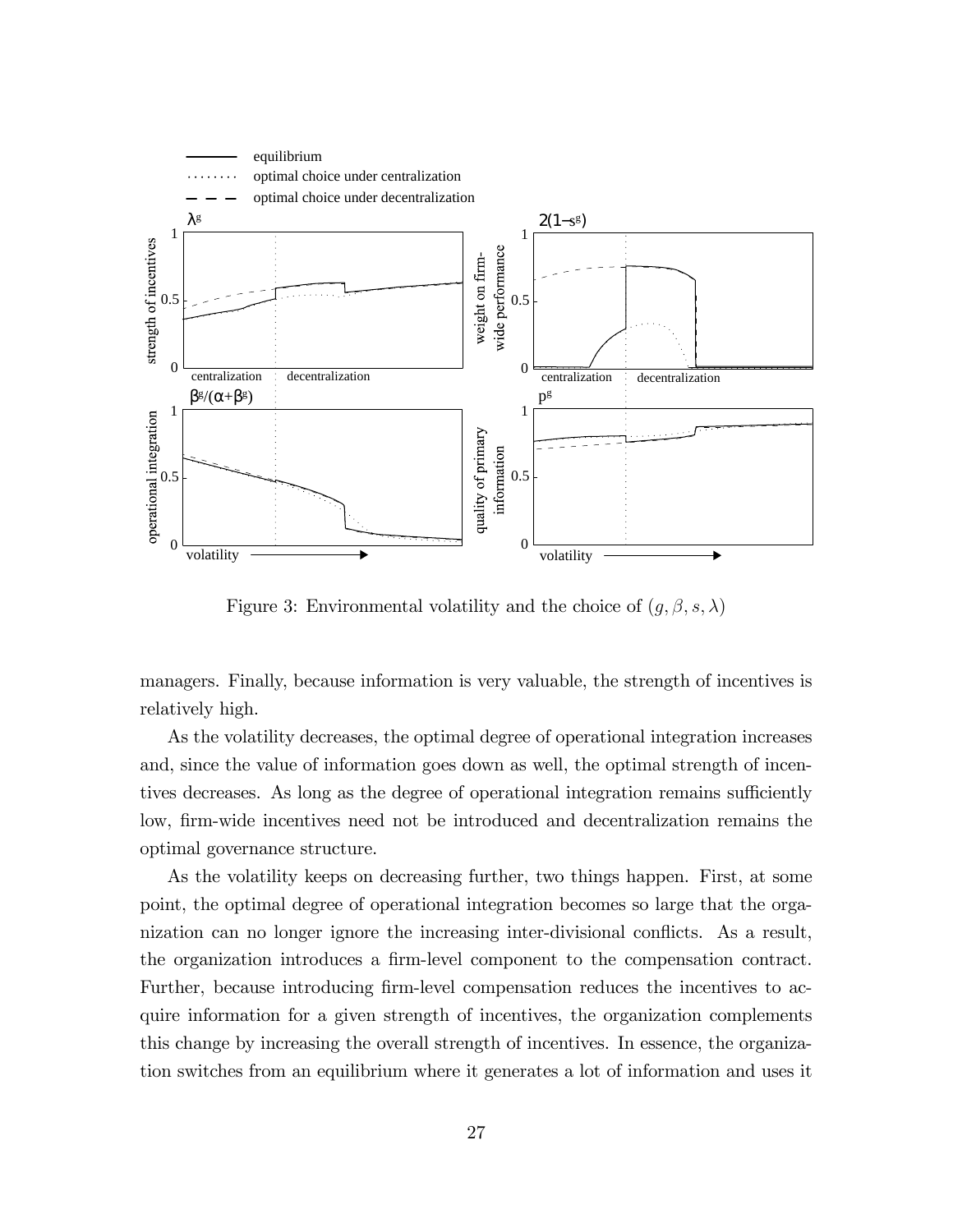increasingly poorly to one where it generates less information but uses it better.

Second, when the optimal degree of operational integration becomes sufficiently large, then the optimal governance structure switches from decentralization to centralization, where the switch is generally associated with a drop in both the firm-level component of compensation and the strength of incentives. The reason for this drop follows again from the differential impact that incentive alignment has on the quality of decision-making and communication. Because the quality of decision-making is improving faster in the degree of incentive alignment than the quality of communication, decentralization benefits relatively more from achieving some incentive alignment. Indeed, this benefit is largest for the intermediate levels of dependency, where the decisional bias is largest for any given level of alignment. Thus, it is relatively more efficient for a decentralized structure to generate a little less information and use it better than for a centralized structure, which is more tolerant of inter-divisional conflict.

Finally, as the environment becomes sufficiently stable, the firm-wide component in the compensation contract starts to decrease and, in this case, eventually vanishes completely. The reason for this result follows from the complementarity between the strength of incentives, quality of information and the value of incentive alignment. As the value of information decreases with additional operational integration, the organization economizes on the strength of incentives and generates a lower quality of primary information. Both reduce the value of incentive alignment and, as a result, while the underlying agency conflict keeps on increasing, the equilibrium degree of incentive alignment decreases.

The two primary exceptions to the illustration above are contained in figure 4, where the marginal cost of information is increasing more than proportionately in environmental volatility ( $\gamma_2 = 3$ ) and the preferred governance structure fluctuates between decentralization and centralization.<sup>14</sup> First, in extremely stable environments, decentralization arises as the preferred governance structure. The reason for this result is that information is now so cheap that the organization can afford to introduce a significant amount of incentive alignment through firm-level incentives and thus making decentralization to perform relatively better.

 $\overline{A}^{14}K = 3, \mu_1 = 2.5, \mu_2 = 0.6, \mu_3 = 0.5, \overline{\mu} = 1.2, \psi_1 = 0.05, \psi_2 = \psi_3 = 1, \overline{\lambda} = 1.02, \gamma_1 = 0.005,$  $\gamma_2 = 3$  and  $\overline{\theta}^2/3 \in [2, 25]$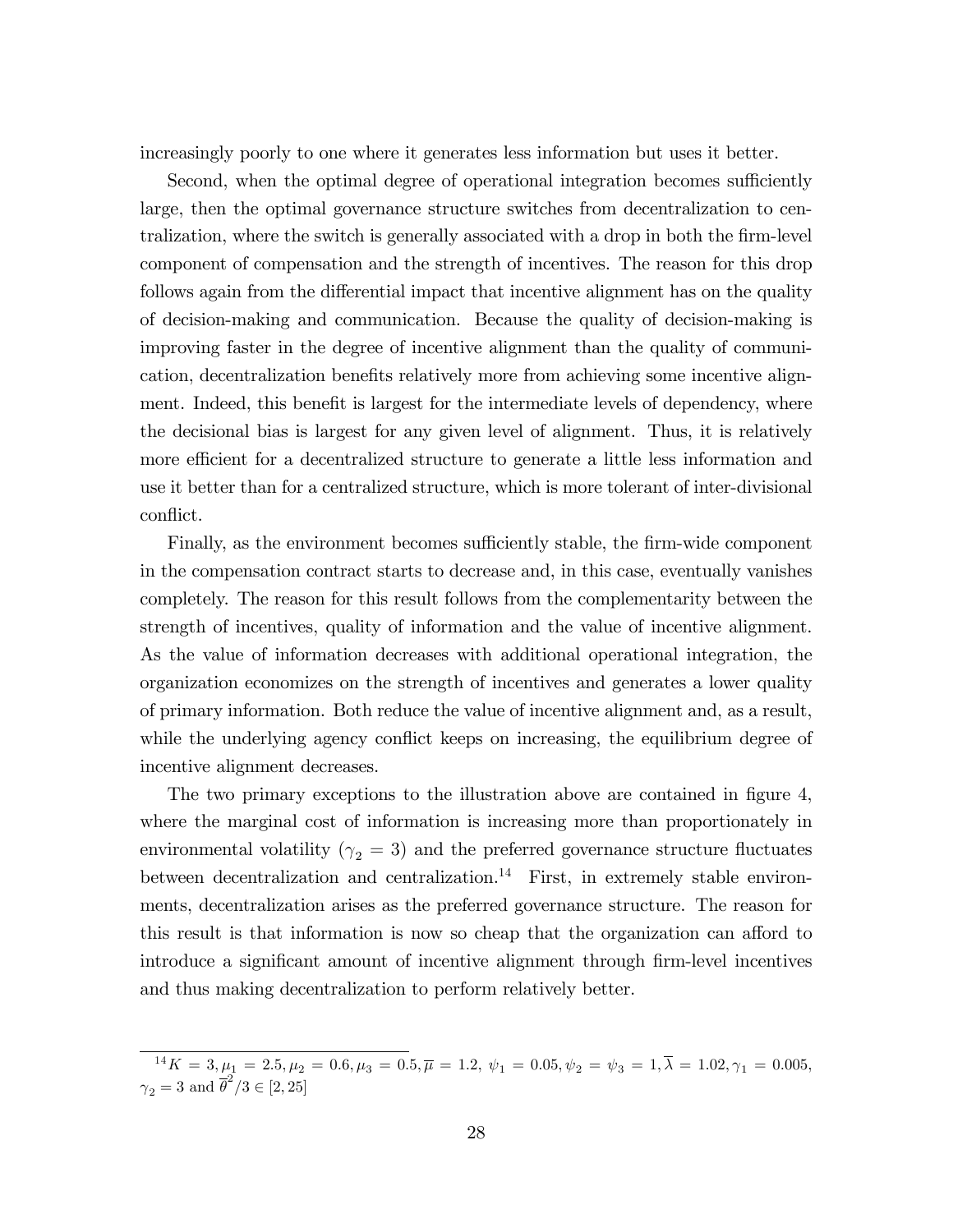

Figure 4: Environmental volatility and the choice of  $(g, \beta, s, \lambda)$ 

As the volatility of the environment increases, the optimal degree of operational integration decreases but now, because the need to motivate information acquisition makes incentive alignment increasingly costly, the organization switches to a centralized structure, with a drop in firm-level compensation and the strength of incentives, but an increase in the quality of primary information. Finally, the optimal degree of operational integration becomes sufficiently low that it becomes optimal to switch back to decentralization, with strong incentives to motivate information acquisition and no firm-level incentives.

The second exception occurs when the environment becomes extremely volatile. Now, predicting the environment becomes simply too costly to justify the investment in flexibility. As a result, it becomes optimal re-integrate operations and to re-centralize decision-making, with a drop in the strength of incentives since the value of information is now lower. Finally, note that while the equilibrium degree of operational integration comes to resemble that of low environmental volatility, the compensation structure will be different. In particular, because the equilibrium qual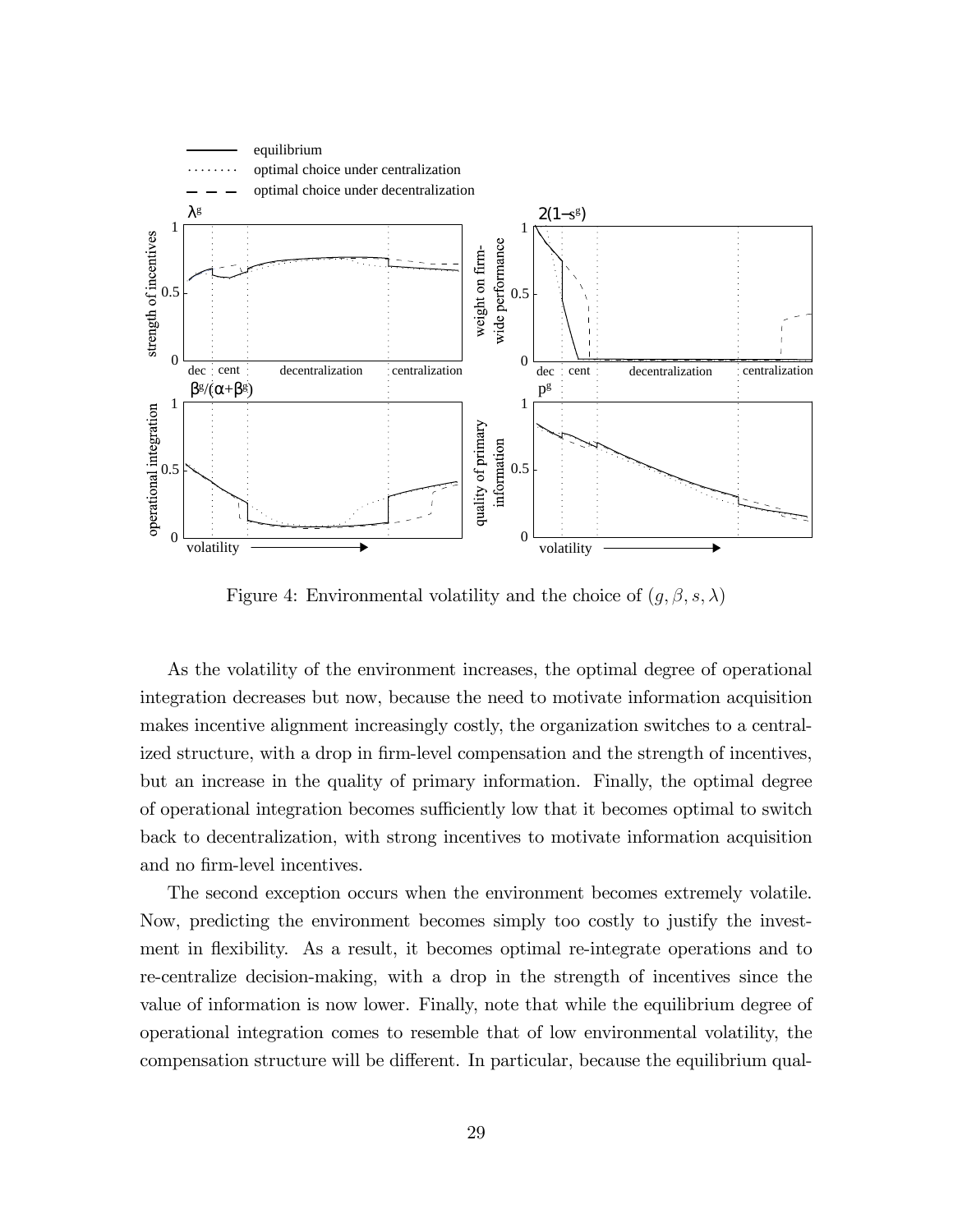ity of information will be significantly lower, the organization will introduce less (if any) firm-wide incentives in the compensation contract.

In short, the link between environmental volatility and organizational design is relatively complex but amenable to simple economic intuition. Further, the remaining environmental variables have a significantly more straightforward impact on the equilibrium outcome.

Cost of incentives, the cost of information and benefits of operational integration: Recall that the choice between centralization and decentralization depends only on the equilibrium degree of incentive alignment and the degree of operational integration. Thus, any change in  $K(\beta)$  that increases the optimal degree of operational integration also increases the preference for centralization for any given  $G(\lambda), C(p_i, \overline{\theta})$ . Similarly, the less costly incentives are to provide (a decrease in  $G'(\lambda)$  and the less expensive information is (a decrease in  $C_{p_i}(p_i,\overline{\theta})$ ), the higher the firm-level component in the performance contract and the more likely it is that decentralization is preferred for any given  $\beta$ .

### 7 Implications of the model

Having illustrated the equilibrium solution, we will now link the predictions of the model to the existing management literature on organizational design and strategy and discuss some of the emerging empirical evidence. Some additional observations are contained in Appendix B.

### 7.1 Relationship to management and organizational design literature

By analyzing both the fit between the various organizational design parameters and the fit between organizational design and the environment, the model is conceptually related to contingency theory and the broader management literature on organizational design, starting with the contributions Woodward (1965), Lawrence and Lorsch (1967) and Thompson (1967) on the role of technology, complexity, volatility and task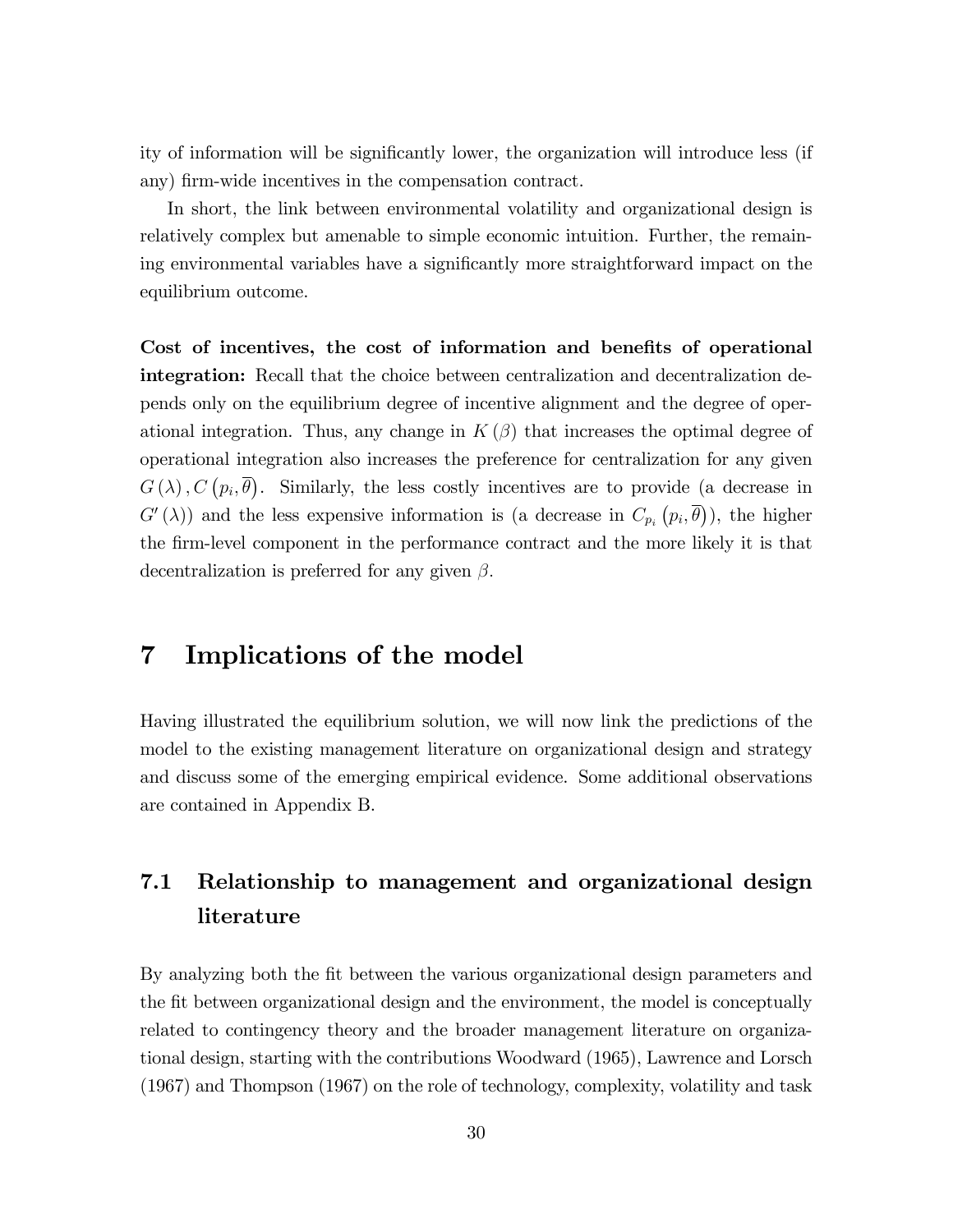interdependence in influencing organizational design and Minzberg (1979) on the importance of fit across organizational elements.

Relatedly, while organizational strategy (and so the associated literature) is multidimensional, one of the key dimensions is the choice between efficiency and responsiveness. This choice is reflected, for example, in the choice between differentiation and cost leadership strategies (Porter, 1980) and the choice between prospector and defender strategies (Miles and Snow, 1978), with the associated organizational structures. In short, "[c]ompetitive advantage is a function of either providing comparable buyer value to competitors but performing activities efficiently (low cost), or of performing activities at comparable cost but in unique ways that create greater buyer value than competitors and, hence, command a premium price (differentiation)." (Porter 1986:13).

The tradeoff between (global) efficiency and (local) responsiveness has received particular attention in the literature on multinational corporations. Following Bartlett (1986), Porter (1986), Prahalad and Doz (1987) and Bartlett and Ghoshal (1989/2002), the literature has discussed the various advantages arising from global efficiency (low cost) on one hand and from local responsiveness (differentiation) on the other, and how the allocation of assets and other organizational design variables can be used to facilitate the pursuance of such strategies. For example, Porter (1986:17) writes

A firm faces an array of options in both configuration and coordination for each activity. Configuration options range from concentrated (performing an activity in one location and serving the world from it  $\overline{\phantom{a}}$ e.g., one R&D lab, one large plant) to dispersed (performing each activity in each country). In the latter case, each country would have a complete value chain. Coordination options range from none to very high. For example, if a firm produces its product in three plants, it could, at one extreme, allow each plant to operate with full autonomy  $-e.g.,$  different product standards and features, different steps in the production process, different raw materials, different part numbers. At the other extreme, the plants could be tightly coordinated by employing the same information system, the same production process, the same parts, and so forth.

The benefits of such integration are generally viewed to come from cost-savings through scale economies and specialization, while the costs come in terms of reduced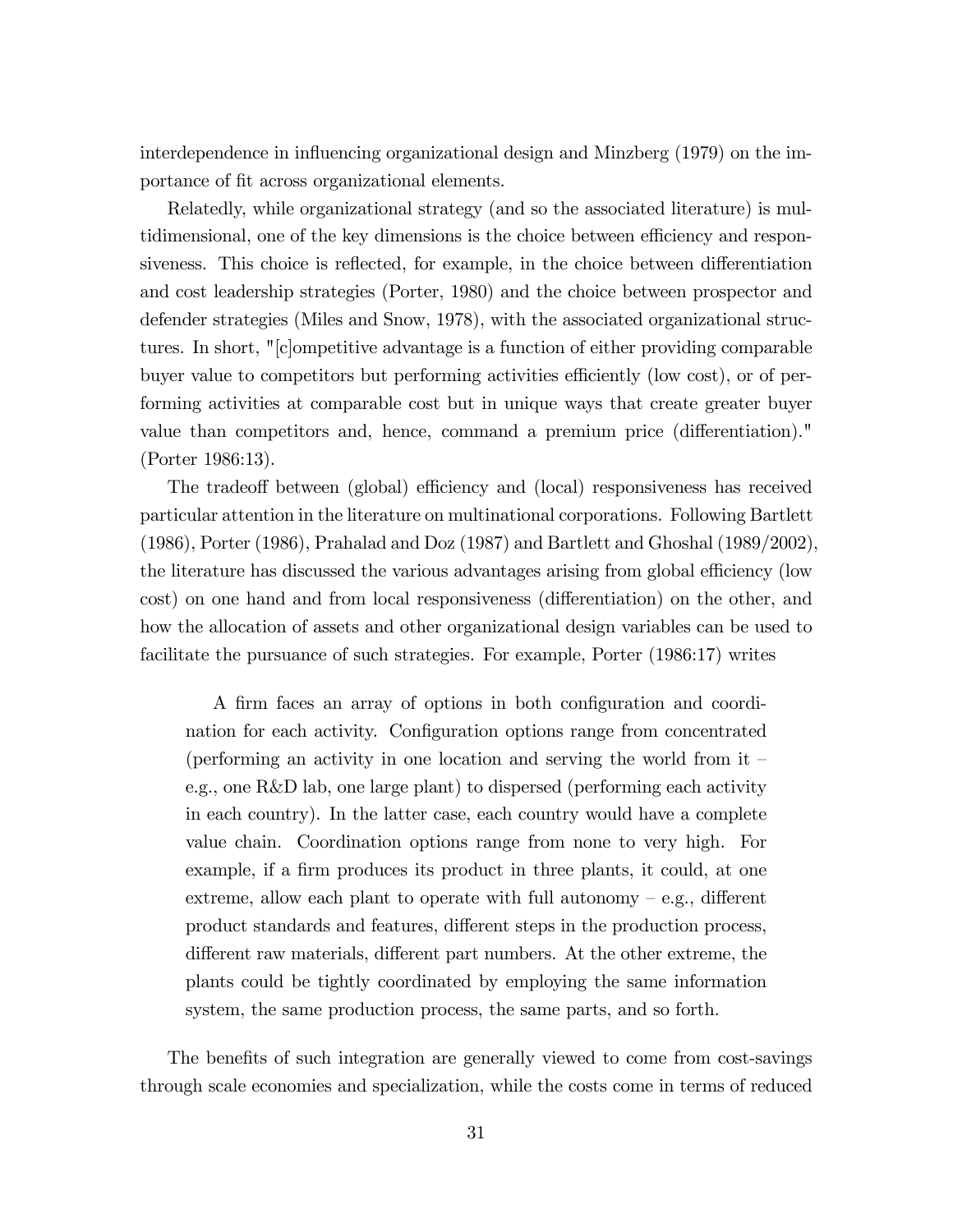local responsiveness, which is valuable because of differing and changing local conditions, arising from different customer tastes and needs, business practices, marketing systems, raw material sources, local infrastructure and the like.

The typology that has received the most attention is developed in Bartlett and Ghoshal (1989/2002), who distinguish between multi-domestic, transnational and global organizations.<sup>15</sup> In one end of the spectrum, multi-domestic organizations focus on realizing value through local responsiveness. The value chain is essentially duplicated in each country to minimize interdependencies and to maximize the potential for local responsiveness, while decision-making authority is delegated to the national level to utilize that potential. In the other end of the spectrum, global organizations focus on realizing value through global efficiency. Most strategic assets, resources, responsibilities and decisions are centralized, and the overseas operations are treated largely as delivery pipelines to a unified global market. Finally, the transnational organization attempts to achieve the best of both worlds, by centralizing "some resources at home, some abroad, and distributes yet others among its national operations. The result is a complex configuration of assets and capabilities that are distributed, yet specialized. Furthermore, the company integrates the dispersed resources through strong interdependencies." (Bartlett and Ghoshal, 2002:69).

Our results are generally consistent with this typology, as illustrated by figure 3. However, by focusing in detail on how the organization can solve a particular problem, it also extends the typology in two dimensions. First, it highlights the importance compensation structure. Second, it points out some potential pitfalls in the application of the typology.

Compensation structure: The results point out that the correct solution to the incentive provision problem can be more complex than simply increasing firm-wide incentives as the interdependency of operations increases. First, if the strength of incentives is decreasing in the degree of operational integration, then the firm-wide incentives should be generally strongest at intermediate levels of operational integration. Second, the optimal compensation structure is dependent on the optimal governance structure. Generally, a centralized organization provides optimally a compen-

<sup>&</sup>lt;sup>15</sup>They also identify an international corporation, which has later received less attention. We ignore it because its main identifier (local adaptation and use of information and knowledge generated at the level of headquarters) doesn't fit in our framework. Some have also argued that the international form is simply transnational corporation done poorly.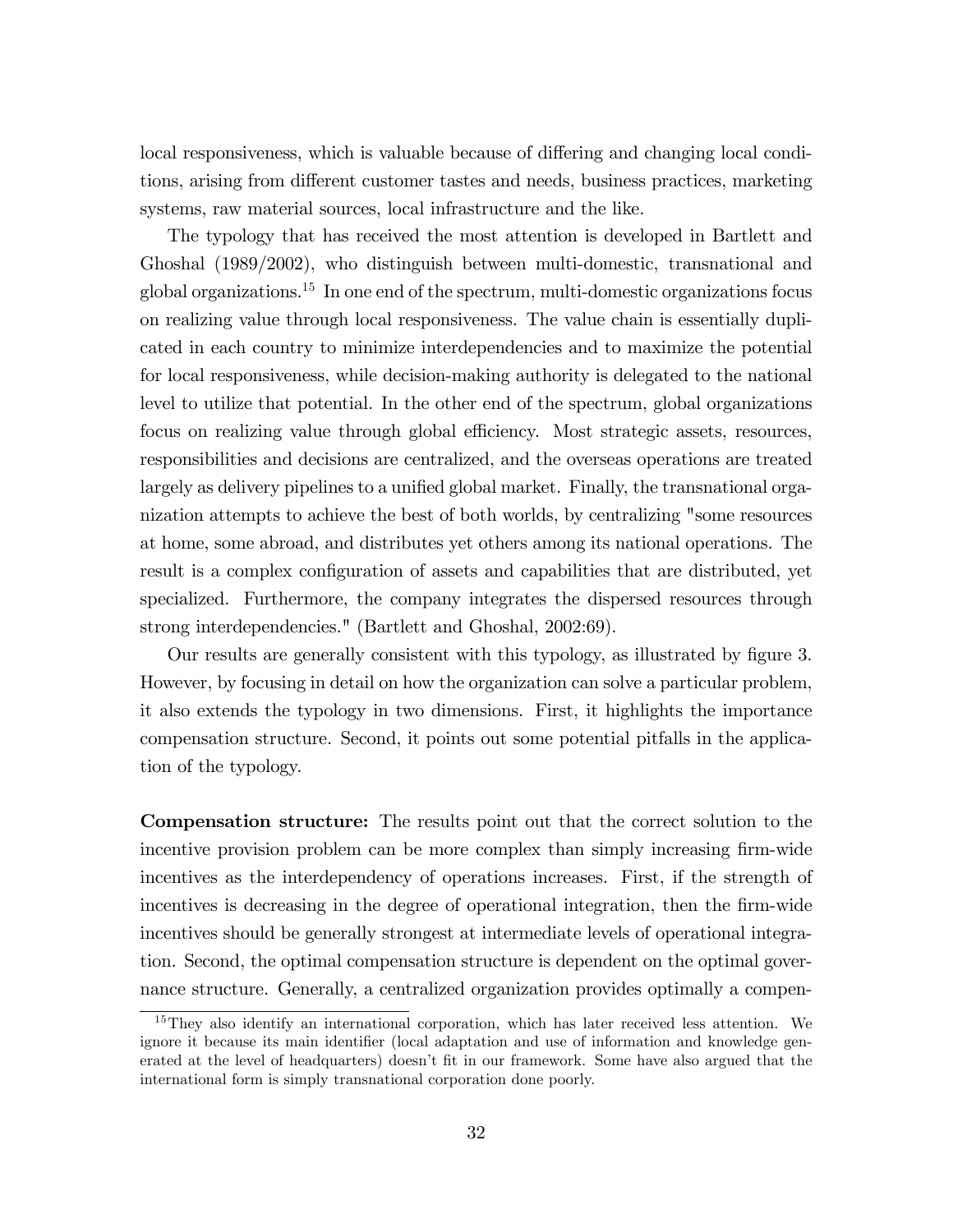sation contract that has both a lower overall pay-for-performance component and a lower weight on firm-wide incentives than a corresponding decentralized organization.

Some potential pitfalls: The results also identify three broad pitfalls related to the typology, with the first associated directly with the typology and the other two with incorrect generalizations. First, the higher the degree of incentive alignment the organization can achieve, the higher the degree of operational integration that the organization prefers to manage under a decentralized structure. Indeed, if incentive alignment is sufficiently easy, decentralization is preferred for all levels of operational integration.<sup>16</sup> Second, increased environmental volatility and thus increased potential value of local responsiveness need not imply a decrease in operational integration. If the environment becomes volatile but at the same time extremely costly to predict, it can be better to focus on global efficiency through operational integration, since any flexibility will now go largely unused because of the lack of actionable information.

Third, and related to the second, while the model predicts that there is, in equilibrium, generally a positive correlation between decentralization and volatility, there is no direct causal link between the two. In particular, decentralizing as a response to an increase in environmental volatility will generally worsen organizational performance unless accompanied by corresponding changes in compensation structure and operational integration. This result thus qualifies the current consensus from a causal link to correlation, where the correlation is driven by the link between environmental volatility and operational integration.<sup>17</sup>

#### 7.2 Empirical evidence

While there are only a limited number of large-scale empirical studies on the determinants of organizational design, some common results are starting to emerge, with a detailed review provided by Colombo and DelMastro (2008). First, there is now

<sup>16</sup>As also discussed in Alonso, Dessein and Matouschek (2008) and Rantakari (2008a).

<sup>&</sup>lt;sup>17</sup>The current consensus is broadly that "larger firms with greater local specific knowledge, higher diversification, and less regulation are more likely to are more likely to have a higher degree of decentralization. In unregulated industries, where market conditions and production technologies change frequently, the timely use of local knowledge will be particularly important. In more stable environments, companies use centralized decision making and concentrate on gaining economies of scale through large-scale standardized production." (Brickley et al 2003:76-77)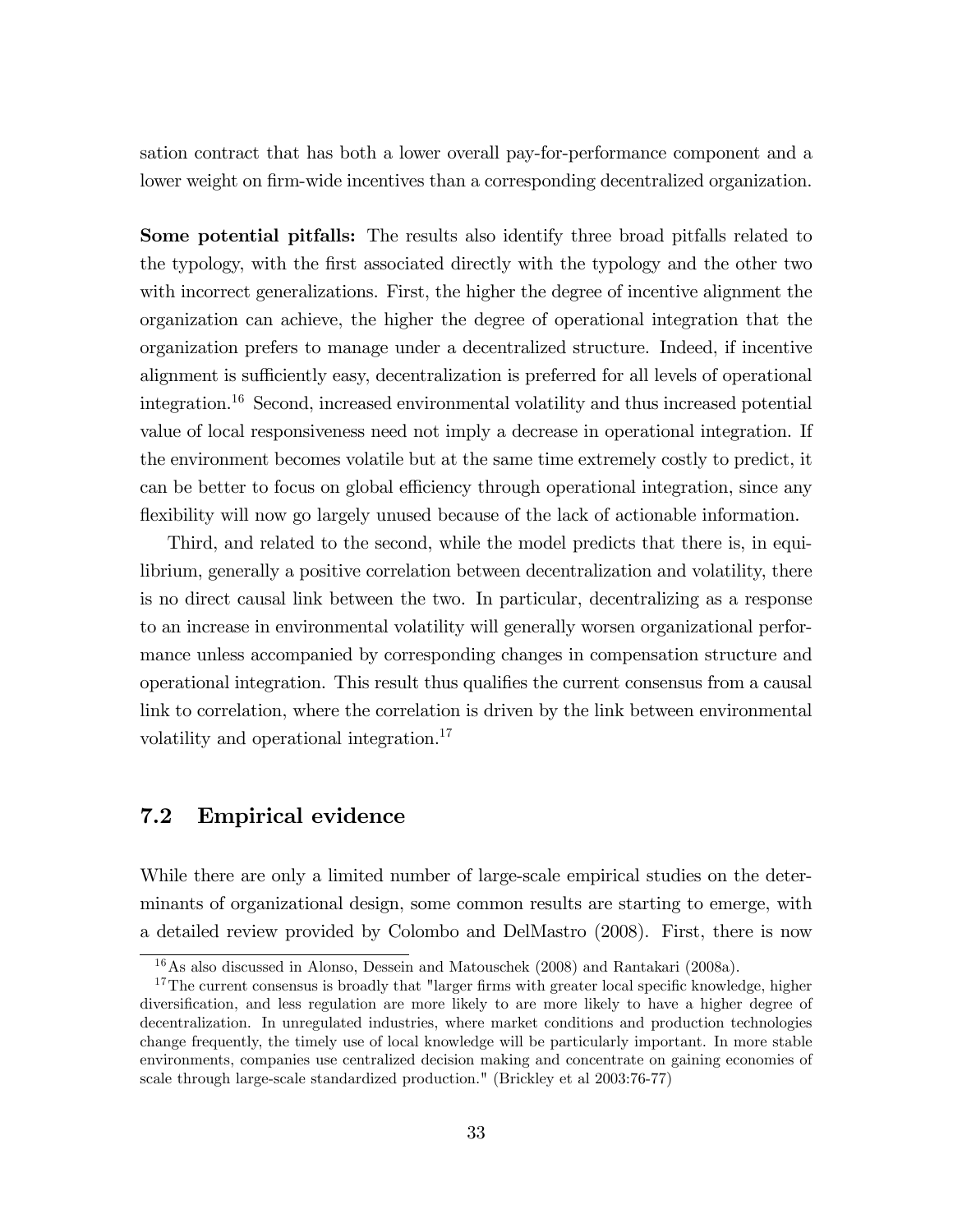an increasing amount of evidence that firms that operate in environments that exhibit more volatility and higher informational asymmetries are more decentralized and that decentralization is generally associated with pay that is more tied to firmlevel performance (Nagar 2002 and Wulf 2006, for example). Second, an increase in interdependence across operating units is generally associated with a decrease in delegation of decision-making authority and an increase in the use of firm-level performance measures (Bushman et al 1995, Christie et al 2003, Colombo and DelMastro 2004 and Abernethy et al 2004, for example). These correlations are consistent with our model. However, the existing studies have focused only on subsets of the variables in our model. In particular, delegation and incentives tend to be analyzed separately and the degree of interdependence is generally taken as an exogenous variable, if included at all. As a result, the predictions of our framework are yet to be subjected to rigorous empirical testing. Further, as discussed above, the results from the model suggest exercising caution in interpreting the existing correlations as evidence of causality before further evidence is gathered.

Multinational corporations: One of the key features of our model is the assumption that the organization is free to choose its degree of operational integration, and that the degree of operational integration can be broadly interpreted as the choice of organizational strategy. Evidence to support this assumption is provided in the literature on multinational corporations, both in terms of case studies and large-scale empirical work. Bartlett and Ghoshal  $(1989/2002)$  analyze in detail how different firms have historically adapted highly different strategies and corresponding asset configurations (operational integration) in the same industry, and how those same firms have changed their strategies (and the degree of operational integration) over time in response to changing market conditions. For example, Philips used to pursue a strategy of local responsiveness, supported by highly autonomous operating units responsible for R&D, production and marketing for their markets, while Matsushita used to pursue a strategy of global efficiency, focusing on selling centrally developed and manufactured products and supported by tightly controlled national units. During the 1980s, declining European trade barriers and converging tastes led Philips to start rationalizing its operations by reducing the self-sufficiency of its operating units while Matsushita attempted to increase its local responsiveness by pushing more authority down to the national level.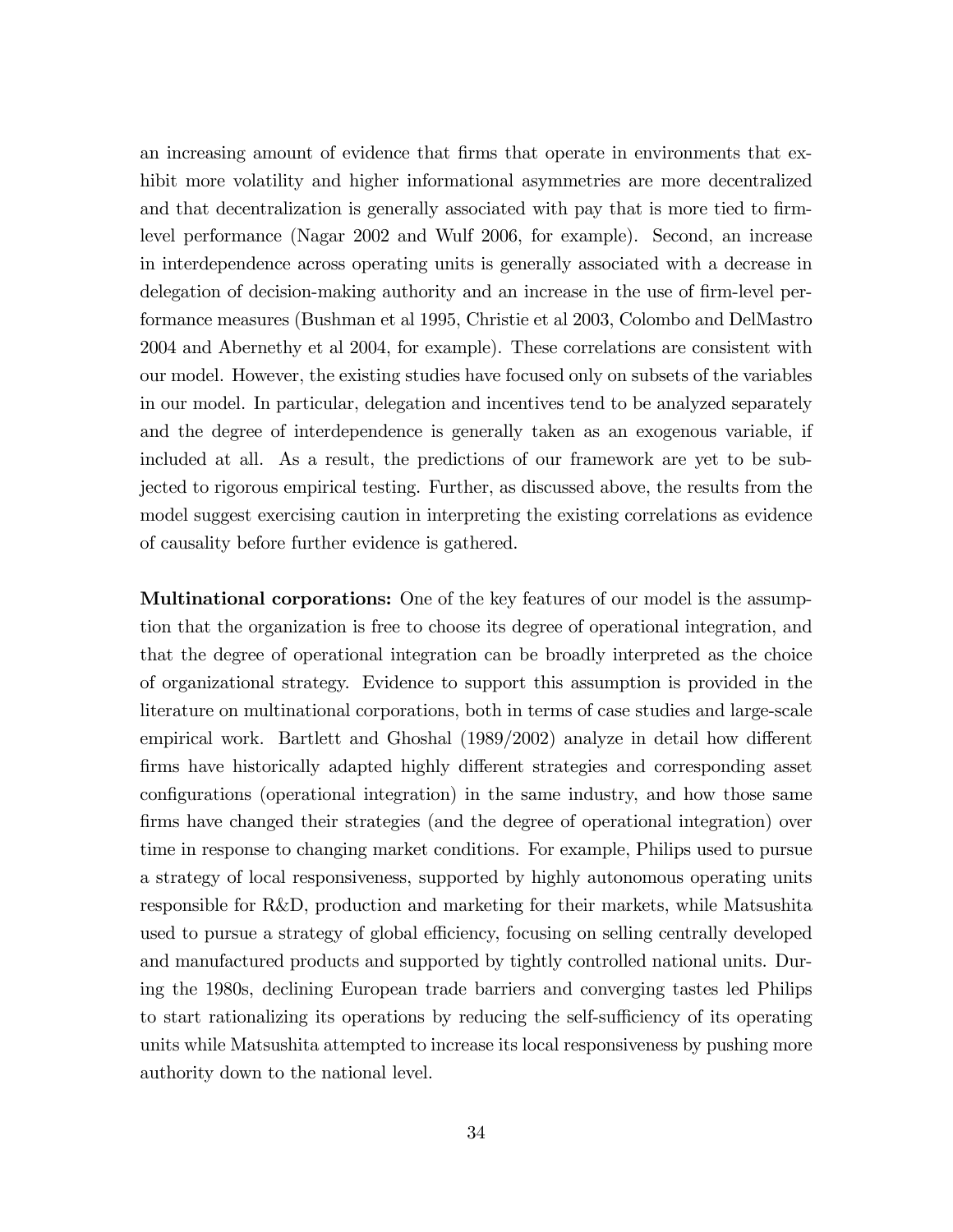

**Localization of Activities (Local Responsiveness)**

Figure 5: The tradeoff between global efficiency and local responsiveness (source: Jarillo and Martinez 1991)

In terms of large-scale studies, Martinez and Jarillo (1991) use a survey to construct measures of the strategy of various multinational corporations in the efficiency/responsiveness framework and link it to the use of coordination mechanisms, such as the degree of centralization of decision-making.<sup>18</sup> They find that the use of the various coordination mechanisms is increasing in the weight the organization places on efficiency/integration. Further, there is a clear tradeoff between efficiency and responsiveness, with (i) different industries belonging to different clusters, arguably reflecting industry-wide differences in the value of each, and (ii) firms within an industry still exhibiting heterogeneity in their positioning, arguably reflecting the idea that the exact position is still a choice variable to the firms. This tradeoff is summarized in figure 5, which is adapted from figure 3 in Martinez and Jarillo  $(1991:440).<sup>19</sup>$ However, they donít link the choice of strategy to environmental volatility.

In work complementary to Martinez and Jarillo (1991), Ghoshal and Nohria (1989) and Nohria and Ghoshal (1994) examine the link between centralization and environmental characteristics, but do not study the choice of strategy. They hypothesize and find that the degree of centralization is decreasing in both environmental complexity

<sup>&</sup>lt;sup>18</sup>The strategy dimension is constructed through principal component analysis of several more objective measures such as the percentage of local content in products made locally, proportion of R&D performed by the subsidiary, level of integration of R&D, percentage of products specially created or substantially adapted to the domestic market of the subsidiary and so forth.

 $19$ See also Harzing (2000).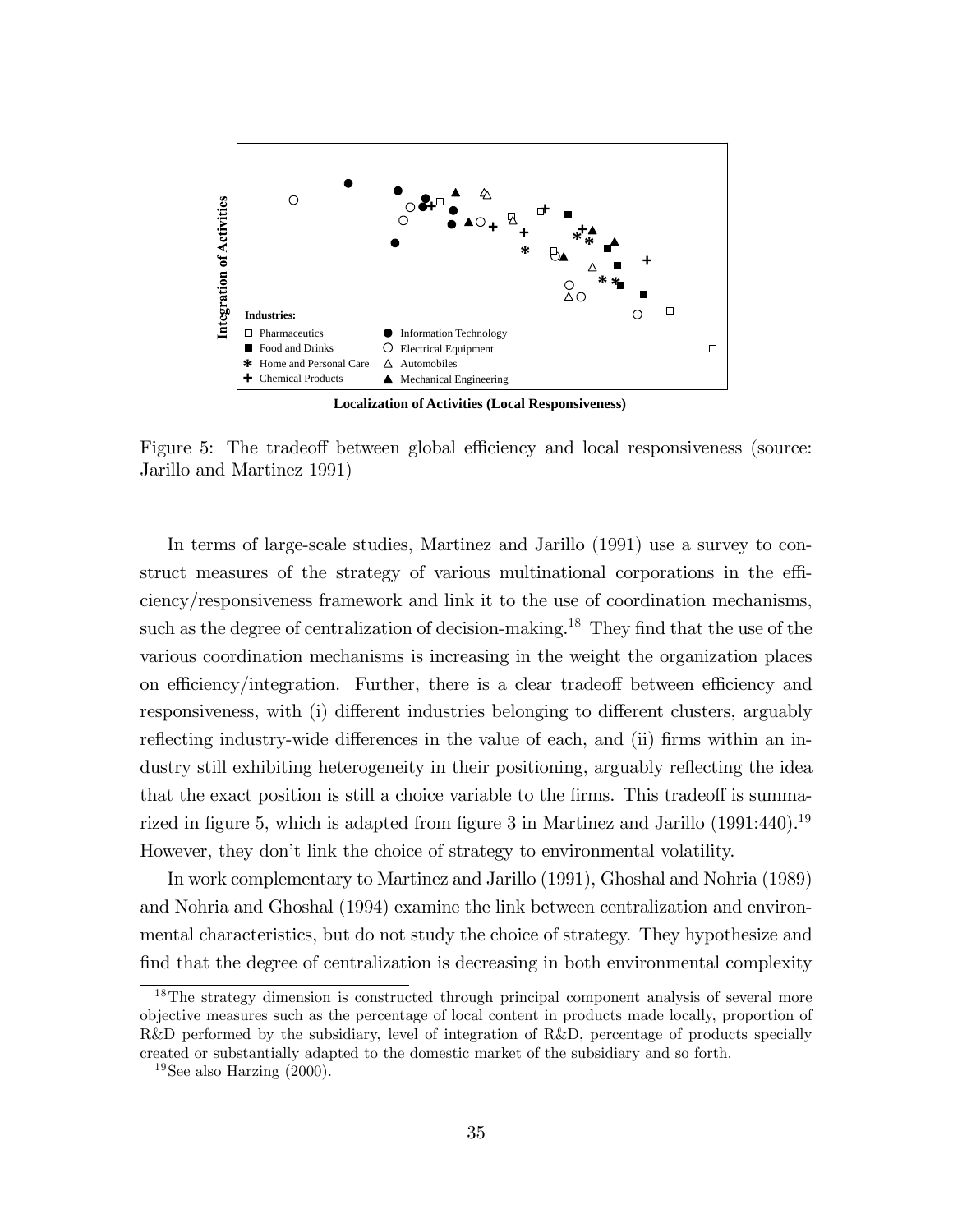(importance of local knowledge) and resource levels (independence) of subsidiaries. Further, given the postulated fit, the organizational performance is positively related to the quality of the fit.

### 8 Conclusion

We have investigated both the interdependencies among organizational design parameters and their relationship to the environment, thus shedding some light on the links between strategy, structure and the environment. In particular, we examined how environmental factors such as the benefits to operational integration, environmental volatility, the cost of information about the environment and the difficulty of incentive alignment impacted the determination of three organizational design parameters: the degree of operational integration, the allocation of decision-making authority and the compensation structure of managers.

While the setting is sufficiently rich so that few unambiguous predictions can be made, the analysis still revealed a number of results. First, centralization of decision-making is preferred only when the optimal degree of operational integration is sufficiently high and the equilibrium degree of incentive alignment through firmlevel compensation is sufficiently low. Second, the optimal compensation contract can be non-monotone in the degree of operational integration, with both the strength of incentives and the use of firm-level compensation being generally highest at intermediate levels of operational integration. Third, the optimal structure of compensation can be very sensitive to the chosen governance structure. Generally, the optimal compensation contract has both a lower strength and a lower weight on firm-level performance than a corresponding decentralized structure.

The link between environmental volatility and the preferred strategy and structure was more ambiguous. Generally, an increase in environmental volatility increases the value of local responsiveness and thus reduces the optimal amount of operational integration. This reduction in operational integration, in turn, triggers changes in the design of the rest of the organization. However, sometimes it can be optimal to increase operational integration in response to an increase in volatility. Intuitively, if the environment becomes volatile but also extremely hard to predict, then any organizational flexibility will go largely unused because of the lack of actionable information.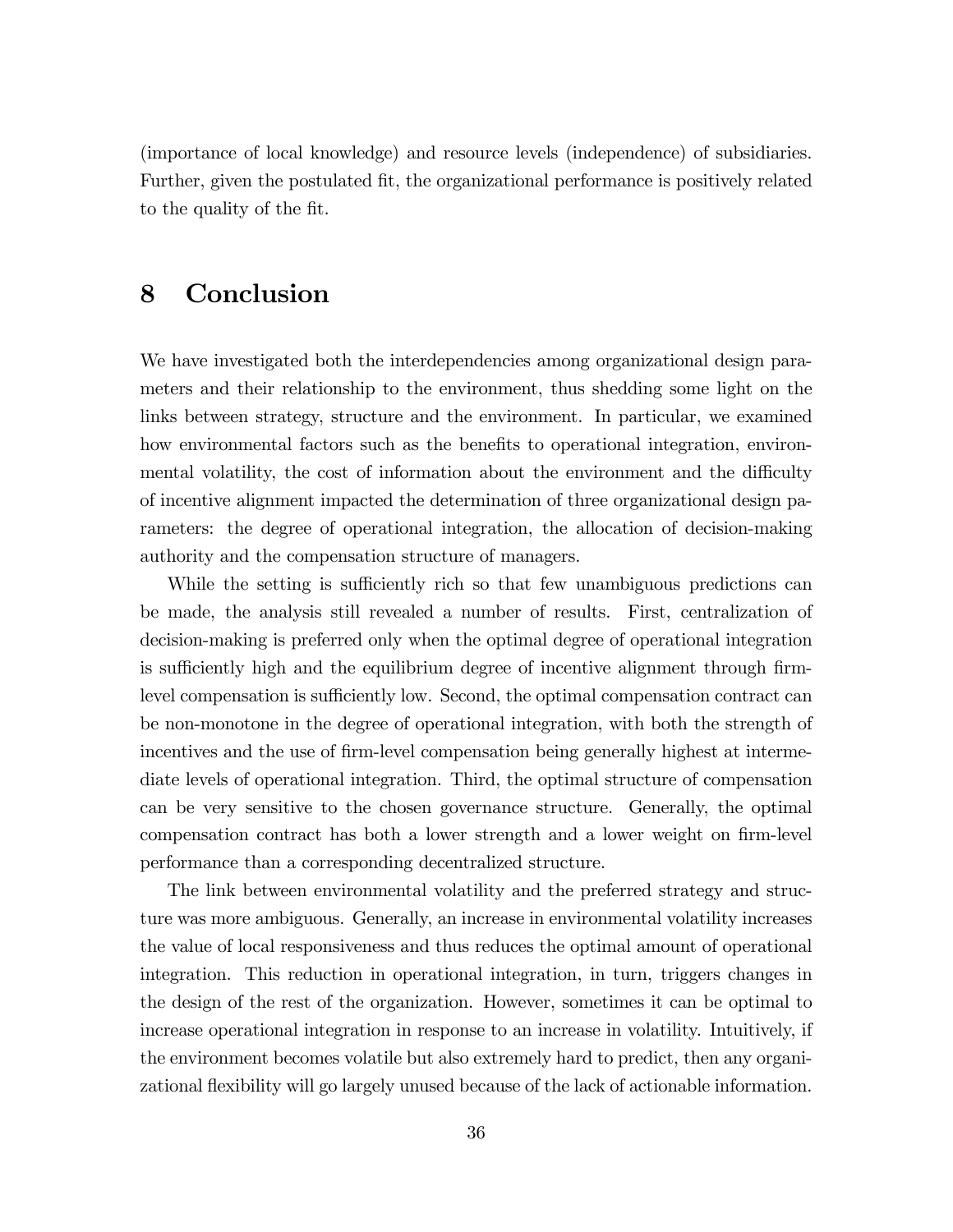It is then better to focus on efficiency through highly integrated operations. Finally, the analysis revealed the importance of fit among the organizational design parameters. For example, simply decentralizing decision-making in response to an increase in environmental volatility will generally worsen organizational performance unless the degree of operational integration and the compensation structure of the division managers is adjusted accordingly. Similarly, changes in operational integration can fail to have the desired benefits if the compensation and governance structures are not adjusted accordingly. In other words, it is sometimes better to pursue a slightly wrong strategy with the right structure than the right strategy with the wrong structure.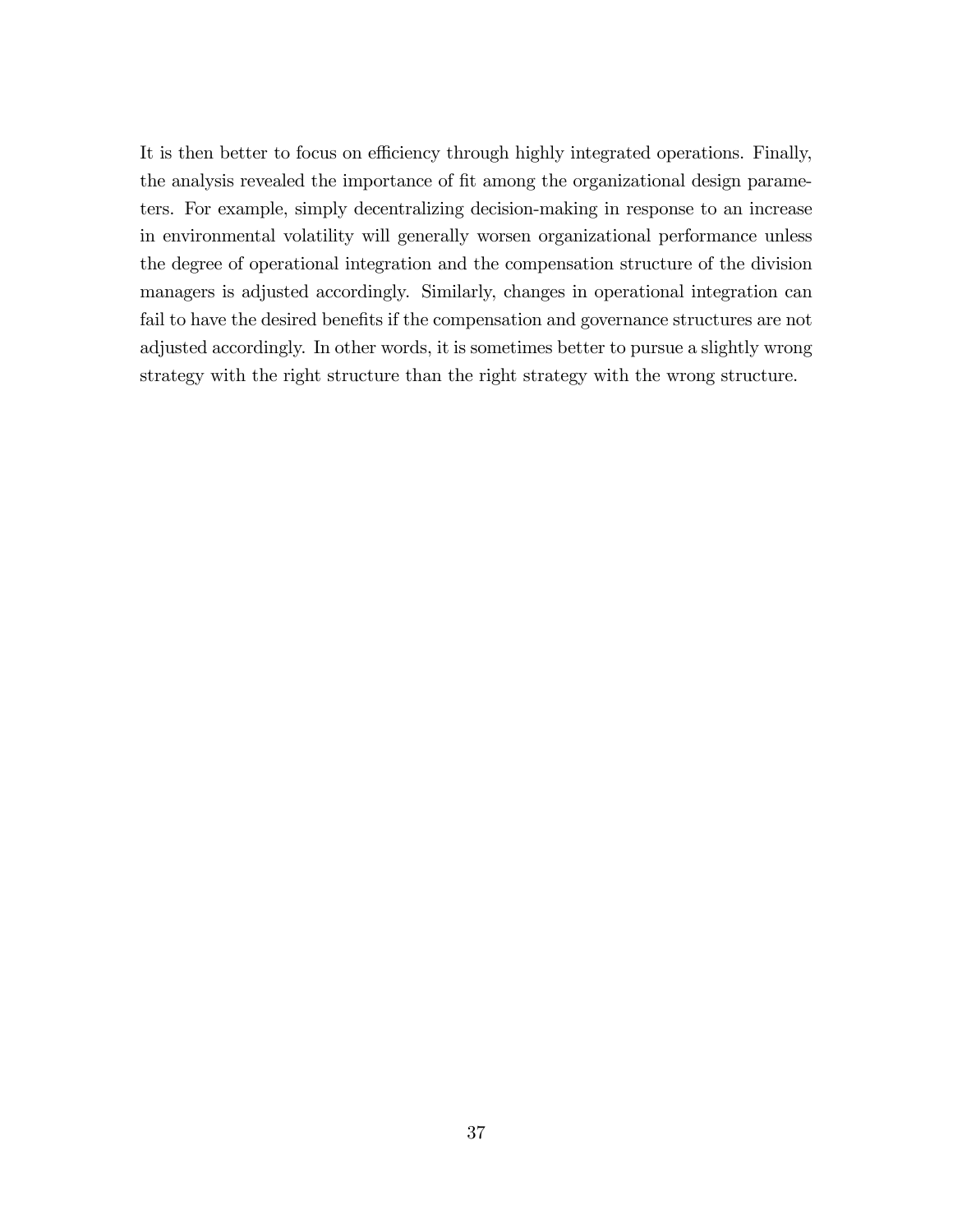### References

- [1] Abernethy, M.A., J. Bouwens and L. van Lent (2004), "Determinants of Control System Design in Divisionalized Firms," The Accounting Review, 79(3), pp. 545- 570
- [2] Aghion, P. and J. Tirole (1997), "Formal and Real Authority in Organizations," Journal of Political Economy, 105, pp. 1-29
- [3] Alonso, R. (2007), "Shared Control and Strategic Communication," Mimeo, University of Southern California
- [4] Alonso, R., W. Dessein and N. Matouschek (2008), "When Does Coordination Require Centralization?," American Economic Review, 98(1), pp. 145-79
- [5] Athey, S. and J. Roberts (2001), "Organizational Design: Decision Rights and Incentive Contracts," The American Economic Review, 91(2), pp. 200-205
- [6] Bartlett, C.A. (1986), "Building and managing the transnational: the new organizational challenge." In: Porter, M.E. (Ed.), Competition in Global Industries. Harvard Business School Press, Boston, MA.
- [7] Bartlett, C.A. and S. Ghoshal (2002), Managing Across Borders: The Transnational Solution (2nd edition), Harvard Business School Press, Boston, MA
- [8] Bolton, P. and M. Dewatripont (1994), "The Firm as a Communication Network," Quarterly Journal of Economics, 109, pp. 809-839
- [9] Brickley, J.A., C.W. Smith and J.L. Zimmerman (2003), Designing Organizations to Create Value: From Structure to Strategy, McGraw-Hill, New York, NY
- [10] Bushman, R., R. Indjejikian and A. Smith (1995), "Aggregate Performance Measures in Business Unit Manager Compensation: The Role of Intrafirm Interdependencies," Journal of Accounting Research, 33 (Supplement), pp.101-128
- [11] Chandler, A. (1962), Strategy and Structure: Chapters in the History of the American Enterprise, The MIT Press, Cambridge, MA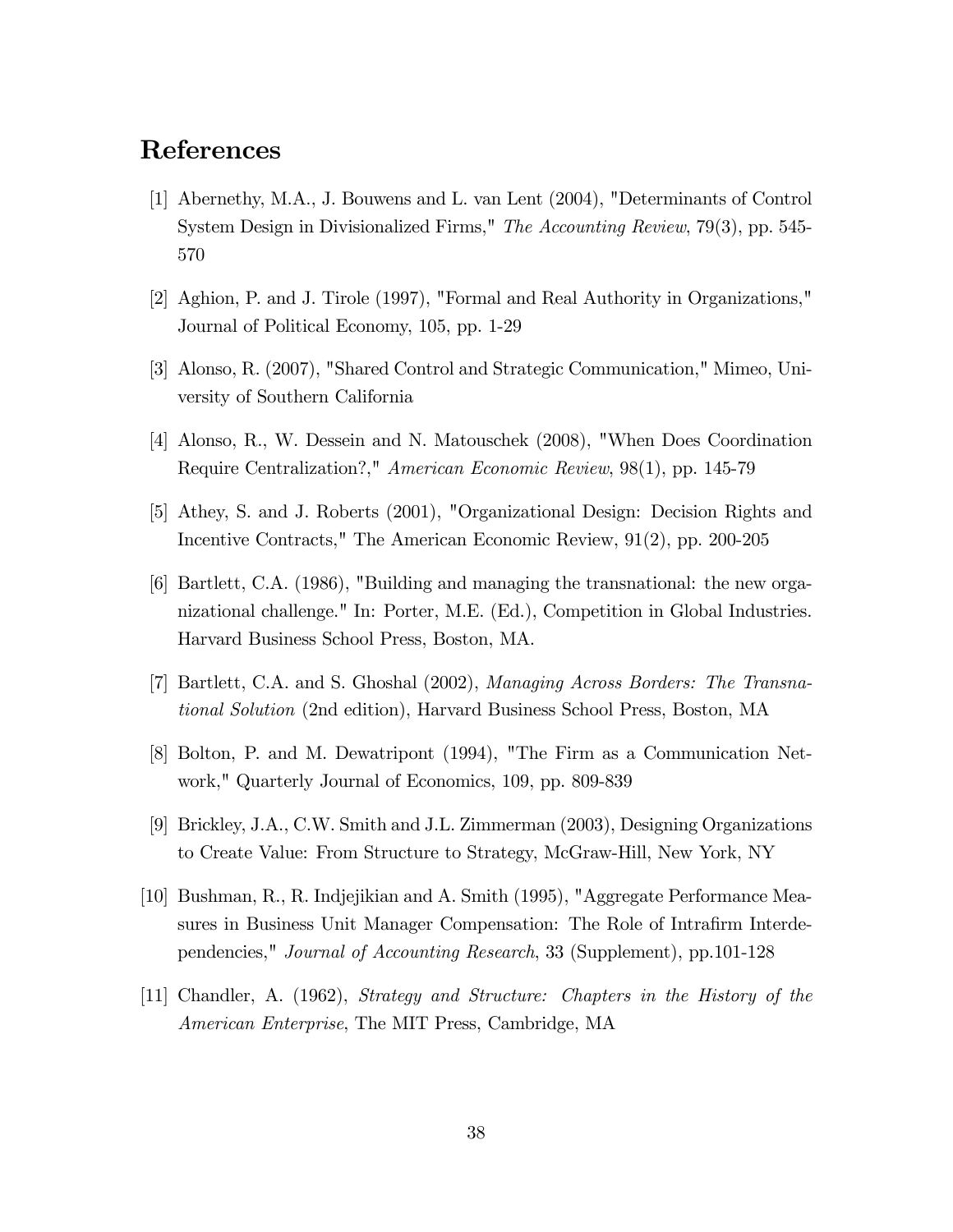- [12] Chandler, A. (1977), The Visible Hand: The Managerial Revolution in American Business, The Belknap Press of Harvard University Press, Cambridge, MA and London, England
- [13] Christie, A.A., M.P. Joye and R.L. Watts (2003), "Decentralization of the Firm: Theory and Evidence," Journal of Corporate Finance, 9, 3-36
- [14] Colombo, M.G. and M. DelMastro (2004), "Delegation of Authority in Business Organizations: An Empirical Test," The Journal of Industrial Economics, 52(1), pp.53-80
- [15] Colombo, M.G. and M. DelMastro (2008), The Economics of Organizational Design, Palgrave Macmillan, New York
- [16] Crawford, V. and J. Sobel (1982), "Strategic Information Transmission," Econometrica, 50, pp. 1431-1452
- [17] Dessein, W. (2002), "Authority and Communication in Organizations," Review of Economic Studies, 69, pp. 811-838
- [18] Dessein, W., L. Garicano and R. Gertner (2007), "Organizing for Synergies," CEPR Discussion Paper No. 6019
- [19] Dessein, W. and T. Santos (2006), "Adaptive Organizations," Journal of Political Economy, 114, pp. 956-995
- [20] Friebel, G. and M. Raith (2007), "Resource Allocation and Firm Scope," Mimeo, University of Tolouse and Simon School of Business, University of Rochester
- [21] Garicano, L. (2000), "Hierarchies and the Organization of Knowledge in Production," Journal of Political Economy, 108(5), pp. 874-904
- [22] Harris, M. and A. Raviv (2002), "Organization Design," Management Science, 48(7), pp. 852-865
- $[23]$  Harris, M. and A. Raviv  $(2005)$ , "Allocation of Decision-Making Authority," Review of Finance, 9(3), pp. 353-383
- [24] Harris, M. and A. Raviv (2007),"A Theory of Board Control and Size," forthcoming, Review of Financial Studies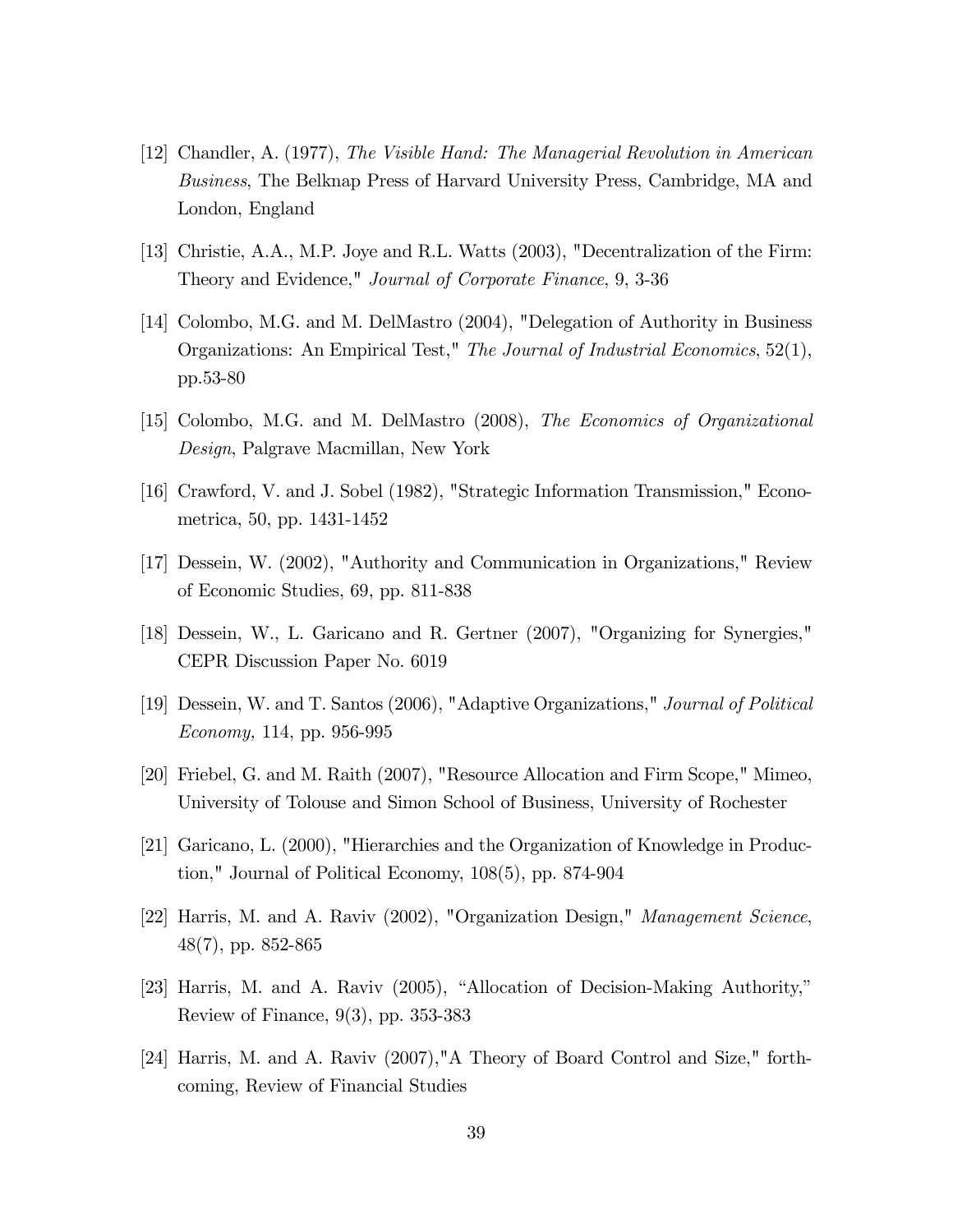- [25] Hart, O. and J. Moore (2005), "On the Design of Hierarchies: Coordination versus Specialization," Journal of Political Economy, 113(4), pp. 675-702
- $[26]$  Harzing, A-W. (2000), "An Empirical Analysis and Extension of the Bartlett and Ghoshal Typology of Multinational Companies," Journal of International Business Studies, 31(1), pp.101-120
- [27] Holmstrom, B.  $(1999)$ , "The Firm as a Subeconomy," Journal of Law, Economics and Organization, 15(1), pp. 74-102
- [28] Holmstrom, B. and P. Milgrom (1991), "Multitask Principal-Agent Analyses: Incentive Contracts, Asset Ownership, and Job Design," Journal of Law, Economics and Organization, 7, pp. 24-51
- [29] Holmstrom, B. and P. Milgrom  $(1994)$ , "The Firm as an Incentive System," The American Economic Review, 84(4), pp.972-991
- [30] Milgrom, P. and J. Roberts (1990), "The Economics of Modern Manufacturing: Technology, Strategy and Organization," The American Economic Review,  $80(3)$ , pp.511-528
- [31] Kauffman, S.A. (1993), The Origins of Order: Self-organization and Selection in Evolution, Oxford University Press, New York, NY
- [32] Lawrence, P. and J. Lorsch (1967a), Organization and the Environment, Harvard Business School Press, Boston, MA
- [33] Lawrence, P. and J. Lorsch (1967b), "Differentiation and Integration in Complex Organizations," Administrative Science Quarterly, 12, pp. 1-30
- [34] Levinthal, D.A. (1997), "Adaptation on Rugged Landscapes," Management Science, 43, pp.934-950
- [35] Marshak J. and R. Radner (1972), Economic Theory of Teams, Yale University Press, New Haven and London
- [36] Melumad, N. and T. Shibano (1991), "Communication in Settings with No Transfers," The RAND Journal of Economics, 22, pp.173-198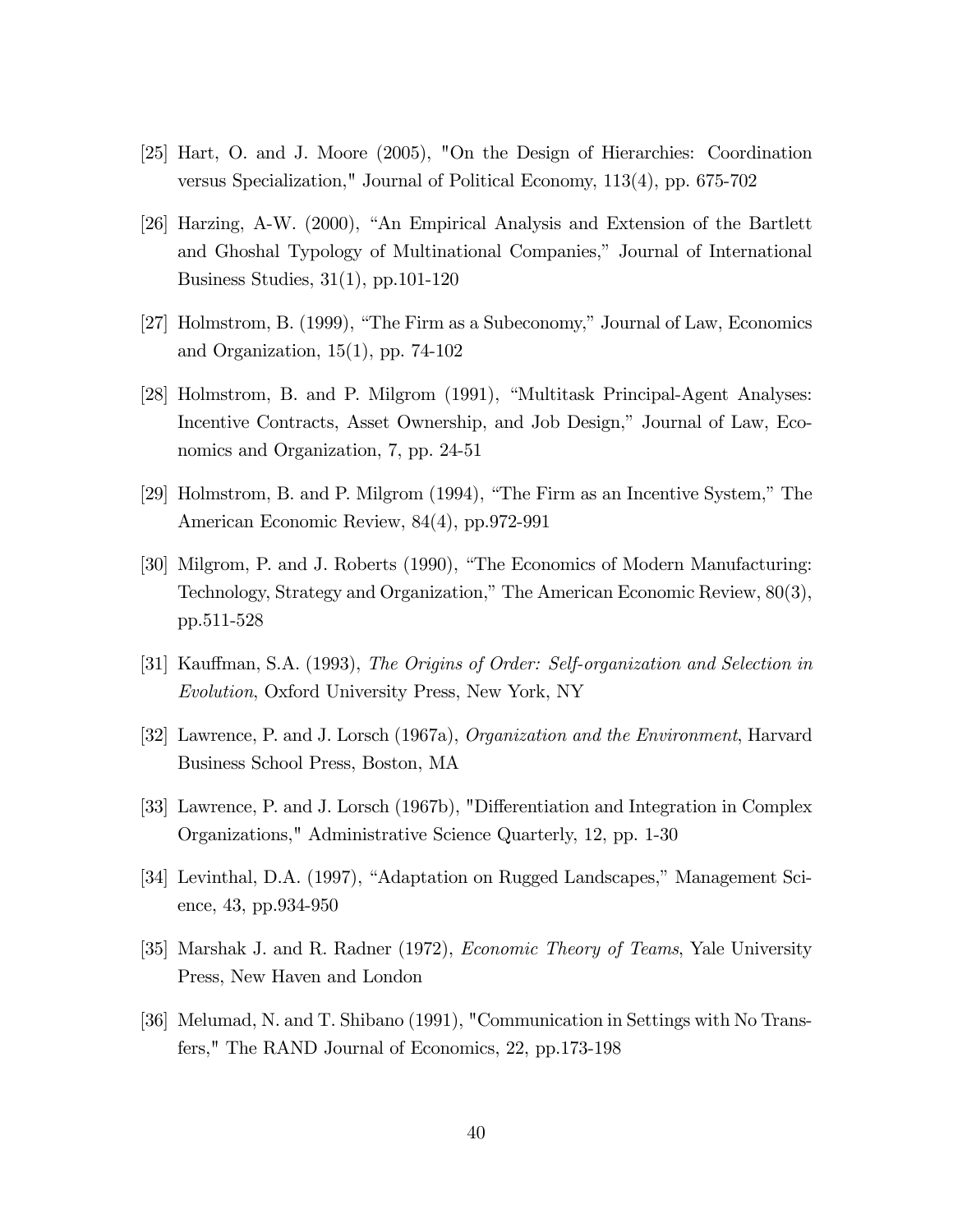- [37] Miles, R. and C. Snow (1978), Organizational Strategy, Structure, and Process, Stanford University Press, Stanford, CA
- [38] Milgrom, P. and J. Roberts (1995), "Complementarities and fit: Strategy, structure, and organizational change in manufacturing," Journal of Accounting and Economics, 19, pp.179-208
- [39] Mintzberg, H. (1979), The Structuring of Organizations, Prentice Hall, Englewood Cliffs, NJ
- [40] Nadler, D.A. and M.L. Tushman (1997), Competing By Design: The Power of Organizational Architecture, Oxford University Press, New York, NY
- [41] Nagar, V. (2002), "Delegation and Incentive Compensation," The Accounting Review, 77(2), pp.379-395
- [42] Porter, M.E. (1980), Competitive Strategy, The Free Press, New York, NY
- [43] Porter, M.E. (1986), "Changing Patterns of International Competition," California Management Review, 28(2), pp.9-40
- [44] Porter, M.E. (1996), "What is Strategy?" Harvard Business Review,  $74(6)$ , pp. 61-78
- [45] Prahalad, C. and Y. Doz, The Multinational Mission: Balancing Local Demands and Global Vision, Free Press, New York, NY
- [46] Qian, Y., G. Roland and C. Xu (2006), "Coordination and Experimentation in M-Form and U-Form Organizations," Journal of Political Economy,  $114(2)$ , pp.366-402
- $[47]$  Rantakari, H (2008a), "Governing Adaptation," fortcoming, Review of Economic Studies
- [48] Rantakari, H. (2008b), "Uncertainty, Delegation and Incentives," mimeo, University of Southern California
- [49] Rivkin, J.W. and N. Siggelkow (2002), "Organizational Sticking Points on NK Landscapes," Complexity,  $7(5)$ , pp. 31-43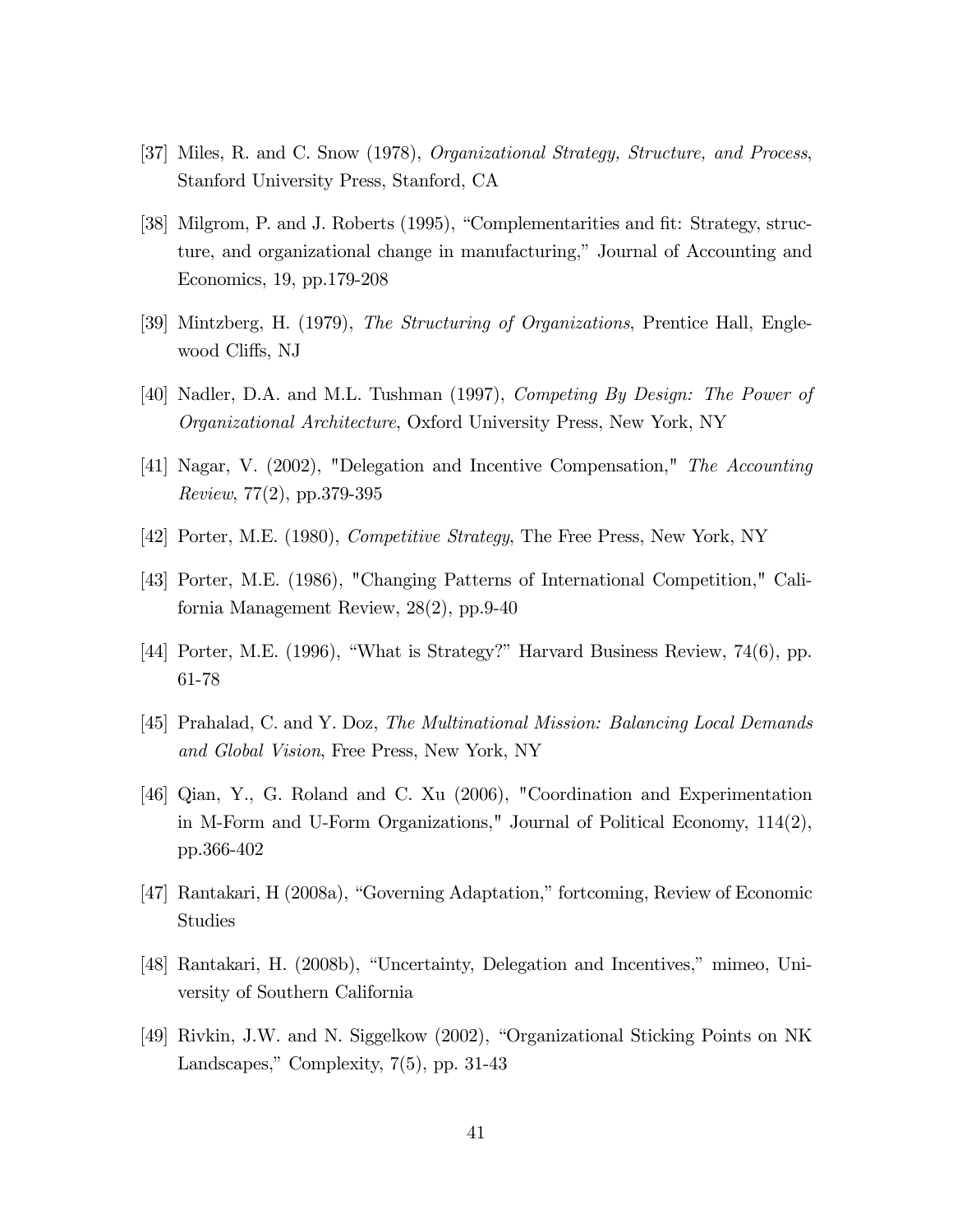- [50] Rivkin, J.W. and N. Siggelkow (2003), "Balancing Search and Stability: Interdependencies Among Elements of Organizational Design," Management Science, 49(3), pp. 290-311
- [51] Rivkin. J.W. and N. Siggelkow (2006), "Organizing to Strategize in the Face of Interactions: Preventing Premature Lock-in," Long Range Planning, 39, pp. 591-614
- [52] Roberts, J. (2004), The Modern Firm: Organizational Design for Performance and Growth, Oxford University Press, New York, NY
- [53] Siggelkow, N. and J.W. Rivkin (2005), "Speed and Search: Designing Organizations for Turbulence and Complexity," Organization Science,  $16(2)$ , pp.101-122
- [54] Simon, H.A. (1947), Administrative Behavior, The Free Press, New York, NY
- [55] Stein, J. (1989), "Cheap Talk and the Fed: A Theory of Imprecise Policy Announcements," The American Economic Review, 79(1), pp. 32-42
- [56] Thompson, J.D. (1967), Organizations in Action, McGraw-Hill, New York, NY
- [57] Woodward, J. (1965), Industrial Organization: Theory and Practice, Oxford University Press, London, UK
- [58] Wulf, J. (2006), "Authority, Risk, and Performance Incentives: Evidence from Division Manager Positions Inside Firms," forthcoming, Journal of Industrial Economics
- [59] Zabojnik, J. (2002), "Centralized and Decentralized Decision Making in Organizations," Journal of Labor Economics, University of Chicago Press, 20(1), pp. 1-22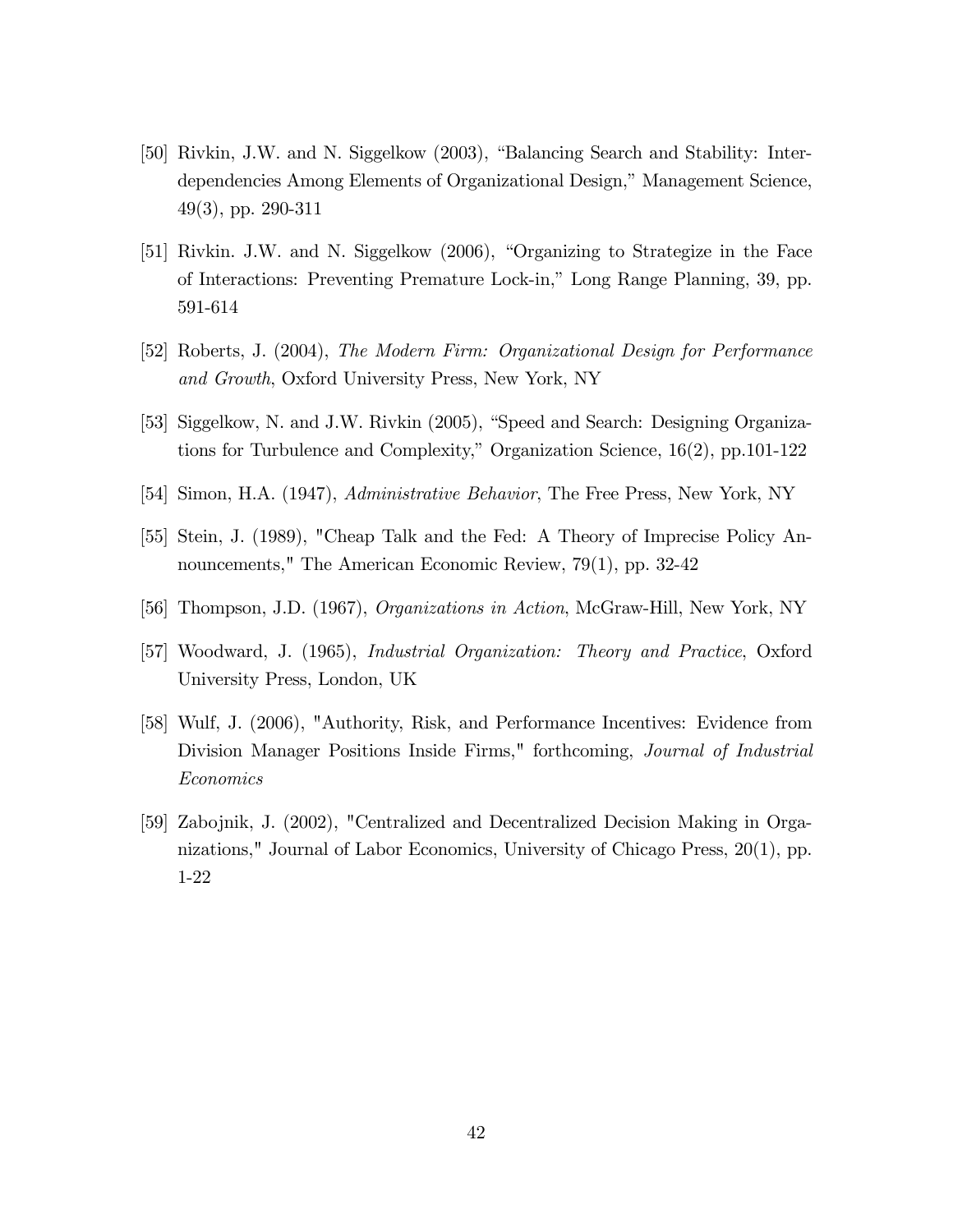## A Proofs and derivations

#### A.1 Expected profits

The derivation of the expected profits is detailed in Rantakari (2008a), so I will only outline the impact that imperfect primary information has on the solution.

**Decision-making:** Let m and n denote the decision-makers controlling decisions i and j respectively. Let m's objective function be of the form  $s_{mi}\pi_i + s_{mj}\pi_j$ . Then, we can write the first-order conditions for the two decisions as

$$
d_i^m = a_1 E_m \theta_i + a_2 E_m d_j \qquad and \qquad d_j^n = b_1 E_n \theta_j + b_2 E_n d_i,
$$

so that the equilibrium decisions are given by (after repeated substitution)

$$
d_i^m = \frac{a_1(1 - b_2a_2)E_m\theta_i + a_2b_1E_mE_n\theta_j + a_2b_2a_1E_nE_m\theta_i}{1 - b_2a_2},
$$

where  $a_1$  and  $a_2$  ( $b_1$  and  $b_2$ ) are the relative weights placed on adaptation and coordination by  $m(n)$ . The key is that the equilibrium responsiveness of the agent to changes in beliefs is independent of the accuracy of beliefs, so that the only difference to the full-information case is that all information is discounted by  $q_i$ , the accuracy of primary information.

**Communication:** Communication is modeled as one round of simultaneous cheap talk. The equilibrium takes a partition structure, where the cutoffs of the partition are determined by the sender's indifference condition

$$
E_i\left(s_{ii}\pi_i\left(t_i^M,d_i(.,m^L),d_j(.,m^L)\right)+s_{ij}\pi_j\left(t_j,d_i(.,m^L),d_j(.,m^L)\right)|.,m^L\right)\\=E_i\left(s_{ii}\pi_i\left(t_i^M,d_i(.,m^H),d_j(.,m^H)\right)+s_{ij}\pi_j\left(t_j,d_i(.,m^H),d_j(.,m^H)\right)|.,m^H\right).
$$

That is, given that the realized signal  $t_i^M$  falls on the boundary of two intervals of the partition, then the manager needs to be indifferent between saying that the realized state belongs to the lower interval  $(m^L \to t_i \in (t_i^L, t_i^M])$  or the higher interval  $(m^H \to t_i \in (t_i^M, t_i^H])$ . The solution is equivalent to the full information-case  $(t_i = \theta_i)$ . The reason for this result follows from the fact that because both the sender and the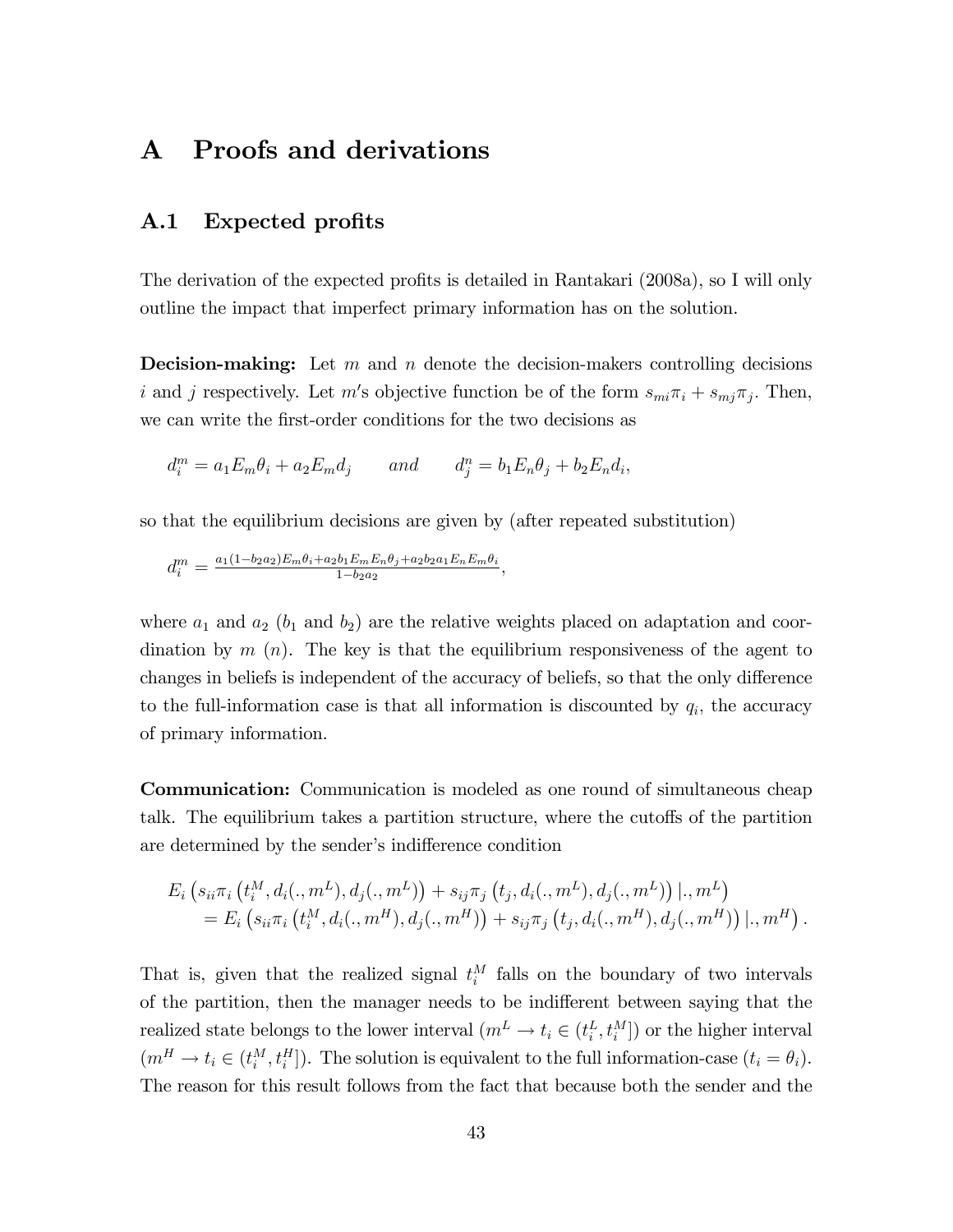receiver discount information at the rate  $q_i$ , the accuracy of information cancels out in determining the relative incentive conflict between the sender and the receiver.

**Expected profits:** Substituting the equilibrium decisions into the profit function, we can write the decision-dependent component (in loss terms) as

$$
\frac{k_i b_1^2 ((1-r_i)a_2^2 + r_i a_1^2)}{(1-b_2 a_2)^2} ((E_n E_m \theta_i)^2 + (E_m E_n \theta_j)^2) + k_i ((1-r_i) a_2^2 + r_i a_1^2) (E_m \theta_i - E_n E_m \theta_i)^2 + k_i r_i b_1^2 (E_n \theta_j - E_m E_n \theta_j)^2 + k_i (1-r_i) Var_m \theta_i,
$$

where  $k_i = (\alpha + \beta)$  and  $r_i = \beta/(\alpha + \beta)$ , with  $(a_1, a_2, b_1, b_2)$  as given by the first-order conditions for the equilibriumd decisions. Because the communication equilibrium is unchanged as a result of inaccurate primary information, the first two lines are identical to the full-information case, with the exception that all components are scaled by  $p_i = q_i^2$ . This result follows because the first two lines reflect only the differences in the posterior beliefs held by the sender and the receiver. The only component that depends directly on the quality of primary information is  $Var_m \theta_i$ . When  $m = i$ , so that manager i decides  $d_i$  (decentralization), then

$$
E(\theta_i - E_i\theta_i)^2 = q_i E (\theta_i - q_i\theta_i)^2 + (1 - q_i) E (\theta_i - q_i x_i)^2,
$$

where  $x_i$  is a random draw from  $\left[-\overline{\theta}, \overline{\theta}\right]$ . As a result,

$$
E(\theta_i - E_i \theta_i)^2 = (1 - q_i^2) \frac{\bar{\theta}_i^2}{3} = (1 - p_i) \frac{\bar{\theta}_i^2}{3}.
$$

When  $m = P$  (centralization), we have that

$$
E (\theta_i - E_m \theta_i)^2 = E (\theta_i - q_i E_m s_i)^2 = q_i E (\theta_i - q_i E_m \theta_i)^2 + (1 - q_i) E (\theta_i - q_i E_m x_i)^2.
$$

Now, note first that  $E(\theta_i - q_i E_m x_i)^2 = E\theta_i^2 + q_i^2 E(E_m x_i)^2$ . Second, note that

$$
E(\theta_i - q_i E_m \theta_i)^2 = E(\theta_i - E_m \theta_i)^2 + (1 - q_i)^2 E(E_m \theta_i)^2
$$

Adding the two components together and adding and subtracting  $q_i^2 E (\theta_i - E_m \theta_i)^2$ gives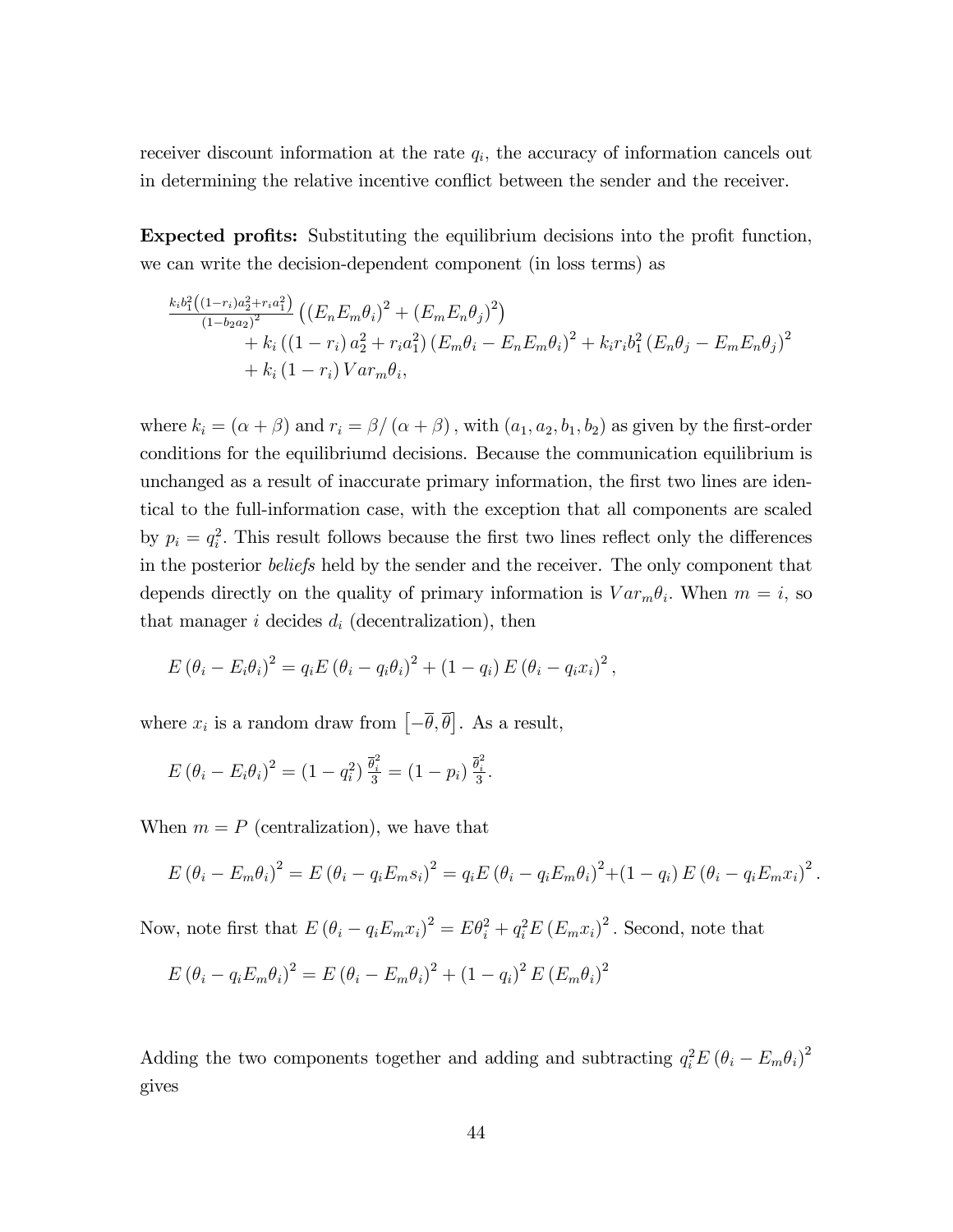$$
(1 - q_i^2) E\theta_i^2 + (1 - q_i) q_i^2 E (E_m x_i)^2 - q_i^2 (1 - q_i) E (E_m \theta_i)^2 + q_i^2 E (\theta_i - E_m \theta_i)^2.
$$

Finally, noting that  $E(E_m x_i)^2 = E(E_m \theta_i)^2$ , this simplifies to

$$
E (q_i \theta_i - q_i E_m \theta_i)^2 + (1 - q_i^2) \frac{\bar{\theta}_i^2}{3} = p_i E (\theta_i - E_m \theta_i)^2 + (1 - p_i) \frac{\bar{\theta}_i^2}{3}
$$

The first component reflects the inaccuracy of information transmission while the second component gives the additional loss due to inaccurate primary information. The expected profit can be thus written as if information was perfect but distributed on  $U\left[-q_i\overline{\theta}_i, q_i\overline{\theta}_i\right]$  and a common extra component reflecting the inaccuracy of primary information. Thus, we can write the expected profit as

$$
E(\pi_i^g(s,\beta)) = \left(K(\beta) - \frac{\alpha \bar{\theta}^2}{3}\right) + p_i^g \left[\alpha - \Lambda_i^g(s,\beta) - \Gamma_{ii}^g(s,\beta) V\left(\varphi_i^g(s,\beta)\right)\right] \frac{\bar{\theta}^2}{3} - p_j^g \left[\Lambda_i^g(s,\beta) + \Gamma_{ij}^g(s,\beta) V\left(\varphi_j^g(s,\beta)\right)\right] \frac{\bar{\theta}^2}{3},
$$

where  $V(\varphi_i^g)$  $\sigma_i^g(s,\beta) = \frac{1}{4+3\varphi_i^g(s,\beta)},$  reflecting the accuracy of information transmission  $(V \left( \varphi_i^g \right)$  $\hat{f}_{i}^{g}(s,\beta)$ ) = 3E ( $t_{i}$  – E<sub>recevier</sub> ( $t_{i}|m_{i})$ )<sup>2</sup>).

Under centralization, the coefficients are

$$
\Lambda_i^{cent} = \frac{\alpha \beta}{(\alpha + 4\beta)}, \ \ \Gamma_{ii}^{cent} = \alpha - \Lambda_i^{cent} \ \ \text{and} \ \ \Gamma_{ij}^{cent} = -\Lambda_i^{cent},
$$

while under decentralization, the coefficients are:

$$
\Lambda_i^{dec} = \frac{\alpha \beta (\beta + s^2 \alpha)}{(s \alpha + 2 \beta)^2}, \ \ \Gamma_{ii}^{dec} = \frac{\beta \alpha (\beta + s^2 \alpha)}{(s \alpha + \beta)^2} - \Lambda_i^{dec} \text{ and } \Gamma_{ij}^{dec} = \beta \left(\frac{s \alpha}{s \alpha + \beta}\right)^2 - \Lambda_i^{dec}
$$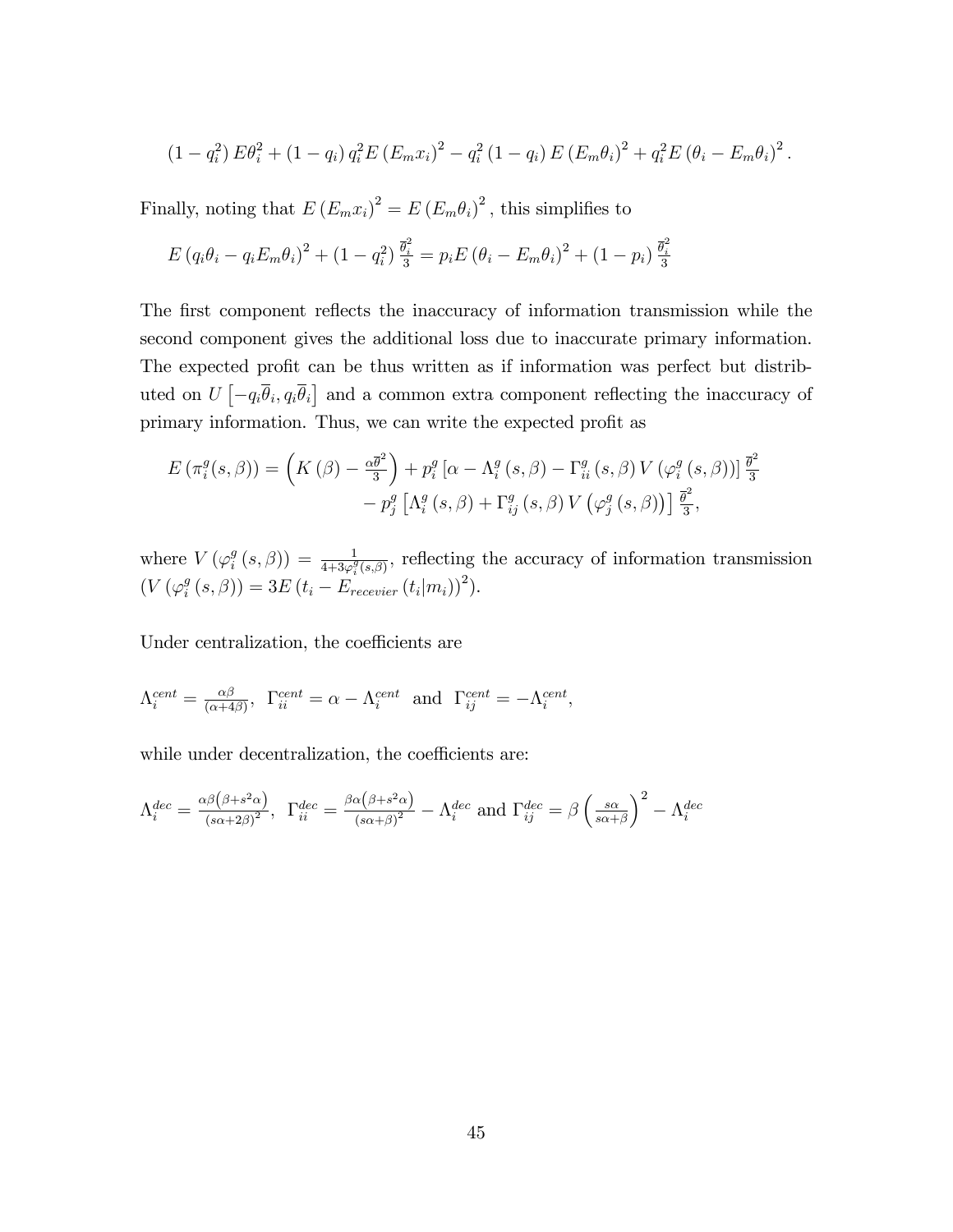#### A.2 Information acquisition

The solution to the manager's information acquisition problem is given by

$$
\lambda \widetilde{\Psi}_{i}^{g}\left(s,\beta\right) \frac{\overline{\theta}^{2}}{3}-C_{p_{i}}\left(\overline{\theta},p_{i}\right)=0.
$$

Using the implicit function theorem, we can then write

$$
\frac{\partial p_i^g(\beta, s, \lambda, \overline{\theta})}{\partial \lambda} = \frac{\widetilde{\Psi}_i^g(s, \beta) \frac{\overline{\theta}^2}{\overline{\theta}}}{C_{p_i^2}(\overline{\theta}, p_i)} \ge 0
$$
  

$$
\frac{\partial p_i^g(\beta, s, \lambda, \overline{\theta})}{\partial \beta} = \frac{\lambda \frac{\partial \widetilde{\Psi}_i^g(s, \beta)}{\partial \beta} \frac{\overline{\theta}^2}{\overline{\theta}}}{C_{p_i^2}(\overline{\theta}, p_i)} \le 0 \text{ iff } \frac{\partial \widetilde{\Psi}_i^g(s, \beta)}{\partial \beta} \le 0
$$
  

$$
\frac{\partial p_i^g(\beta, s, \lambda, \overline{\theta})}{\partial s} = \frac{\lambda \frac{\partial \widetilde{\Psi}_i^g(s, \beta)}{\partial s} \frac{\overline{\theta}^2}{\overline{\theta}}}{C_{p_i^2}(\overline{\theta}, p_i)} \ge 0 \text{ iff } \frac{\partial \widetilde{\Psi}_i^g(s, \beta)}{\partial s} \ge 0
$$
  

$$
\frac{\partial p_i^g(\beta, s, \lambda, \overline{\theta})}{\partial \overline{\theta}} = \frac{\lambda \widetilde{\Psi}_i^g(s, \beta)/3 - C_{p_i \overline{\theta}}(\overline{\theta}, p_i)}{C_{p_i^2}(\overline{\theta}, p_i)} \ge 0.
$$

Intuitively, because both the true and perceived value of information are positive,  $\widetilde{\Psi}_{i}^{g}(s,\beta) > 0$  and, as a result, the stronger the incentives (the bigger the share internalized by the manager), the more primary information is acquired. In contast to  $\lambda$ , which simply impacts the share of the perceived value of information that is internalized by the manager,  $\beta$  and s alter both the true and perceived value of information. An increase in  $\beta$  restricts the responsiveness of the decisions to the information generated, thus reducing the value of information. An increase in  $s$ , on the other hand, increases the amount of information acquired. Thus, in addition to increasing the strength of incentives, information acquisition can also be motivated by increasing the inter-divisional conflict. The reason for this result comes from the fact that while information is valuable to the division doing the acquisition, it imposes a negative externality on the other division. As  $s$  increases, more of the benefits and less of the costs enter the perceived value of information. The sign of the derivatives is numerically verified in figure  $6^{20}$  As to the role of environmental volatility, the derivative is ambiguous because volatility can impact also the marginal cost of information. The quality of primary information acquired is increasing in environmental volatility if  $\lambda \widetilde{\Psi}_i^g(s,\beta)/3 > C_{p_i\overline{\theta}}(\overline{\theta},p_i)$ , so that the marginal value is increasing faster than the marginal cost.

 $^{20}$ While the solution under centralization is generally tractable, the solution under decentralization is unfortunately extremely cumbersome.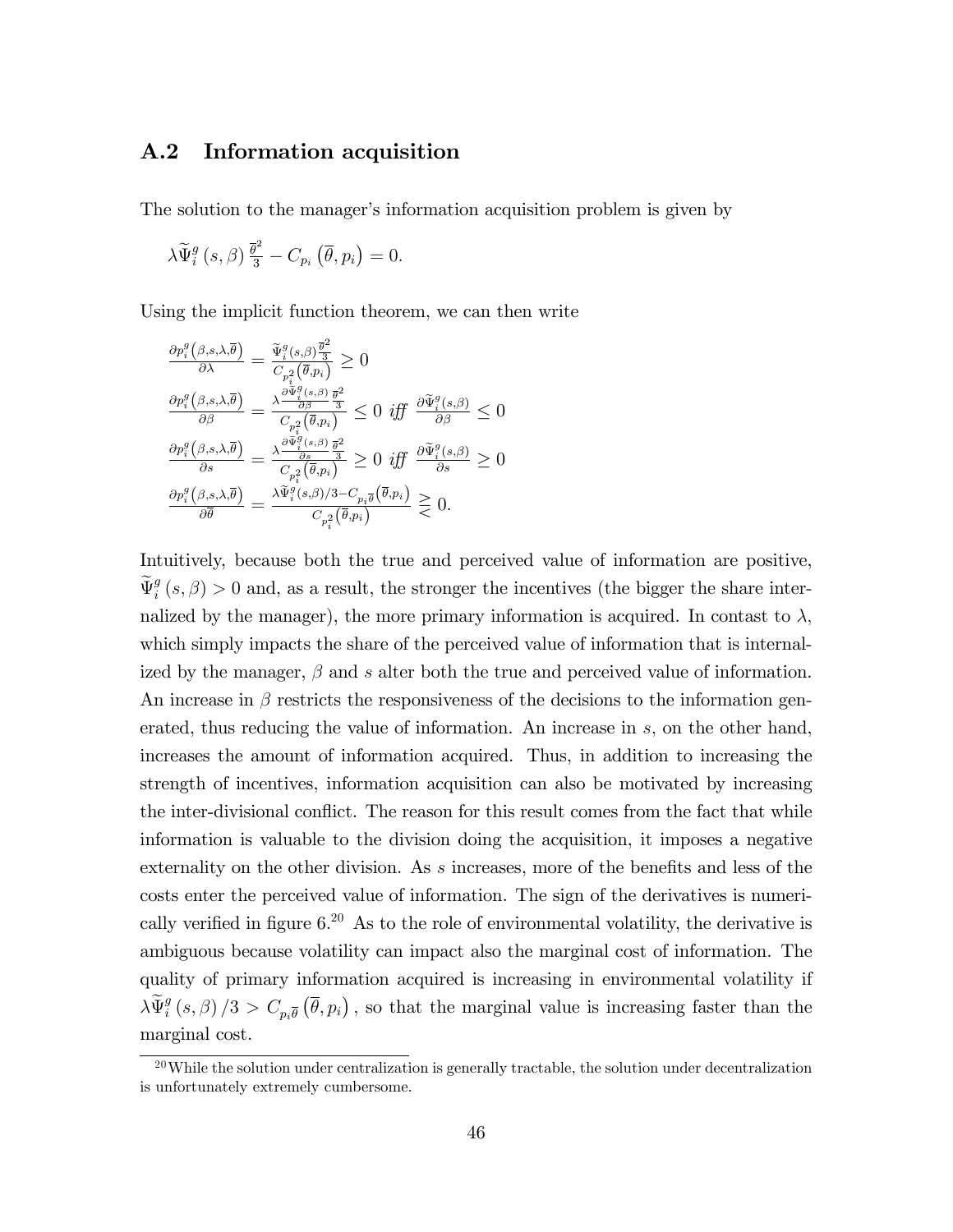

Figure 6: Partial derivatives of perceived value of information



Figure 7: differences in the true and perceived value of information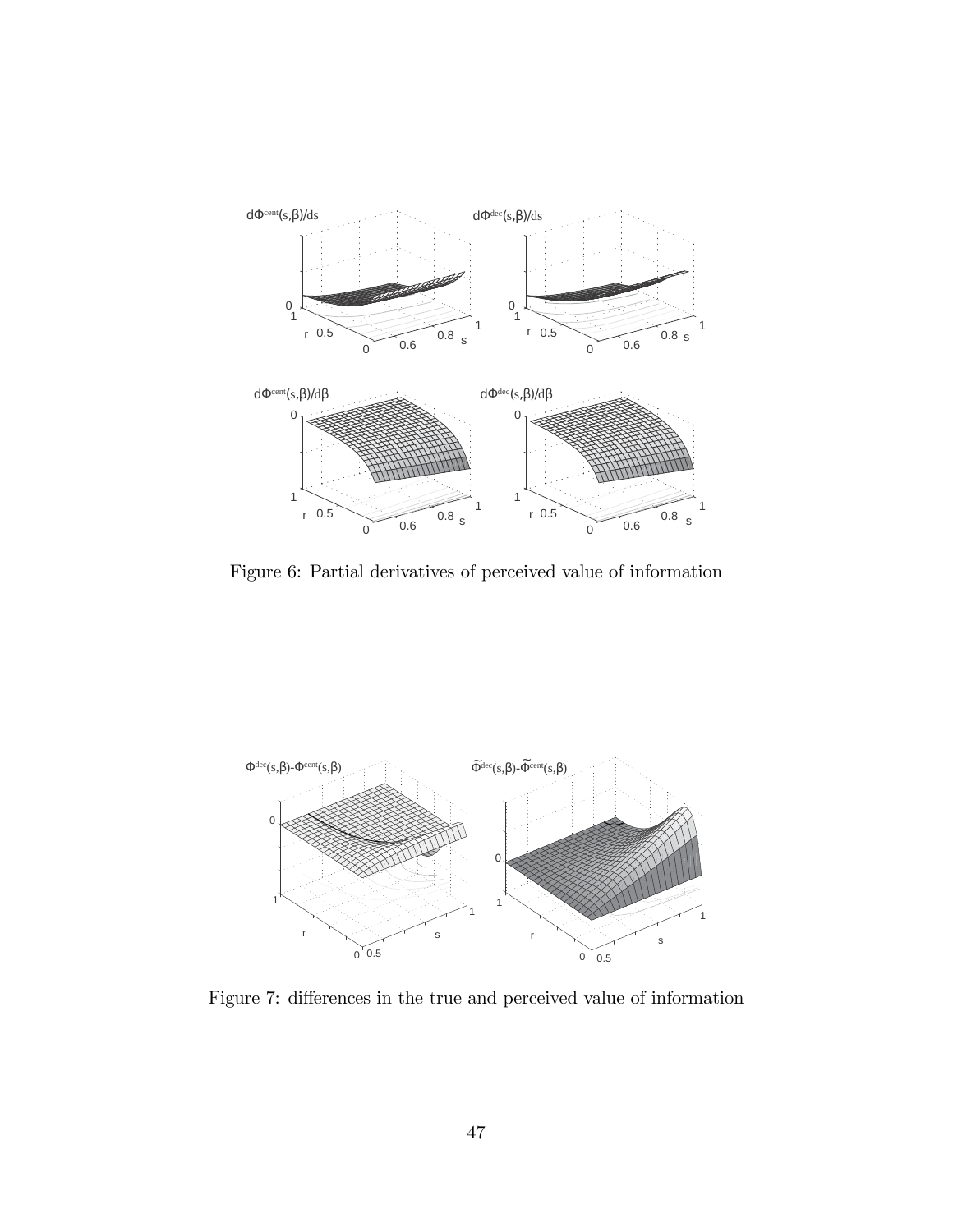Finally, the result that  $p_i^{dec}(\beta, s, \lambda, \overline{\theta}) \geq p_i^{cent}(\beta, s, \lambda, \overline{\theta})$  unless both  $\beta$  and s are sufficiently large, in which case  $p_i^{cent}(\beta, s, \lambda, \overline{\theta}) \geq p_i^{dec}(\beta, s, \lambda, \overline{\theta})$  follows from comparing  $\bar{\Psi}_{i}^{cent}(s,\beta)$  and  $\bar{\Psi}_{i}^{dec}(s,\beta)$ , since these are the only sources of difference given the other design parameters. This difference is plotted in figure 7, together with the true value of information to highlight the motivational advantage of decentralization: while the true value of information varies quite a bit, the perceived value of information is almost always higher under decentralization. This result follows from the observation that the negative externality of information is generally higher under decentralization, at least as long as  $s$  is sufficiently large.

## **A.3** Interactions among  $(\beta, s, \lambda)$

The final step is then to illustrate the interactions among the different design parameters. The solution given follows from noting that  $C_{p_i}(\overline{\theta}, p_i) = \lambda \widetilde{\Psi}_i^g(s, \beta) \frac{\overline{\theta}^2}{3}$  $\frac{9}{3}$ . Thus, we have that

$$
s^{g} : \left( \left( \Psi_{i}^{g} \left( s, \beta \right) - \lambda \widetilde{\Psi}_{i}^{g} \left( s, \beta \right) \right) \frac{\partial p_{i}^{g}(\cdot)}{\partial s} + p_{i}^{g} \left( . \right) \frac{\partial \Psi_{i}^{g} \left( s, \beta \right)}{\partial s} \right) \frac{\overline{\theta}^{2}}{3} = 0
$$
  

$$
\beta^{g} : K' \left( \beta \right) + \left[ \left( \Psi_{i}^{g} \left( s, \beta \right) - \lambda \widetilde{\Psi}_{i}^{g} \left( s, \beta \right) \right) \frac{\partial p_{i}^{g}(\cdot)}{\partial \beta} + p_{i}^{g} \left( . \right) \frac{\partial \Psi_{i}^{g} \left( s, \beta \right)}{\partial \beta} \right] \frac{\overline{\theta}^{2}}{3} = 0
$$
  

$$
\lambda^{g} : \left( \Psi_{i}^{g} \left( s, \beta \right) - \lambda \widetilde{\Psi}_{i}^{g} \left( s, \beta \right) \right) \frac{\overline{\theta}^{2}}{3} \frac{\partial p_{i}^{g}(\cdot)}{\partial \lambda} - G' \left( \lambda \right) = 0.
$$

To simplify the notation further, recall that  $\Psi_i^g$  $\theta_i^g\left(s,\beta\right) \;=\; \alpha \,-\, \phi_i\left(s,\beta\right) \,-\, \phi_j\left(s,\beta\right),$ while  $\widetilde{\Psi}_{i}^{g}(s,\beta) = s(\alpha - \phi_{i}(s,\beta)) - (1-s)\phi_{j}(s,\beta)$ . Thus, we can write

$$
\Psi_i^g\left(s,\beta\right) - \lambda \widetilde{\Psi}_i^g\left(s,\beta\right) = \left(1 - \lambda s\right) \Psi_i^g\left(s,\beta\right) - \lambda \left(2s - 1\right) \phi_j^g\left(s,\beta\right).
$$

Now, note that  $\Psi_i^g$  $\hat{y}_i^g(s,\beta) - \lambda \tilde{\Psi}_i^g(s,\beta)$  measures simply the value of additional information acquisition (as determined by the gap between  $\Psi_i^g$  $_{i}^{g}(s,\beta)$  and  $C_{p_{i}}(\overline{\theta},p_{i})$ ), which in turn is composed of the fraction of the true value of information not internalized by the agent  $(1 - \lambda s)$ , minus the negative externality not internalized by the agent, providing free incentives for information acquisition,  $\lambda (2s-1) \phi_j^g$  $_{j}^{g}\left( s,\beta\right) .$  It is the presence of this latter component that complicates some of the interactions. Let  $\Delta \Psi_i^g(s,\beta) = \Psi_i^g(s,\beta) - \lambda \widetilde{\Psi}_i^g(s,\beta)$  denote this valuation gap.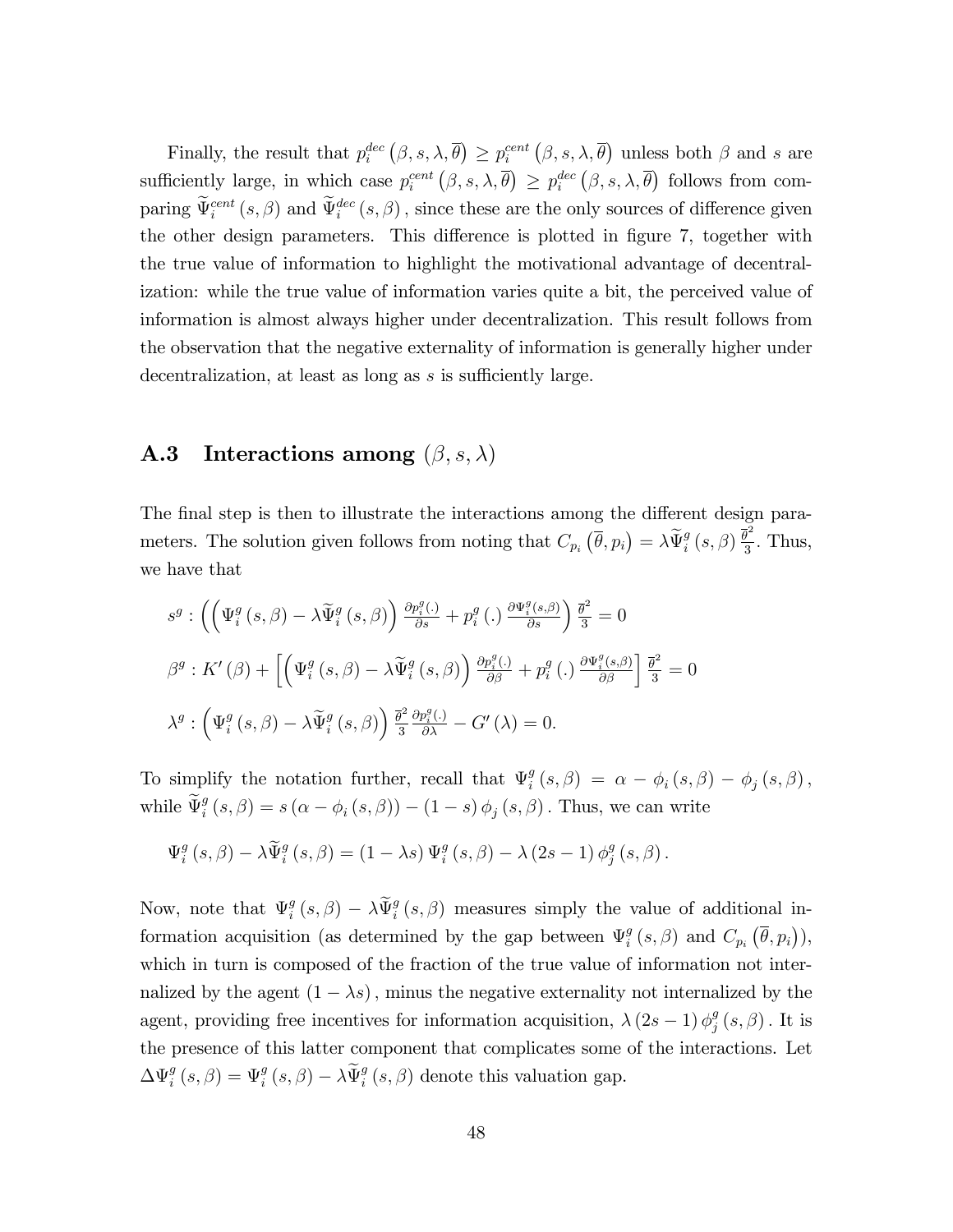Using the implicit function theorem, we can then examine the sign of the interactions between the various design parameters. Let us begin with  $\lambda^g$ .

$$
sign\left(\tfrac{\partial \lambda}{\partial s}\right) = sign\left(\tfrac{\partial \Delta \Psi_i^g(s,\beta)}{\partial s} \tfrac{\partial p_i^g(.)}{\partial \lambda} + \Delta \Psi_i^g(s,\beta) \tfrac{\partial^2 p_i^g(.)}{\partial \lambda \partial s}\right).
$$

The sign of  $\partial \lambda/\partial s$  is thus ambiguous but generally positive. On one hand, an increase in s increases the incentives to acquire information, decreasing the valuation gap and thus the value of incentive strength. On the other hand, a decrease in firm-level incentives also increases the margin that the agent receives from any given amount of information acquisition and thus increases his sensitivity to incentives to acquire information:

$$
\frac{\partial^2 p_i^g(\beta,s,\lambda,\overline{\theta})}{\partial \lambda \partial s} = \frac{\frac{\partial \widetilde{\Psi}_i^g(s,\beta)}{\partial s} \frac{\overline{\theta}^2}{3}}{C_{p_i^2}(\overline{\theta},p_i)} \geq 0.
$$

However, unless the manager is extremely sensitive to incentives to acquire information through  $C_{p_i^2}(\bar{\theta}, p_i)$  small, the first (value) effect generally dominates and  $\partial \lambda/\partial s$  < 0, reflecting that information acquisition can be motivated either through conflict or through the share of the overall pie.

Second, we have that

$$
sign\left(\frac{\partial \lambda}{\partial \beta}\right) = sign\left(\frac{\partial \Delta \Psi_i^g(s,\beta)}{\partial \beta} \frac{\partial p_i^g(.)}{\partial \lambda} + \Delta \Psi_i^g(s,\beta) \frac{\partial^2 p_i^g(.)}{\partial \lambda \partial \beta} \right) \newline \geq 0 \cdot \langle 0, \sqrt{2} \rangle \leq 0
$$

Thus,  $\partial \lambda / \partial \beta$  is generally negative. First, an increase in  $\beta$  makes the manager less responsive to incentives to acquire information since

$$
\tfrac{\partial^2 p_i^g\left(\beta,s,\lambda,\overline{\theta}\right)}{\partial \lambda \partial \beta}=\tfrac{\frac{\partial \widetilde{\Psi}_i^g\left(s,\beta\right)}{\partial \beta}\tfrac{\overline{\theta}^2}{3}}{C_{p_i^2}\left(\overline{\theta},p_i\right)}\leq 0.
$$

Second, an increase in  $\beta$  generally decreases the valuation gap  $\Delta \Psi_i^g(s, \beta)$ . Recalling that

$$
\Delta \Psi_i^g\left(s,\beta\right) = \left(1 - \lambda s\right) \Psi_i^g\left(s,\beta\right) - \lambda \left(2s - 1\right) \phi_j^g\left(s,\beta\right),
$$

we have that  $\frac{\partial \Delta \Psi_i^g(s,\beta)}{\partial \beta} < 0$  iff

$$
(1 - \lambda s) \frac{\partial \Psi_i^g(s,\beta)}{\partial \beta} - \lambda (2s - 1) \frac{\partial \phi_j^g(s,\beta)}{\partial \beta} < 0.
$$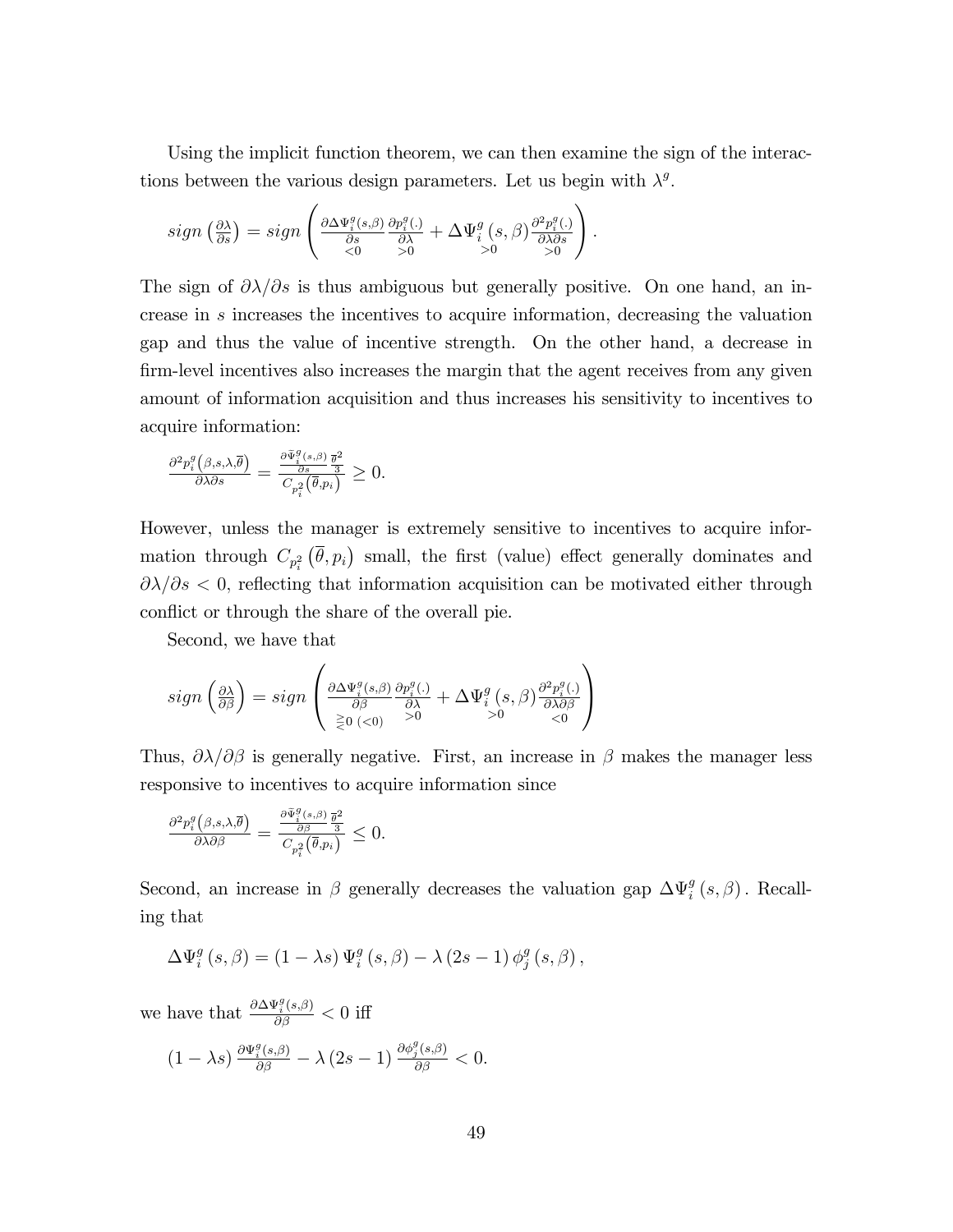

Figure 8: dependency of the negative externality on  $(s, \beta)$ 

Now, it is clear that for  $s, \lambda$  sufficiently small, this will always hold because  $\frac{\partial \Psi_i^g(s,\beta)}{\partial \beta}$  < 0. Also, it will always hold under decentralization because  $\frac{\partial \phi_j^{cent}(s,\beta)}{\partial \beta} > 0$  – the size of the negative externality is monotonically increasing under centralization, thus providing additional free incentives. The qualification arises from the fact that for  $\beta$  and s sufficiently large,  $\frac{\partial \phi_j^{dec}(s,\beta)}{\partial \beta} < 0$ . Because decision-making starts improving under decentralization after a certain level of operational integration, the negative externality actually decreases. This result arises, however, only for  $\beta$ , s so large that if the parameter configuration would be desired in equilibrium, centralization would be preferred over decentralization.

The behavior of  $\phi_i^{cent}$  $j^{cent}\left(s,\beta\right)$  and  $\phi_j^{dec}$  $j^{dec}(s,\beta)$  is plotted in figure 8 to highlight the region for which the negative externality is decreasing under decentralization. The negative externality is generally increasing in  $\beta$  because increase in dependency forces the divisions to be more accommodating to each other. Similarly, from the perspective of communication, the size of the externality is increasing in incentive alignment because more accurate transmission implies more adaptation and thus more accommodation. However, for decentralization, we see that the decisional bias, largest for small s and intermediate  $\beta$ , can reverse these trends.

Finally, we have that

$$
sign\left(\tfrac{\partial s}{\partial \beta}\right)=sign\left(\tfrac{\partial \Delta \Psi^{g}_{i}(s,\beta)}{\partial \beta} \tfrac{\partial p^{g}_{i}(.)}{\partial s}+\Delta \Psi^{g}_{i}\left(s,\beta\right)\tfrac{\partial^{2} p^{g}_{i}(.)}{\partial s\partial \beta}+\tfrac{\partial p^{g}_{i}(.)}{\partial \beta} \tfrac{\partial \Psi^{g}_{i}(s,\beta)}{\partial s}+p^{g}_{i}\left(.\right)\tfrac{\partial^{2} \Psi^{g}_{i}(s,\beta)}{\partial s\partial \beta}\right),
$$

which is again inherently ambiguous but generally negative. There now four effects.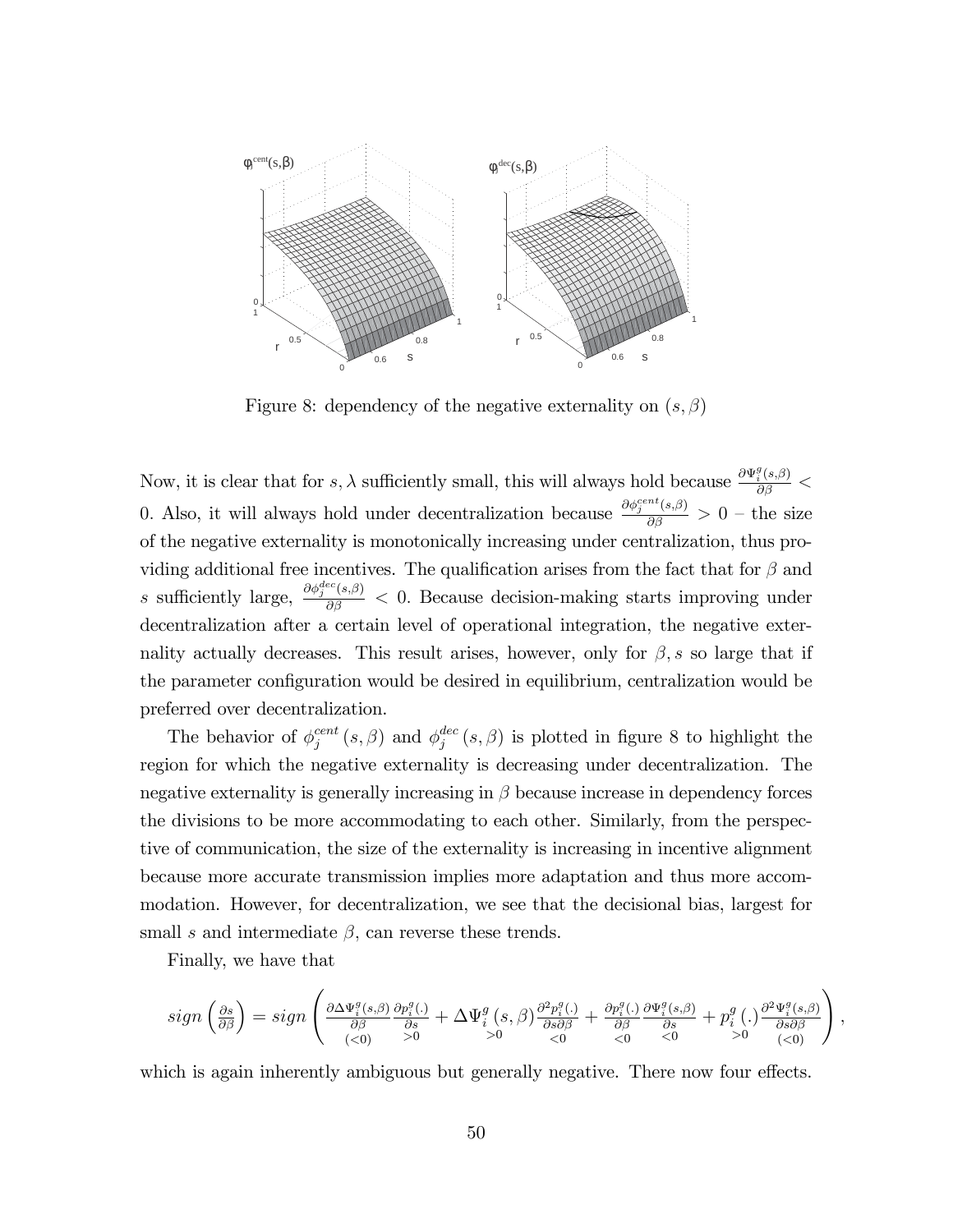First, an increase in  $\beta$ , as discussed above, generally decreases the valuation gap  $\Delta \Psi_i^g\left(s,\beta\right)$ , thus reducing the value of further information acquisition  $(s \downarrow)$ . Second, a change in  $\beta$  changes the agent's responsiveness to the composition of compensation in terms the quality of information acquired. From above, we have that

$$
\frac{\partial^2 p_i^g\big(\beta,s,\lambda,\overline{\theta}\big)}{\partial s\partial\beta}=\frac{\lambda \frac{\partial \tilde{\Psi}_i^g\left(s,\beta\right)}{\partial s\partial\beta} \frac{\overline{\theta}^2}{3}}{C_{p_i^2}\big(\overline{\theta},p_i\big)},
$$

so that the change is determined by the sign of  $\frac{\partial \tilde{\Psi}_i^g(s,\beta)}{\partial s \partial \beta}$ . This component is unambiguously negative, with an increase in  $\beta$  reducing the sensitivity of the perceived value of information to the composition of compensation and thus further supporting shift to firm-wide incentives  $(s \downarrow)$ . Third, an increase in  $\beta$  directly reduces the amount of information acquired, leading to a reduction in the value of incentive alignment, countering the first two effects  $(s \uparrow)$ . Finally, an increase in  $\beta$  changes the responsiveness of the true value of information to changes in the composition of compensation. In this regard,  $\frac{\partial^2 \Psi_i^g(s,\beta)}{\partial s \partial \beta}$  is generally negative. An increase in  $\beta$  makes the true value of information to deteriorate faster with increases in s because of the increasing agency conflicts. This effect further supports a shift to firm-wide incentives  $(s \downarrow)$ . Again, however, in the case of decentralization, the non-monotone relationship between operational integration and the bias in decision-making can make this component positive.<sup>21</sup> These cross-partials are summarized in figure 9. In summary, unless the demotivating effect of an increase in  $\beta$  is extremely large, we would expect that  $\partial s/\partial \beta < 0$ .

With respect to environmental variables, we can observe the following. First, an overall increase in  $K'(\beta)$  will directly increase the optimal degree of operational integration, which then triggers changes in the rest of the design parameters .Second, a decrease in  $G'(\lambda)$  will directly increase the equilibrium strength of incentives, which then triggers corresponding changes in the rest of the design parameters. Third, a change in the cost of information which increases  $p_i$  but leaves other parts of the solution unchanged directly decreases both s and  $\beta$  since it makes any constraints on the use of information more damaging, which then leads indirectly to adjustments in the rest of the design parameters.

The consequences of changes in  $\bar{\theta}$ , while the most interesting, are also the most

 $^{21}$ Much like with the negative externality, this switch in sign occurs generally in regions where centralization would otherwise be preferred.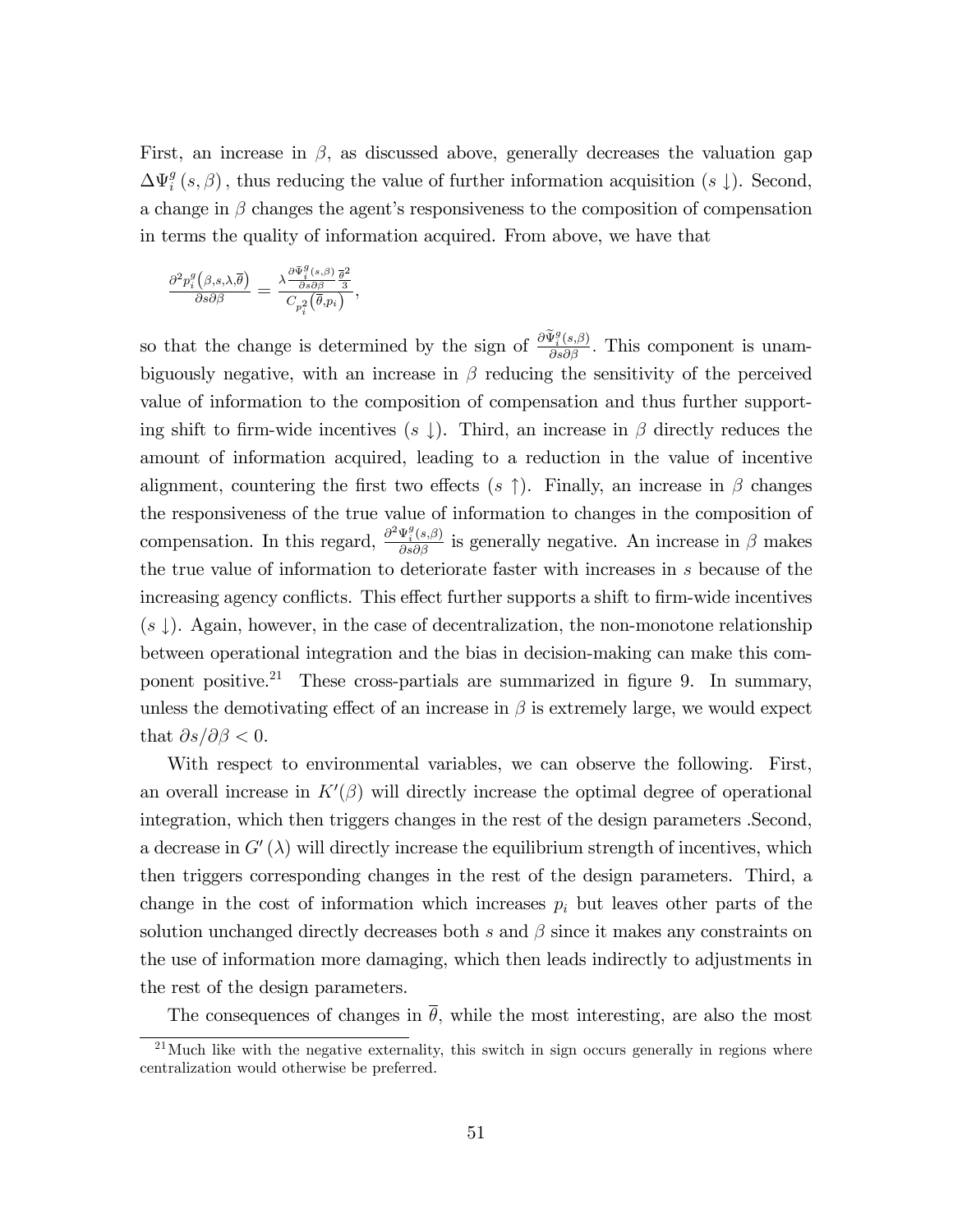

Figure 9: cross-partials for true and perceived value of information

complex to analyze. From the first-order conditions one sees that the direct impact is to make integration more costly, reducing  $\beta$ , while increasing the value of incentive strength, increasing  $\lambda$ . There is no direct impact on s, because the optimal composition of incentives is simply determined by the balance between motivating information acquisition and motivating good use of that information, both of which are proportional to the volatility. However, there are also indirect effects to each condition because changes in volatility can alter the amount of information acquired by the agent and the responsiveness of the agent to any of the control parameters. For example, the impact on s would be determined by sign of

$$
\begin{pmatrix}\n\Delta\Psi_i^g(s,\beta)\frac{\partial^2 p_i^g(.)}{\partial s\partial \overline{\theta}} + \frac{\partial p_i^g(.)}{\partial \overline{\theta}}\frac{\partial \Psi_i^g(s,\beta)}{\partial s}\n\\ \n\searrow 0 \quad \geq 0 \quad \geq 0 \quad \geq 0\n\end{pmatrix},
$$
\nwhere  $sign\left(\frac{\partial p_i^g(.)}{\partial \overline{\theta}}\right) = sign\left(\lambda \widetilde{\Psi}_i^g(s,\beta)/3 - C_{p_i\overline{\theta}}\left(\overline{\theta}, p_i\right)\right)$  and\n
$$
sign\left(\frac{\partial^2 p_i^g(.)}{\partial s\partial \overline{\theta}}\right) = sign\left(2C_{p_i^2}\left(\overline{\theta}, p_i\right) - \overline{\theta}C_{p_i^2\overline{\theta}}\left(\overline{\theta}, p_i\right)\right).
$$

For example, if  $C_{p_i^2\bar{\theta}}(\bar{\theta}, p_i) = 0$ , so that the convexity of the cost function is inde-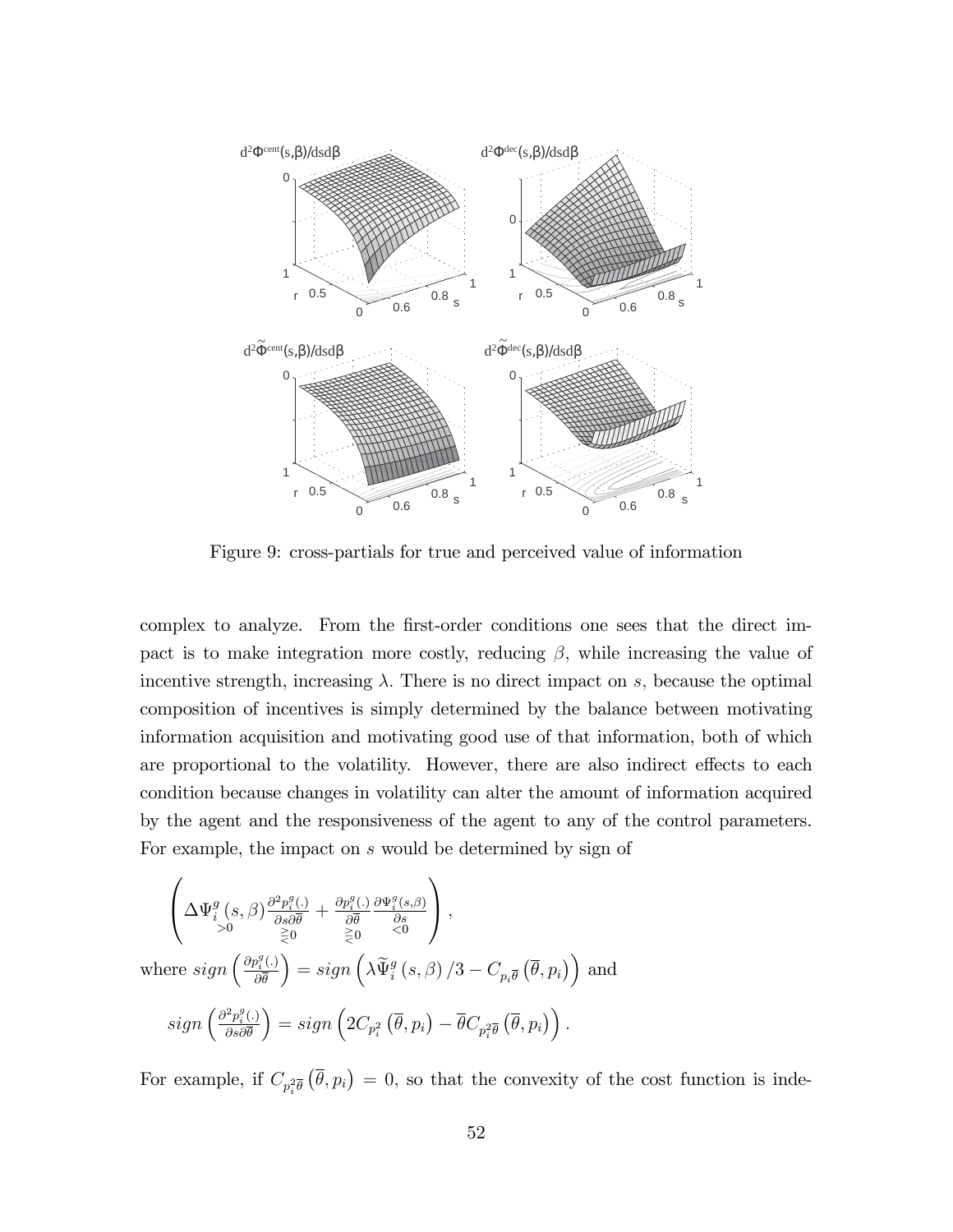pendent of  $\bar{\theta}$ , then  $\frac{\partial^2 p_i^g(.)}{\partial \theta \partial \bar{\theta}}$  $\frac{p_i(y_i)}{\partial s \partial \bar{\theta}} > 0$ , supporting increased conflict to motivate information acquisition. However, if  $\frac{\partial p_i^g(.)}{\partial \overline{\theta}}$  $\frac{\partial u_i(j)}{\partial \theta} > 0$  as well, then conflict becomes increasingly costly because more information is wasted. Similar considerations carry over to the other two first-order conditions. Coupled with the interactions among the three design parameters, it is easy to see why very few general results can be derived for the relationship between  $(\beta^g, s^g, \lambda^g)$  and  $\overline{\theta}$ .

A natural benchmark is provided by the case of  $C(\bar{\theta}, p_i) = \tau \bar{\theta}^2 C(p_i)$ , so that the information acquisition solution is independent of environmental volatility. This result was illustrated in the analysis, showing that even when the complications of information acquisition are suppressed, the comparative statics can still remain very complex. For example, as argued above, a reduction in  $\beta$  supports an increase in s, but an increase in  $\lambda$  supports a decrease in s. Whatever the equilibrium effect on s, this then further feeds to the choice of  $\beta$  and  $\lambda$ , leading to the potential non-monotonicity of the compensation contract.

### B Some further observations

Cost of incentives  $G(\lambda)$ : The standard economic interpretation of incentives is that of monetary incentives. In this respect,  $G(\lambda)$  is the cost of providing monetary incentives of size  $\lambda$  to the divisional managers, where the cost can arise either because of limited liability, absence of a budget breaker or other reasons. While the economics literature has focused on the provision of monetary incentives, the management literature provides an alternative interpretation for the function, which is the costs of socialization. The basic idea behind socialization is simple: the goals and objectives of organizational participants can be manipulated by the organization over and above changes in the structure of monetary compensation. For example, a manager can exhibit loyalty to his division or to the firm as a whole. Under this interpretation, the assumed reduced-form structure of these costs would appear less controversial, since these now become true costs of educating and molding the managers.

The downside of this interpretation is that, in general, we would assume such costs to be asymmetric with respect to the two divisions (it is commonly argued that people come to associate with their immediate social group). That is, it could well be that  $G(\lambda)$  is not additive but of the form  $G(s_{ii}, s_{ij})$ , where  $G_{s_{ii}}(s_{ii}, s_{ij})$  and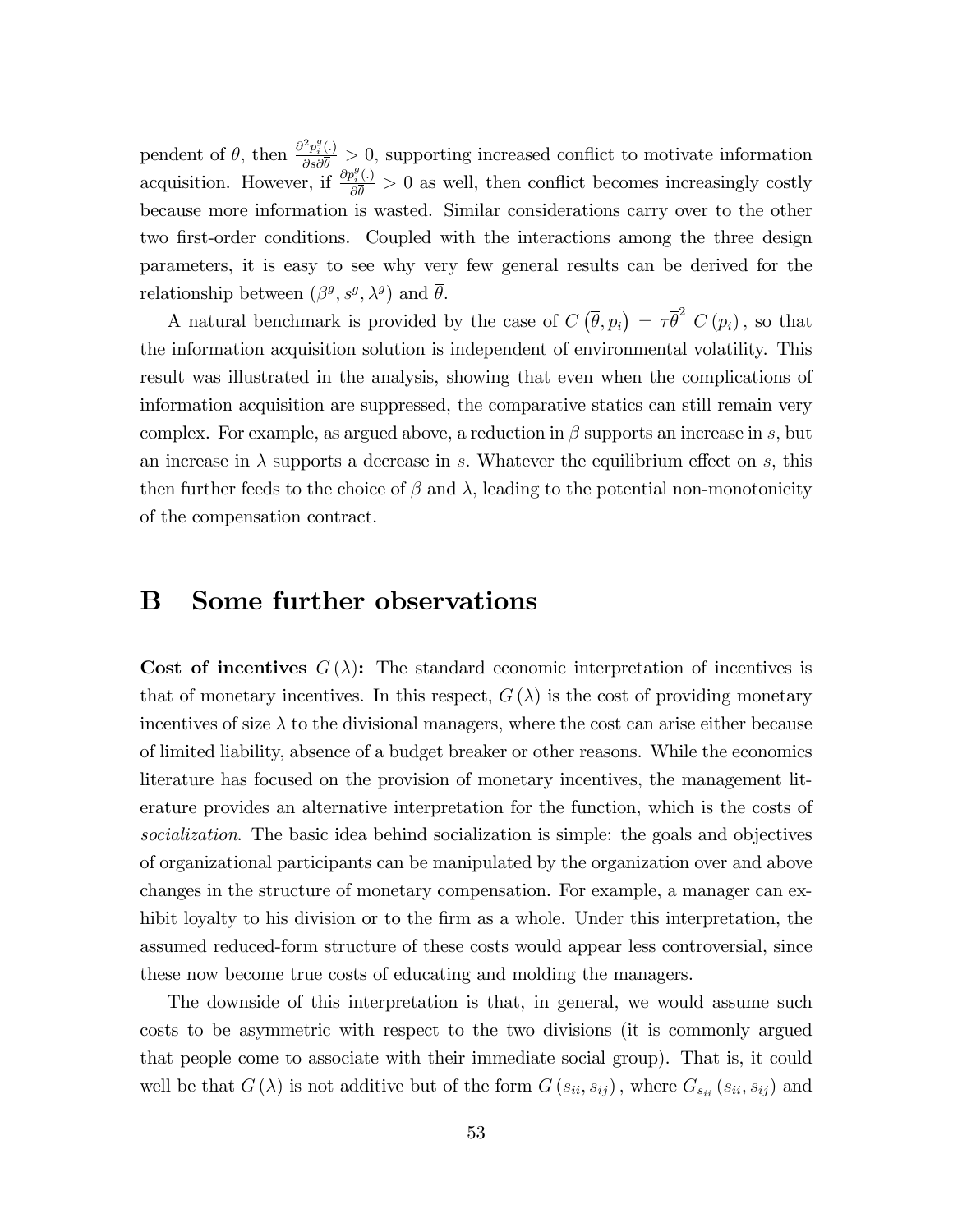$G_{s_{ij}}(s_{ii}, s_{ij}) > 0$  as before, so that increasing the internalization of either division's objectives is costly, but that  $G_{s_{ii}}(s_{ii}, s_{ij}) < G_{s_{ij}}(s_{ii}, s_{ij})$ , so that it is more costly to get managers to internalize the objectives of the other division. It appears natural to continue to assume that  $G_{s_i,s_{ij}}(s_{ii}, s_{ij}) > 0$ , so that making the manager to internalize the other division's objectives becomes increasingly costly as the internalization of the own divisionís objectives becomes stronger (this was immediately the case with the additive structure). When this situation continues to hold, the multiplicity of local optima continues to hold  $\sim$  one peak can occur with strong internalization of own objectives but with limited alignment, while another peak can occur with weaker internalization of own divisionís objectives but greater alignment of the objectives across the divisions.

The consequences of allowing such asymmetries in the analysis are immediate. In particular, the presence of any such asymmetry would increase preference for centralization, which is able to better manage conflicts between the divisional managers' objectives. Similarly, the asymmetry in the compensation structure between centralization and decentralization would generally be amplified. Otherwise, the comparative statics would remain unchanged.

Asymmetries in dependency and the choice of  $\beta_i^g$  $i^g$ : To maintain some tractability, the model focused only on the situation where the divisions were symmetric in all respects, including the benefits of operational integration. If this were not the case, we would need to separate both the degree of operational integration  $(\beta_i^g)$  $_{i}^{g}, \beta_{j}^{g}$ and and the associated benefits  $(K_i \left( \beta_i^g\right))$  $_{i}^{g},\beta_{j}^{g}\big)$  ,  $K_{j}$   $\big(\beta_{i}^{g}$  $(\mathcal{G}_i^g, \beta_j^g)$ . For example, one division might face significantly higher environmental volatility, which would warrant a lower degree of operational integration by that division, or integrating the operations of one division might be asymmetrically beneficial to the organization.

The final choice of  $(\beta_i^g)$  $(\mathcal{G}_i^g, \beta_j^g)$  would then be characterized by first-order conditions analogous to the one presented in the analysis. However, if such asymmetries arise in equilibrium, they introduce additional considerations to the governance problem. In particular, because asymmetries in the degree of dependency translate into differences in the importance of adaptation and coordination across the divisions and in the related relative importance of decision-making and communication, asymmetric compensation and authority structures can arise in equilibrium. This idea that asymmetries in the operating environment should be reflected in asymmetric governance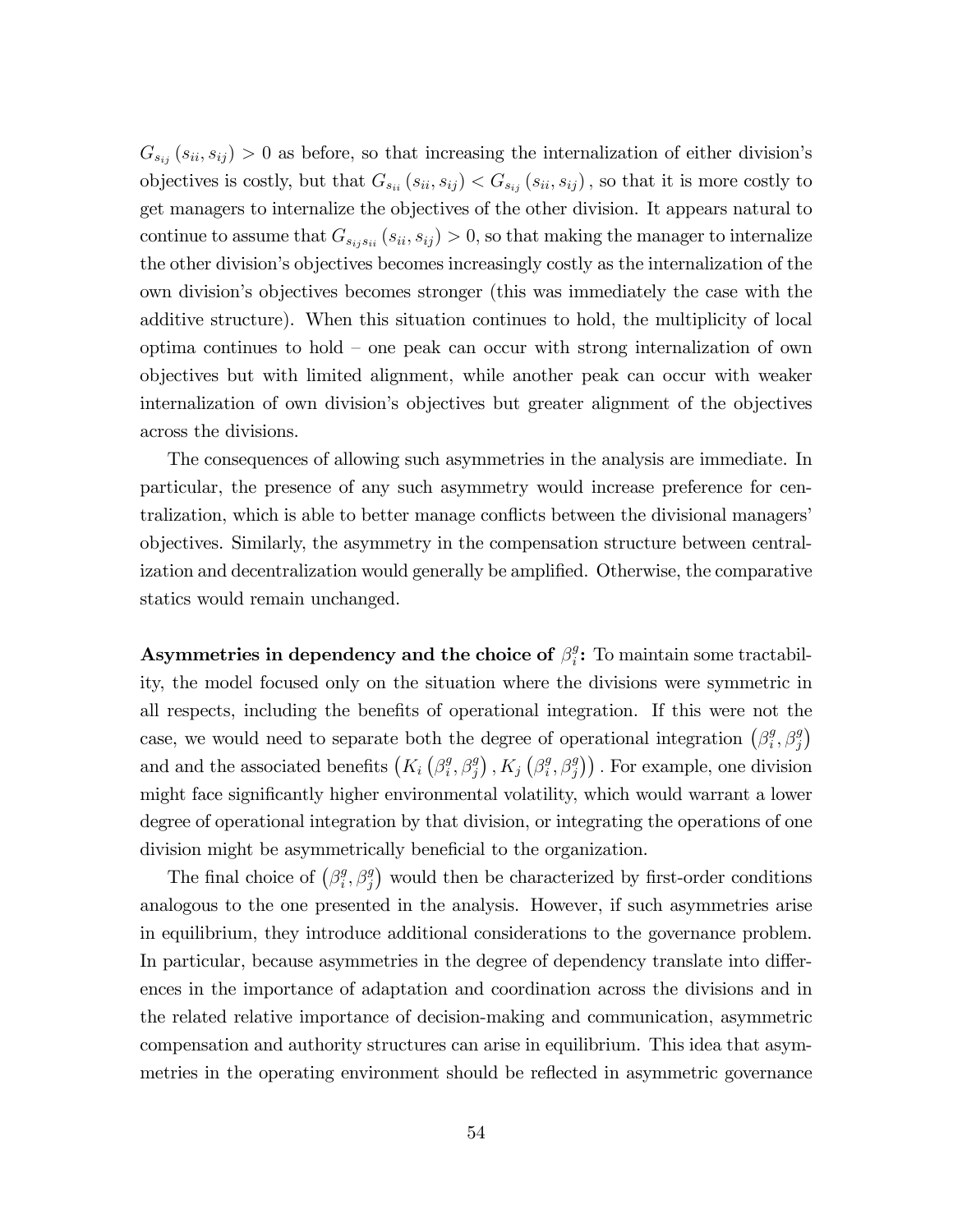structures has been stressed, among others, Bartlett and Ghoshal (1989/2002). The impact of such asymmetries on the optimal allocation of decision rights is analyzed in Rantakari (2008a), while the extension accounting for endogenous information acquisition and incentives is available from the author on request. In short, asymmetries in dependency and other environmental variables sometimes warrant asymmetric governance structures, where the headquarters delegates authority asymmetrically to the divisions, but the basic logic and the economic forces underlying the results are the same.

A more substantive question is raised by who should have the right to choose  $\beta_i^g$  $\frac{g}{i}$ . In the analysis, we assumed that the choice is made by the headquarters to maximize the total net surplus. In this sense, (i) there is a role for the headquarters even when the decision-making is delegated to the divisions and, as a result, (ii) the framework is more representative of the internal organization of firms instead of firm boundaries. Indeed, it is possible to view the separation of  $\beta_i^g$  $\int_i^g$  from  $d_i^g$  $\frac{g}{i}$  as the distinction between strategic and operating decisions. The headquarters retains the right to choose the strategic direction of the Örm, while the operating decisions can be retained either at the level of headquarters or delegated to the divisions. And because of the interaction between the two, the optimal strategic direction of the firm is going to depend on the location of authority with respect to the operating decisions.

In the present framework, it is optimal to have the right to choose  $\beta_i^g$  $_i^g$  at the level of headquarters, so the assumption as such is without loss of generality. The reason for this result is that even if all the benefits of operational integration would accrue to the division choosing its  $\beta_i^g$  $i$ , a unilateral decrease in  $\beta_i^g$  $\frac{g}{i}$  improves the strategic position of the division.<sup>22</sup> Thus, decentralized decision-making with centralized choice of  $(\beta_i^g)$  $\left( \xi_i^g, \beta_j^g \right)$  always dominates decentralized decision-making with decentralized choice of  $(\beta_i^g)$  $(\mathcal{G}_i^g, \beta_j^g)$ . This conclusion can easily be reversed, however, if we introduce performance measurement problems into the picture. A promising extension currently under examination is the integration of asset ownership and performance measurement problems into the present framework, where asset ownership is linked to the right to choose  $\beta_i^g$  $\frac{g}{i}$ . This introduction of asset ownership is then able to separate between within-firm and between-Örm relationships and thus shed further light on the determinants of the

<sup>&</sup>lt;sup>22</sup>The relationship between dependency and the strategic position of the division is discussed in detail in Rantakari (2008a). See also Thompson (1967), who discusses in detail the relationship between power and dependency, a discussion that is closely related to the logic behind the present framework.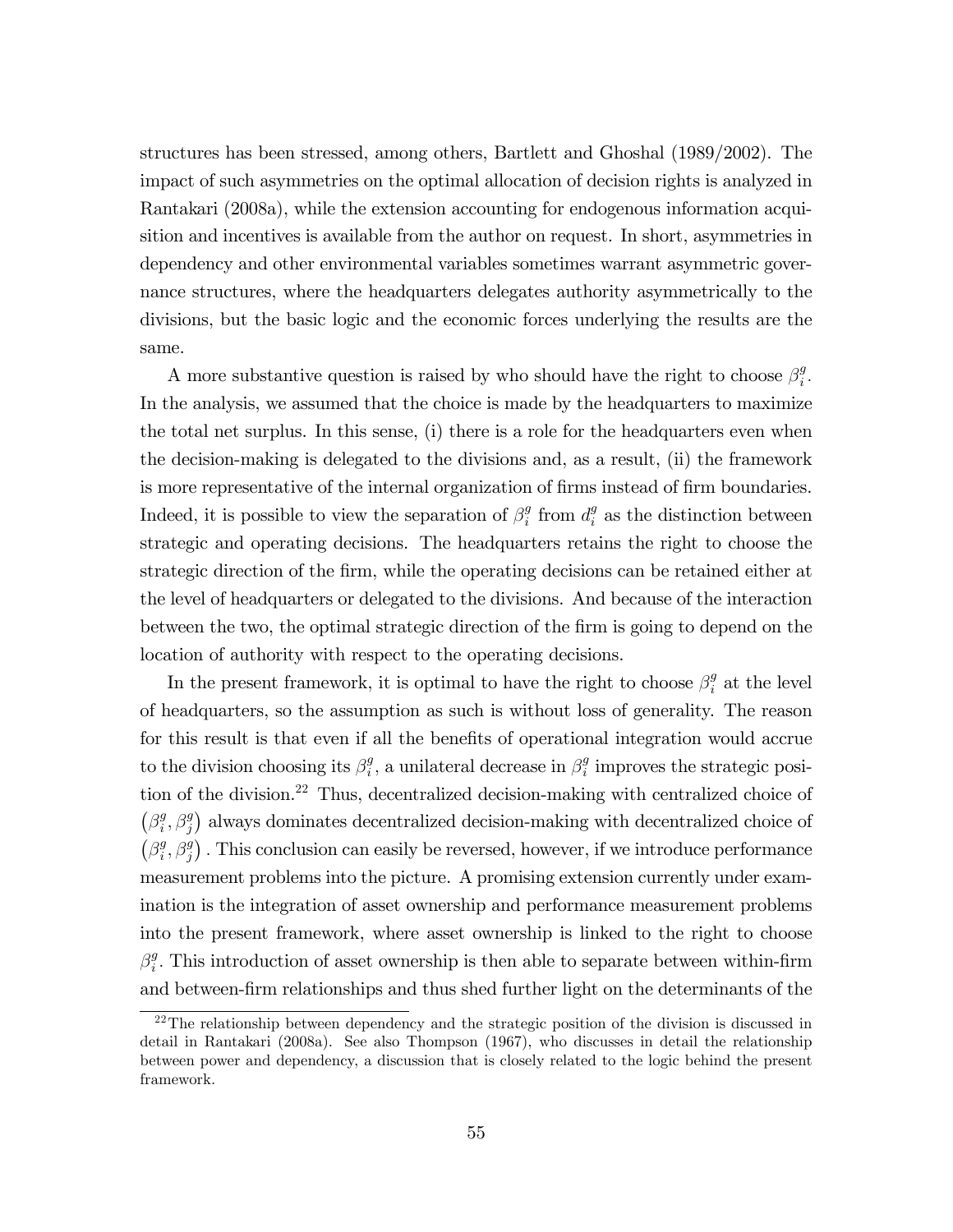boundaries of firms.

Agency costs of operational integration and two applications: The analysis did not focus in any great detail on the agency costs of operational integration. We will now look at this problem in a little more detail, by examining how the agency costs vary with the degree of operational integration, as separate from the purely technological restrictions on the adaptiveness of the firm, and how the differences between the governance structures ináuence the optimal choice of operational integration. The analysis allows us also to consider Porter's (1980) argument that attempting to do both (local responsiveness and global efficiency) can lead to doing neither well, and relate it to Bartlett and Ghoshalís (1989/2002) argument that, to remain competitive, firms need to increasingly focus on both. The two arguments are easily reconciled by considering the changes in the nature of the underlying production technology and the associated shape of  $K(\beta)$ .

To examine how the costs of operational integration vary with the degree of integration, define the first-best solution as one where decisions are joint-profitmaximizing, communication is perfect and the quality of primary information is at the joint-profit-maximizing level given these assumptions. This solution gives us the purely technical cost of operational integration, given by

$$
EL^{FB} = p_i^{FB} (\beta, \overline{\theta}) \Psi_i^{FB} (\beta) \frac{\overline{\theta}^2}{3} - \frac{\alpha \overline{\theta}^2}{3} - C (\overline{\theta}, p_i^{FB} (\beta, \overline{\theta})).
$$

Second, to isolate the impact of operational integration from the agency cost of information acquisition, define the constrained first-best as the solution under perfect decisions and communication but strategic information acquisition:

$$
EL^{CFB} = p_i^g \left( \beta, s, \lambda, \overline{\theta} \right) \Psi_i^{FB} \left( s, \beta \right) \frac{\overline{\theta}^2}{3} - \frac{\alpha \overline{\theta}^2}{3} - C \left( \overline{\theta}, p_i^g \left( \beta, s, \lambda, \overline{\theta} \right) \right) - G \left( \lambda \right).
$$

Then,  $EL^{g} - EL^{CFB}$  gives the agency costs caused by the strategic use of information and  $EL^{CFB} - EL^{FB}$  the agency cost of information acquisition.

An example of this decomposition is given in figure 10. From the picture it is clear that the primary driver of the cost of operational integration is purely technological reduction in adaptiveness. The size of the agency losses, on the other hand, is driven by both the cost of information and incentives. If  $\lambda = 2$ ,  $s = 1/2$  could be achieved at no cost, then the only source of costs would be this reduction in responsiveness,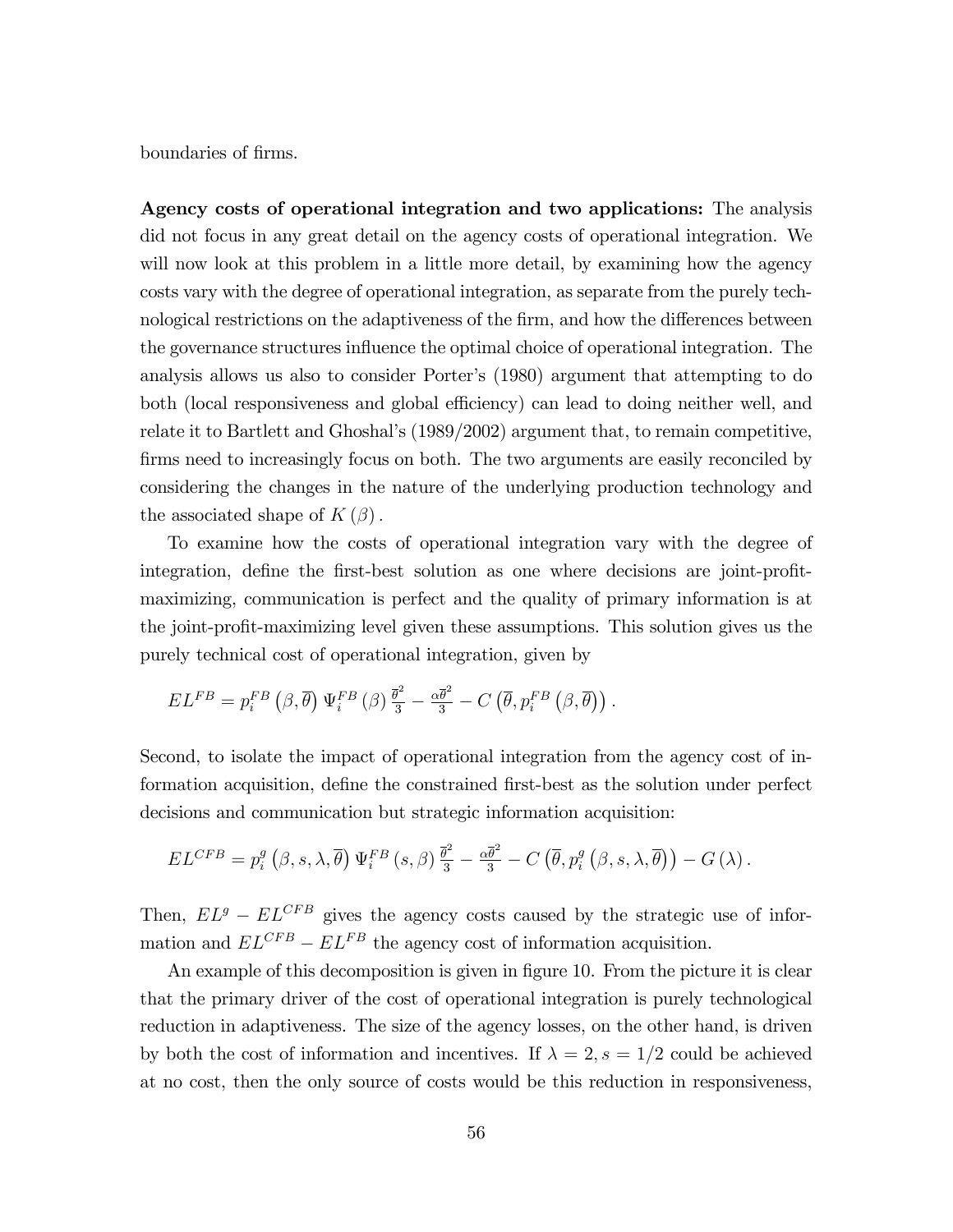

Figure 10: Composing costs of operational integration.

common across the governance structures.

The agency cost of information acquisition is similarly shared across the governance structures, since we assumed that information would get used in a profitmaximizing way after its acquisition. Where the governance structures do differ, however, is how the information gets used after its acquisition, resulting to differences in the overall cost of operational integration. From the figure it is clear how these costs rise rapidly in the initial operational integration while later flattening out. It is with respect to this component that the arguments of the main analysis applies: the agency costs are always lower under decentralization when the degree of operational integration is sufficiently low, and the higher the equilibrium degree of incentive alignment, the higher the degree of operational integration that the Örm prefers to manage under a decentralized structure.

There are two observations that can be made regarding the choice of operational integration. First, because the costs are concave, the optimal degree of operational integration can be highly sensitive to small changes in the environment, at least for some benefit functions. Second, because the overall shape of the costs is the same across the governance structures, the optimal degree of operational integration is generally not going to be that different across the governance structures. However, because the governance structures do differ, sometimes there can be significant differences in the solution.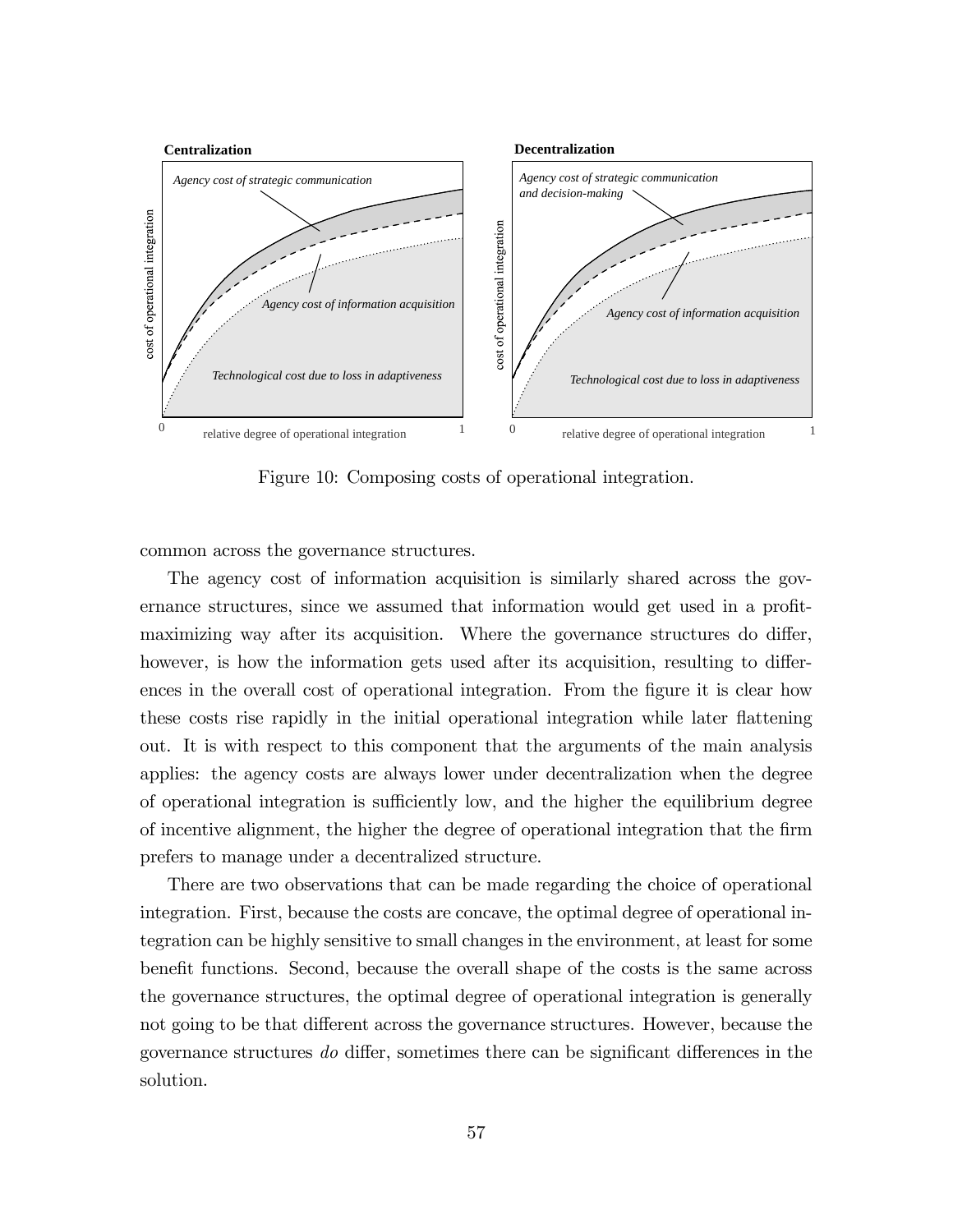

Figure 11: An example of lack of performance differentials across seemingly different Örms

We will first consider the latter. An example of this result is given in figure 11. The Ögure illustrates the optimal choices of operational integration for the two governance structures, together with the improvement in performance over the zerointegration solution. We can observe two things. First, because both benefits and costs are concave, small differences in the costs of operational integration between the two governace structures translate into large differences in the optimal degree of operational integration (and the associated compensation structure, not depicted).

Second, these two seemingly different governance structures have almost identical expected performance. This result shows how seemingly very different enterprises operating in the same industry can have very similar overall performance. While the exact equivalence is clearly a knife-edge result (generally, there is a unique best way of doing things), this result highlights the importance of fit between strategy and structure. Further, if firms in a given industry face even slightly different  $K_i(\beta)'s$ , such differences can quickly get amplified through the overall organizational design problem and these firms with slightly different opportunities can end up pursuing very different (but now fully individually optimal) strategies with very different structures.

The first observation brings us back to Porter's argument that attempting to find a balance between responsiveness and efficiency can lead to achieving only a little of both. Indeed, it is clear from Ögure 11 that the optimal degree of operational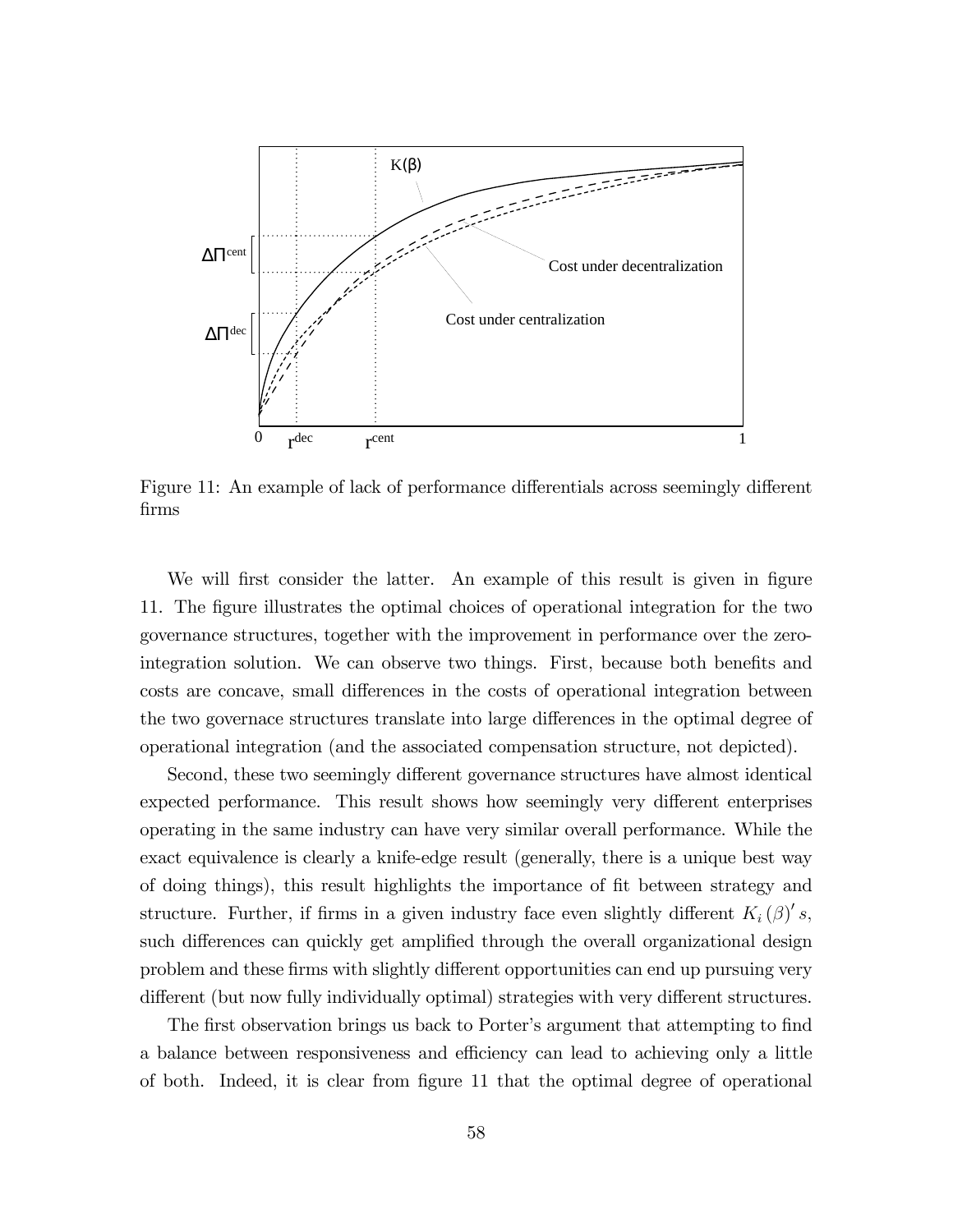integration can be very sensitive to small changes in the environment, in particular in the region of intermediate operational integration, leading to unraveling into very low or very high degree of operational integration. As a result, most environments are dealt best with either a highly loose or a highly integrated structure, as suggested by Porter.

The argument put forth by Bartlett and Ghoshal  $(1989/2002)$  is slightly different. They observe that the industry demands up until 1980s were quite unidimensional, with natural focus either on local responsiveness or global efficiency, but that changes in production technology and market conditions have made competition more multidimensional, with the importance of local responsiveness having increased in markets traditionally characterized by efficiency considerations and the importance of efficiency considerations having increased in markets traditionally characterized by the importance of local responsiveness. This argument, however, does not answer the question whether the firm is actually *able* to do both because of the inherent tradeoff between the two – more responsiveness by definition requires less efficiency as long as the Örms are on the productivity frontier and the choice should be driven by the relative value of each.

These two observations can be consolidated into one by noting that the firms have been pushing the productivity frontier. In particular, the recent innovations in flexible manufacturing methods and modularization of products have not necessarily decreased the potential returns to integration, but they have changed how much of the potential efficiency benefits are achieved at a *given* level of integration. In other words, more of the potential efficiency benefits can now be realized at lower levels of overall integration, technically captured by increased concavity of the efficiency curve. The direct consequence of such a change is that firms that used to be very flexible find it beneficial to increase their degree of operational integration because of increased returns while firms that used to be highly integrated find it optimal to loosen the degree of integration because the same level of benefits can be realized at a lower level of operational integration. In other words, it is not necessarily that the competition has exogenously become multi-dimensional, but in pursuing the competitive edge, firms have pushed the productivity frontier in a way that has made such multidimensional competition strategically feasible.

The logic of this argument is illustrated in figure 12. The left-hand side illustrates the solution under, what could loosely be argued, pre-1980s production technology,